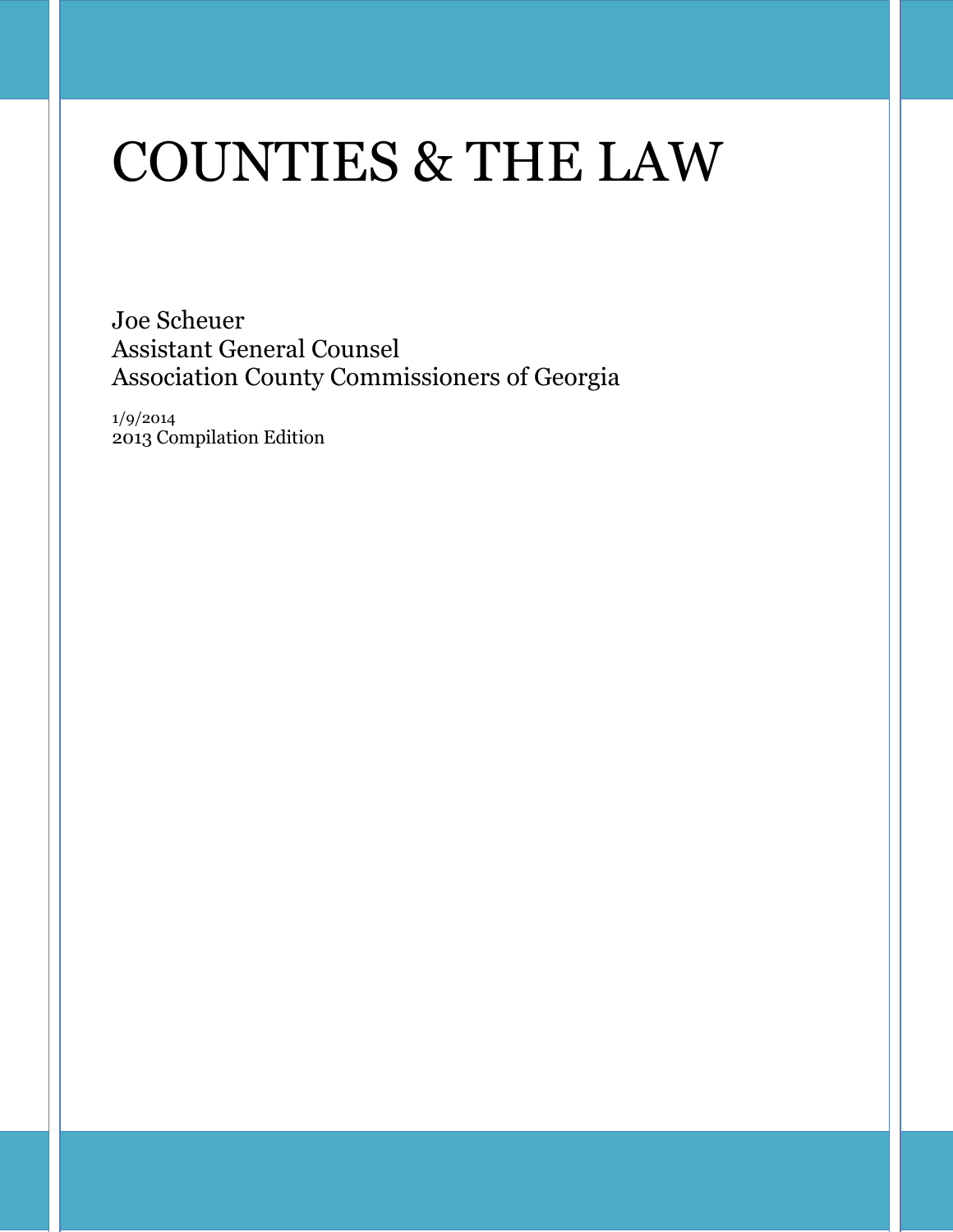*Counties & the Law, 2013 Compilation Edition* includes decisions of interest to county attorneys published in the Daily Report Opinions Weekly between December 31, 2012, and December 27, 2013. It compiles into a single resource all of the individual, weekly editions of *Counties & the Law* which were posted on the Legal Resources tab of the Association County Commissioners of Georgia website at:

[http://www.accg.org/content\\_section\\_legal.asp?CatId=463&ContentType=Legal\\_Publications](http://www.accg.org/content_section_legal.asp?CatId=463&ContentType=Legal_Publications)

This compilation edition includes a Table of Topics as well as a Table of Cases to assist the user in quickly and efficiently locating items that may be of interest. Each of the tables is arranged alphabetically. The Table of Topics begins on page 2 and the Table of Cases begins on page 3.

We are very appreciative of the positive feedback we have received over the course of 2013 as a result of the publication of *Counties & the* Law and we welcome your continued suggestions and opinions.

Please contact Jim Grubiak at <u>[jgrubiak@accg.org](mailto:jgrubiak@accg.org)</u> or Joe Scheuer at [jscheuer@accg.org](mailto:jscheuer@accg.org) with your comments.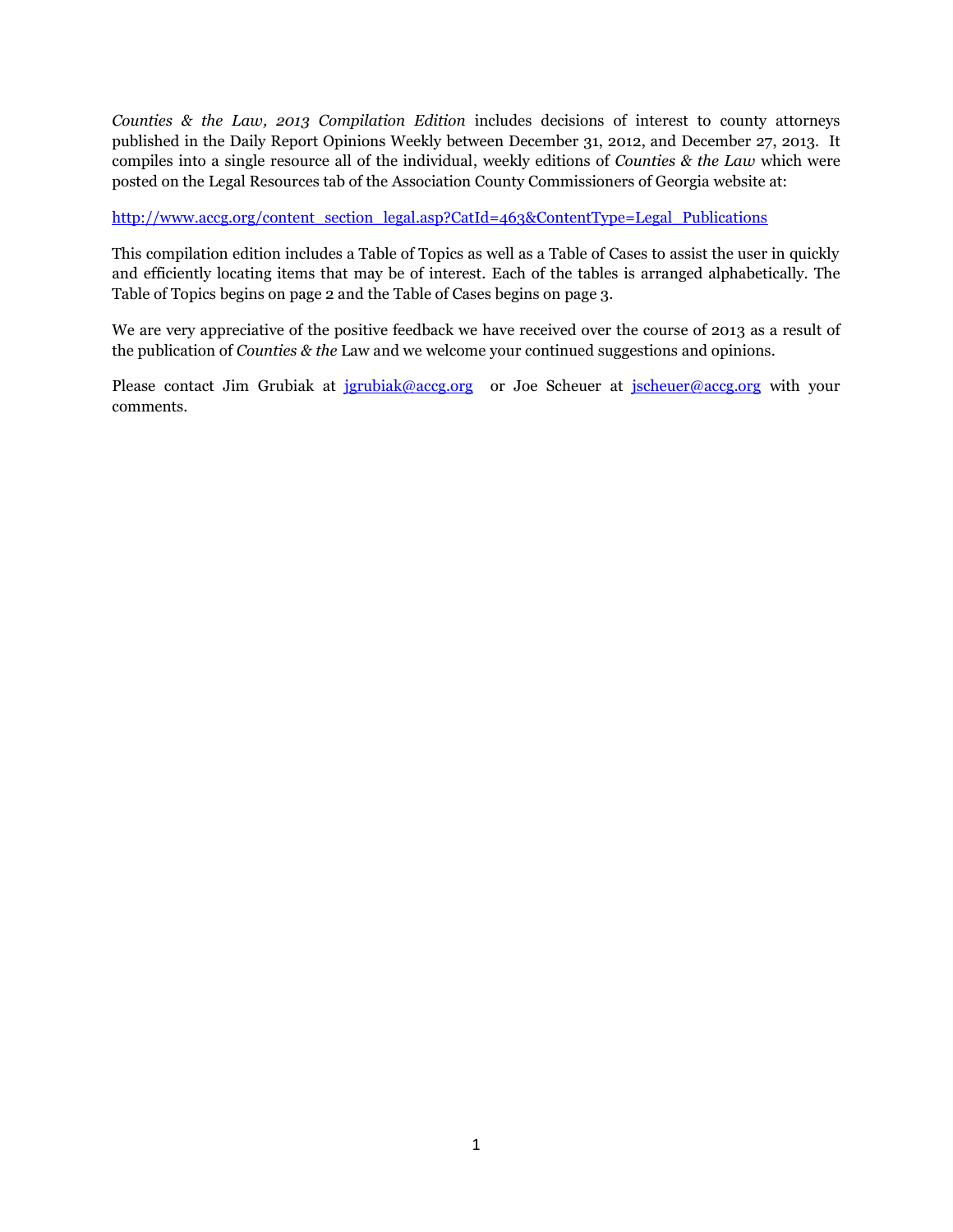### **TABLE OF TOPICS**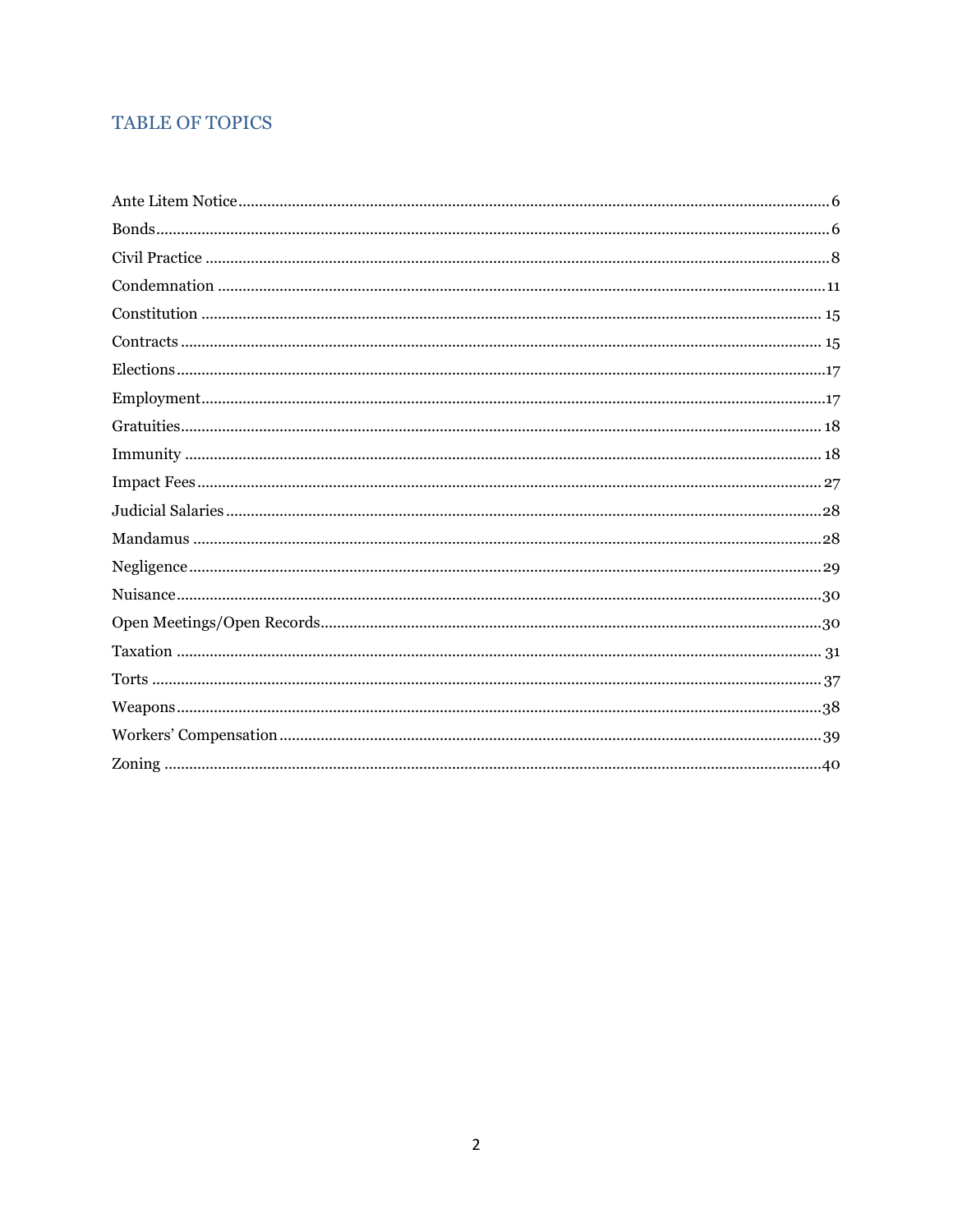#### **TABLE OF CASES**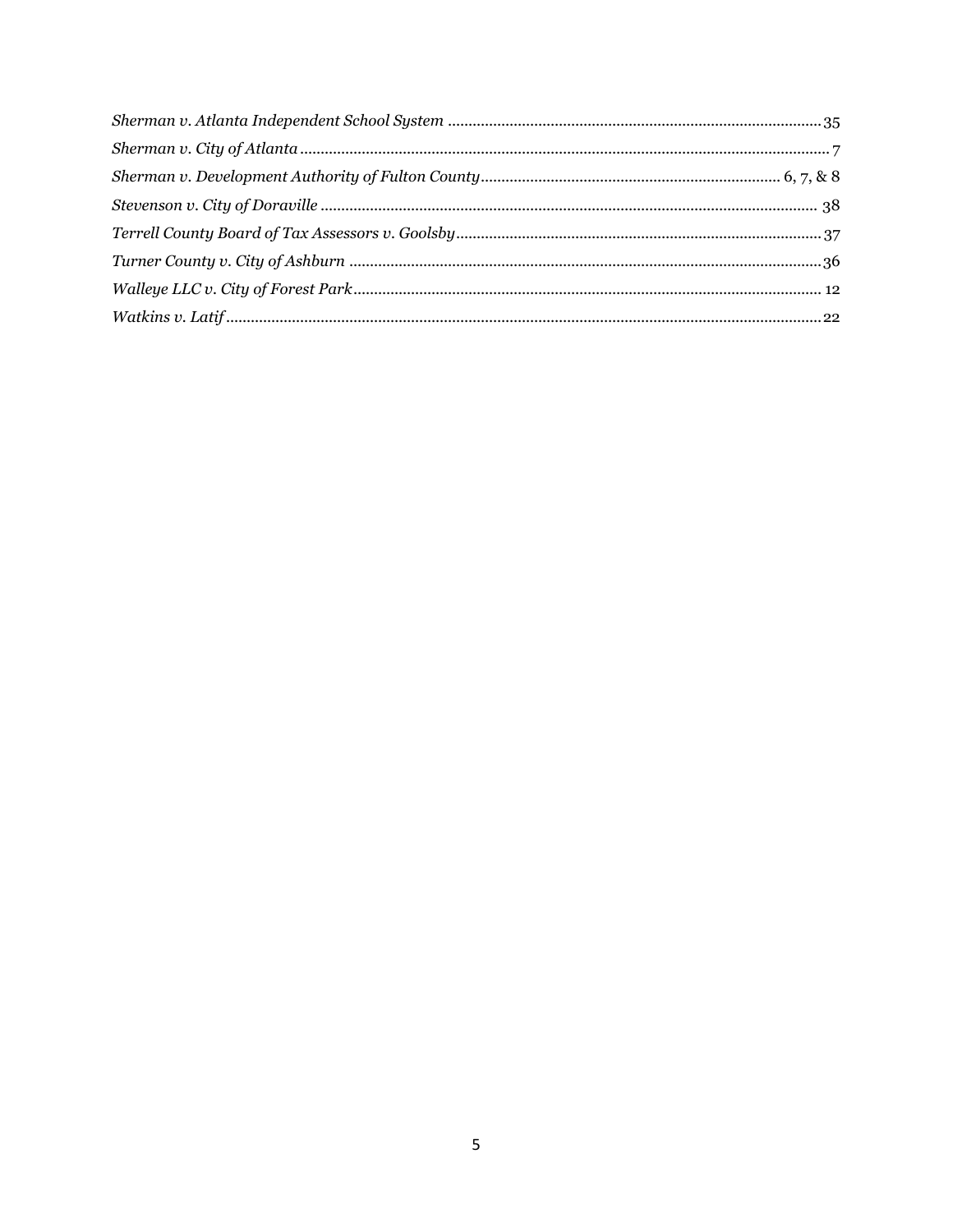# **COUNTIES & THE LAW**

### **ANTE LITEM NOTICE**

#### *City of Atlanta v. Bennett*

Georgia Court of Appeals July 9, 2013; A13A2063; 13 FCDR 2311

This case involves a class action dispute by city firefighters against the city on the basis that a firefighter promotion exam was tainted by cheating. The trial court permanently enjoined any promotions. On appeal, the Court of Appeals reversed the trial court and ordered a new trial. The Court agreed with the city contention that the trial court abused its discretion by excluding testimony from the owner of the company that had actually developed the test. The witness was testifying not as an (undisclosed) expert but merely as a fact witness who had personal knowledge of the company's general operating procedures in developing the exam. As a fact witness, there was no requirement that he be disclosed as an expert witness. Although O.C.G.A. 36-33-5 requires ante litem notice for personal injuries or injuries to property, the Court reiterated that it had specifically overruled part of the 2000 *Dover* case and that ante litem notice is not required for a claim for attorney fees and costs under O.C.G.A. 13-6-11.

### **BONDS**

#### *Sherman v. Development Authority of Fulton County*

Georgia Court of Appeals March 7, 2013; A12A2112; 13 FCDR 526

This case involves a challenge to validation proceedings of revenue bonds issued by the Development Authority of Fulton County (DAFC). A county resident sought to become a party to the validation proceedings by filing a "Notice of Becoming a Party to Bond Validation Petition Proceeding." The individual then filed objections to the validation proceedings. DAFC filed a motion to strike the pleadings on the basis that the proper statutory procedure for intervening in a civil action had not been followed. The trial court granted that motion and also validated the bonds. On appeal, the Georgia Court of Appeals upheld the decision. The Court specifically overruled the *Hardin Const. Group* case and held that the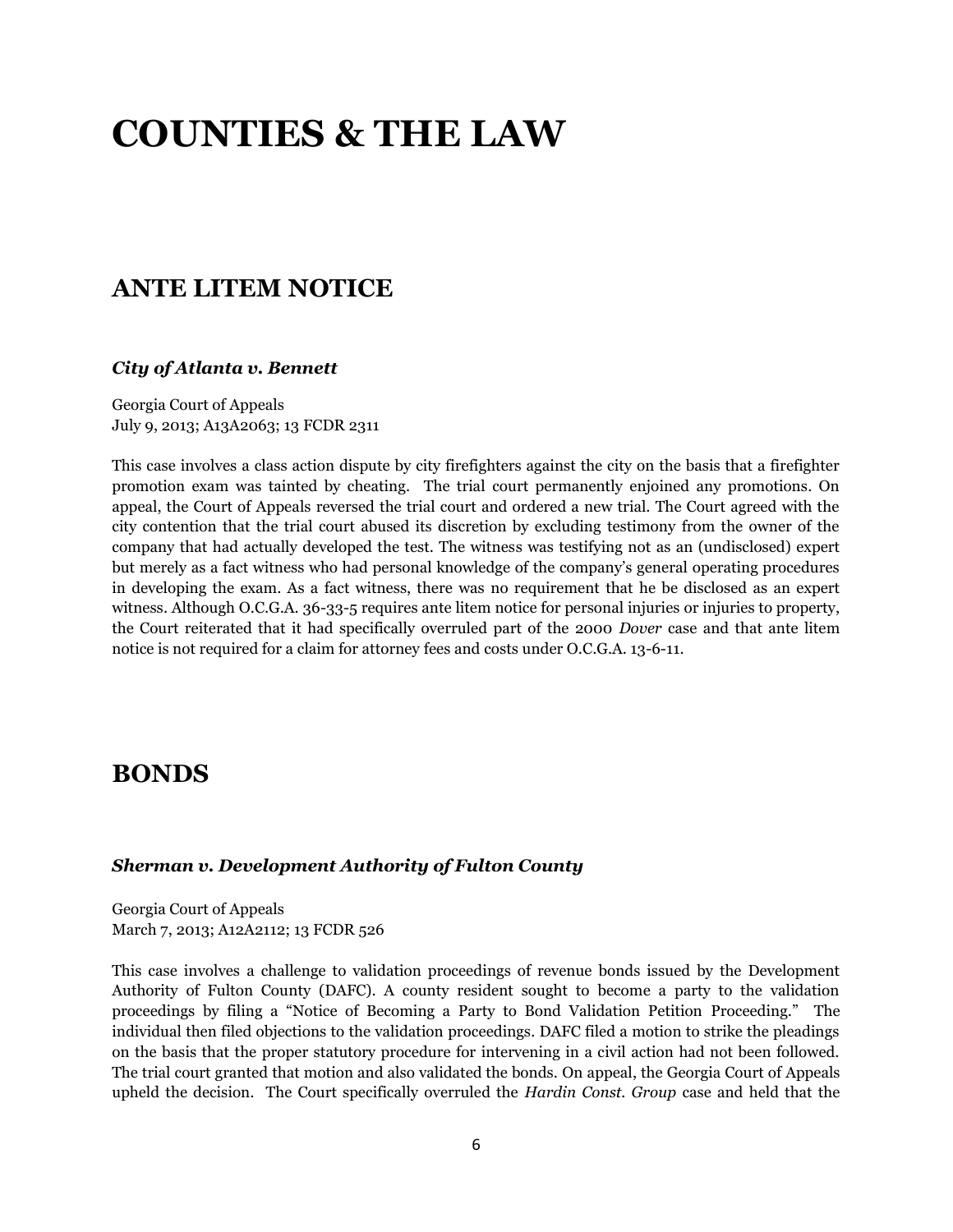explicit statutory procedure of O.C.G.A 9-11-81 combined with the absence of any provision to the contrary in the Revenue Bond Law meant that the provisions of the Civil Practice Act addressing intervention would apply to bond validation proceedings. The Court declined to address the rest of the claims since standing to make the challenges was lacking.

#### *Sherman v. Development Authority of Fulton County*

Georgia Court of Appeals March 22, 2013; A12A2111; 13 FCDR 935

This case involves the validation of revenue bonds in superior court. The development authority (DAFC) sought to develop a manufacturing facility and lease it to a company. Revenue bonds were issued to finance the project. A memorandum of agreement was signed by DAFC, the company, and the board of tax assessors which set a valuation methodology for ad valorem taxes during the lease period. The revenue bonds were contested in a superior court validation proceeding but were validated. On appeal to the Court of Appeals, the validation was vacated and the case remanded back to superior court. First, as in a similar previous case involving these same parties, the trial court had failed to respond adequately to the request for a detailed order under O.C.G.A. 9-11-52. The trial court's order did not set forth the facts or process by which it reached certain conclusions, but rather it merely contained a dry recitation that certain legal requirements had been met. An appropriate order under this statute requires the setting forth of requisite findings of fact and conclusions of law which cite legal authority and contain analysis that explain them. This same flaw occurs in the challenge to the ramp up method of valuating the leasehold for ad valorem tax purposes. The trial court order fails to set forth the facts on which it is based as well as the analysis by which it arrived at its decision. (The absence of a transcript does not prevent this.) Third, the trial court order ignored the claim that the structure of the bond transaction violated OCGA 36-62-8(b). Fourth, even though the issue of the assessors approving the memo was not challenged as an ultra vires act at trial, it can be challenged on appeal since the trial court expressly held in its order that the execution of the memo was not an ultra vires act. Finally, the trial court again fails to address the issue of the creation of an unconstitutional tax exemption. It fails to cite the constitutional justifications and offers no analysis regarding why the exemption is not illegal. Consequently, the case was remanded so the trial court could enter an appropriate order setting forth requisite findings of fact and conclusions of law to allow meaningful appellate review.

#### *Sherman v. City of Atlanta*

Supreme Court of Georgia June 17, 2013; S13A0067; 13 FCDR 1818

This case involves a different aspect of the continuous litigation regarding the issuance of revenue bonds in Atlanta. During a bond validation hearing, an 'objection to bond validation and denial of bond petition allegations' was filed. Petitioners alleged they were city residents. They did not attend the hearing but their counsels appeared on their behalf. The city objected on the basis that petitioners could do nothing until they proved through witnesses or other evidence that they were city residents. The trial court validated the bonds. On appeal, the Supreme Court agreed and upheld the trial court. The petitioners' right to participate in validation proceedings is contingent under O.C.G.A. 36-82-77 on proving they are state citizens and city residents at the time an objection is filed. Simply asserting a 'fact' does not make it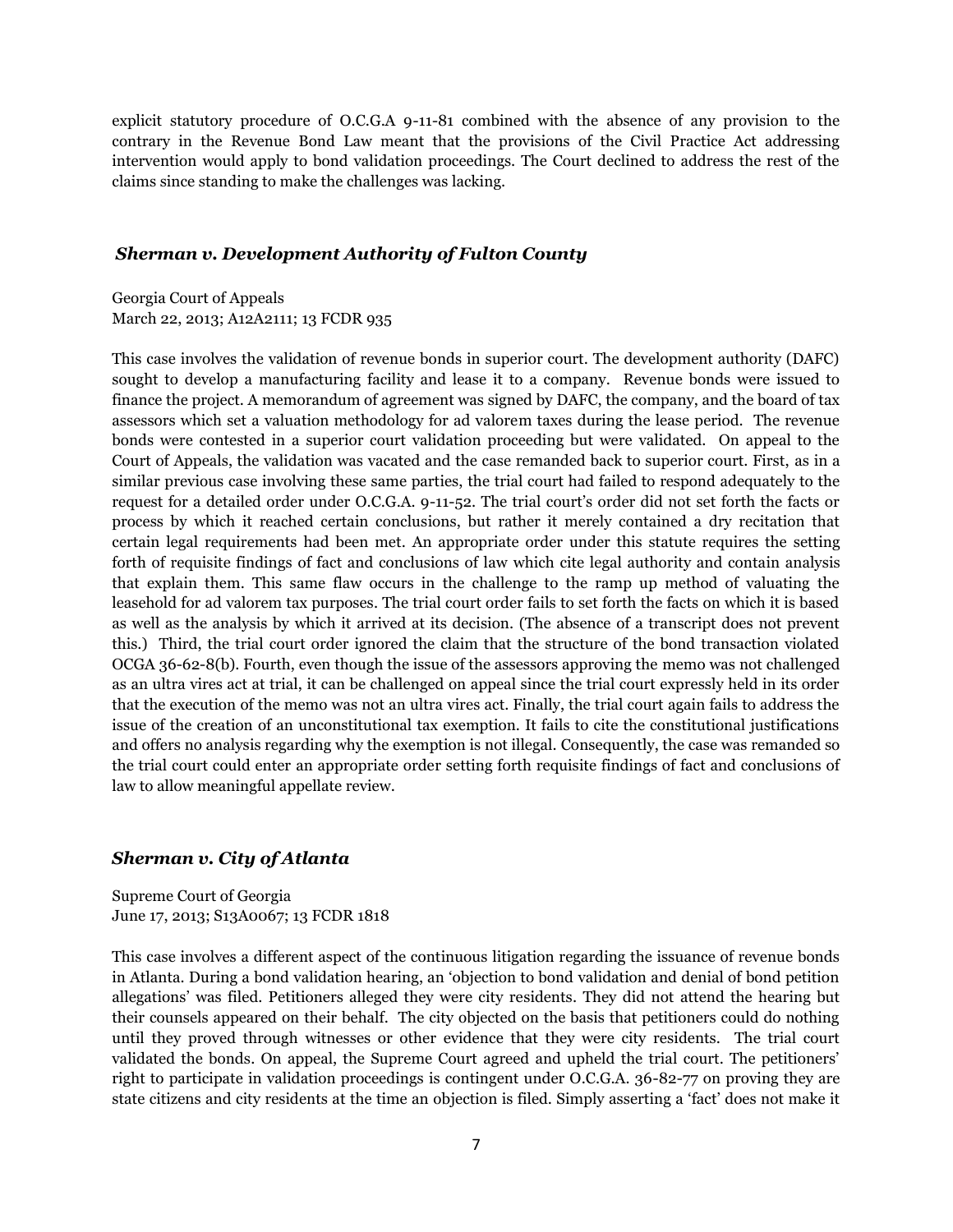true. Petitioners' counsel chose to 'stand on legal arguments that turned out to have no legs'. Petitioners had the burden of proof to establish the facts with competent evidence which they willfully chose not to do.

#### *Sherman v. Development Authority of Fulton County*

Georgia Court of Appeals September 26, 2013, October 2, 2013; A13A0861; 13 FCDR \*\*\*\*

This case involves the continuous litigation between the plaintiff and DAFC regarding bond validation. In this installment, the Court of Appeals holds that its previous *Sherman* decision {321 Ga. App. 550 (2013)} will apply retroactively to this case. The Court applies the 3 prong test of *Chevron Oil Co.*to reach this conclusion. Consequently, while O.C.G.A. 36-82-77 allows the right to intervene, an intervener must follow the steps in O.C.G.A. 9-11-24(c). Plaintiff here did not and therefore has no standing to appeal the trial court's judgment.

# **CIVIL PRACTICE**

#### *Barham v. City of Atlanta*

Supreme Court of Georgia February 4, 2013; S12A1720; 13 FCDR 172

This case involves a class action by a group of firefighters against the city regarding the failure of the city to prevent cheating on an exam upon which promotions were based. Following a jury verdict that cheating had occurred, the trial court issued a permanent injunction and required a retest. Individuals who scored 84 or higher would have to score within 2 standard deviations on the retest to retain their promotions. The 6 firefighters who scored 90 or higher on the first test would immediately have their promotions revoked. The group of 6, who were not parties to the class action, appealed the order. The Supreme Court vacated the portion of the injunction which treated the group of 6 differently from the class members. First, the Court held the group had standing to appeal the injunction even though the injunction was aimed at the city since the injunction required the city to punish the 6 just as if they had been parties. Second, the court held that it was the duty of the parties of the suit to have joined the 6 as additional parties rather than placing the burden on the additional parties to intervene once they had knowledge of the suit. Finally, the Court held the trial court had abused its discretion by failing to give the group of 6 their day in court and an opportunity to have a full and fair opportunity to litigate. An enforcement order cannot be so broad as to punish the conduct of persons whose rights have not been judged according to law.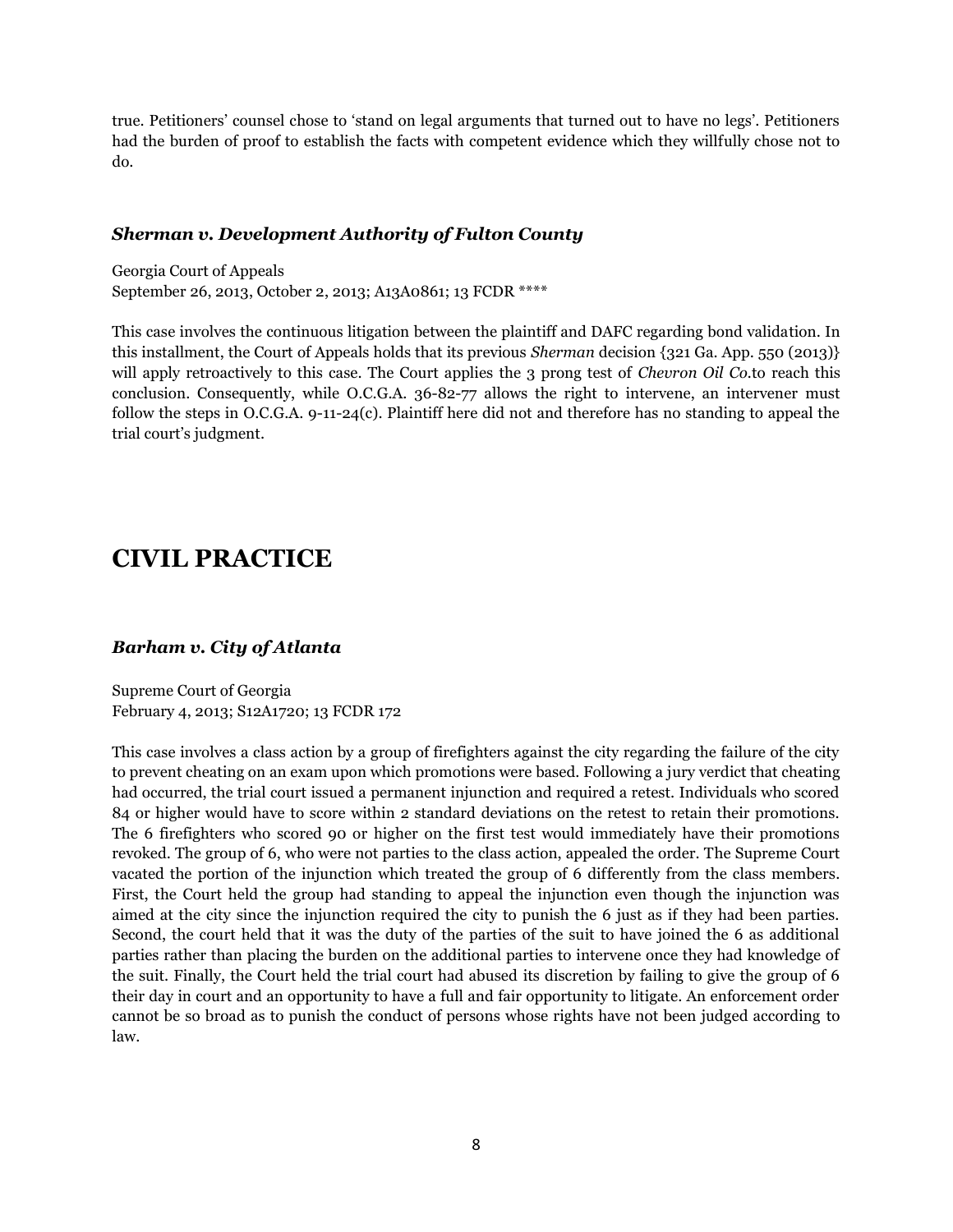#### *Association of Guineans in Atlanta, Inc. v. DeKalb County*

Supreme Court of Georgia February 4, 2013, S12A1603, 13 FCDR 175

This case involves the denial of a special land use permit to allow a single-family residence located in a residential area to be used as a place of worship. The board of commissioners denied permit application. The trial court granted the county's motion to dismiss. On discretionary review to the Supreme Court of Georgia, the Court upheld the dismissal as to a constitutional challenge since that issue was raised for the first time at trial court. Following *Shockley* and *Cooper,* the Court reiterated that a constitutional claim against a zoning ordinance must be raised before the local governing body in order to afford that body the opportunity to amend the ordinance and bring it within constitutional limits. However, the Court agreed that trial court had applied the wrong standard for the motion to dismiss the claim regarding a violation of the federal Religious Land Use and Institutionalized Persons Act. The trial court was ruling on a motion to dismiss that had not been converted into a motion for summary judgment, and was required to assume the factual allegations in the complaint to be true and then determine whether some form of relief exists under the assumed set of facts. The case was remanded for application of the correct standard of analysis.

#### *Rehman v. Belisle*

Supreme Court of Georgia November 4, 2013; S13A1605; 13 FCDR 3327

This case involves a dispute over a city ordinance. A citizen brought a pro se suit against mayor and council seeking either mandamus or a declaration that the ordinance was "ill-conceived, confusing, detrimental, or unconstitutional". The ordinance provided that it was "unlawful for any person to have in his possession less than one ounce of marijuana". The trial court dismissed the petition for lack of jurisdiction due to lack of service and for failure to state a claim. The Supreme Court affirmed. First, the Court cited *Seabolt* and noted that service had not been perfected under O.C.G.A. 9-11-4 and cited *Adams* and noted that actual knowledge of the petition did not cure defective service here. Second, the petitioner had no standing as he had not been charged with or even threatened with a violation of the ordinance.

#### *Duncan v. Moreland*

Georgia Court of Appeals November 6, 2013; A13A1491; 13 FCDR 3410

This case involves a dispute over the probate of a will. {The fact setup is somewhat convoluted and the interested reader is directed to the case for those matters.} The point of the case is that the Court of Appeals upheld a superior court holding that a probate court has no authority to extend the time of appeal beyond the 30 day period set forth in O.C.G.A. 5-3-20.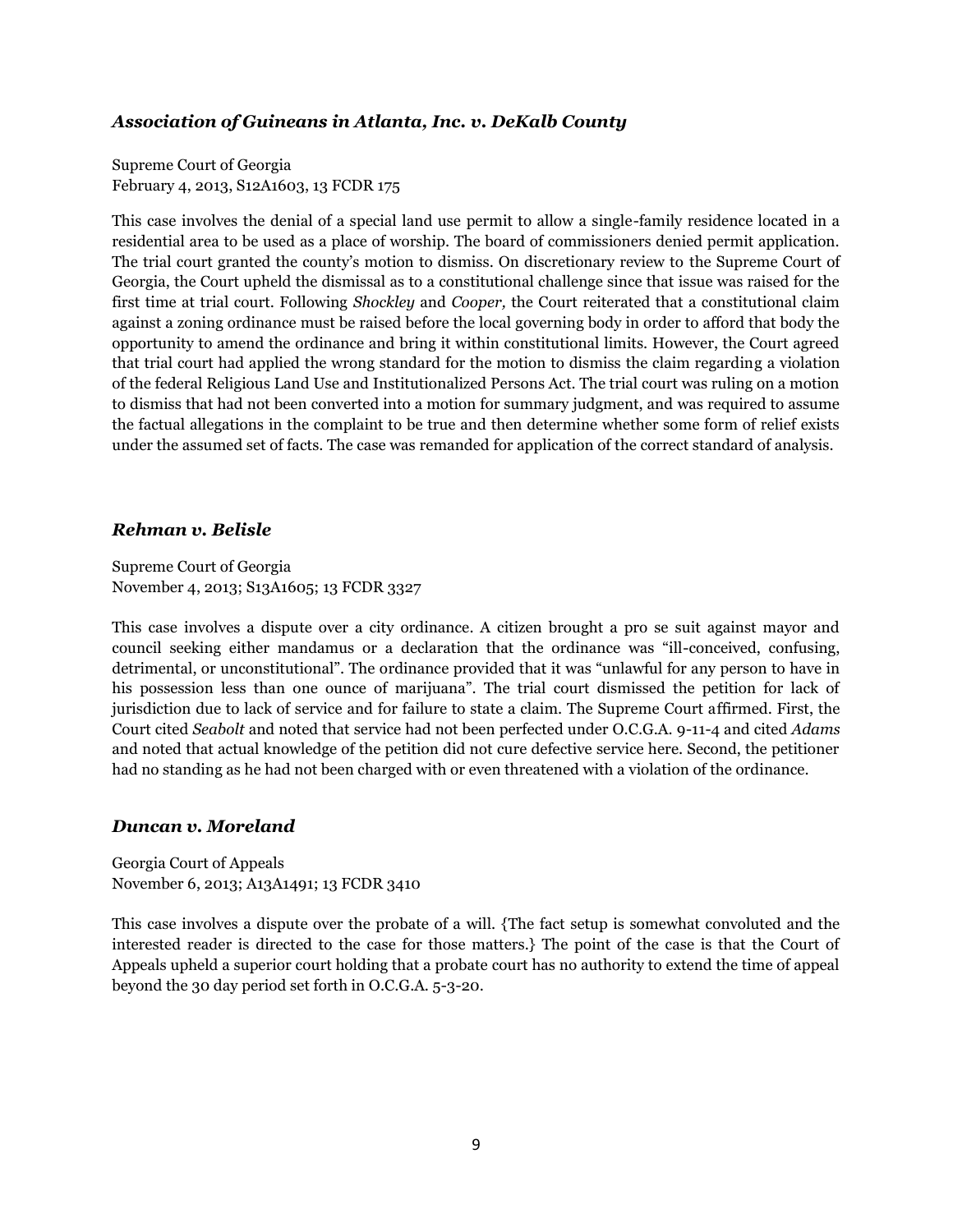#### *Center for a Sustainable Coast, Inc. v. Turner*

Georgia Court of Appeals November 15, 2013; A13A1487; A13A1488; 13 FCDR 3705

This case involves the Erosion and Sedimentation Act, O.C.G.A. 12-7-1, *et seq*. A structure was built which encroached upon marsh buffer area. The EPD director entered into a consent order with the builder. The nonprofit corporation petitioned an ALJ alleging the consent order was an after-the-fact variance which allowed the structure to remain in place and sought an amendment to the consent order by the ALJ that would require removal of the structure. The ALJ found that the petitioner had established an injury. The Court of Appeals found that the petitioner lacked standing based upon its inability to demonstrate redressability. In other words, it must be able to show that the injury will be redressed by a favorable decision. Here, however, nothing in the statute required the EPD director to order the removal of the structure. The director had discretion with respect to whether and how to take enforcement action. Consequently, the petitioner could not show that it was likely that the injury would be redressed by a favorable decision by the EPD director.

#### *Daniel v. Fulton County*

Georgia Court of Appeals November 19, 2013; A13A1643; 13 FCDR 3756

This case involves the issue of judicial estoppel in the context of bankruptcy. Ante litem notice was served on the county regarding an inverse condemnation claim resulting from alleged sewer overflow. Subsequently, the party filed bankruptcy but did not include the potential claim for damages in the bankruptcy petition. The trial court dismissed the claim on the basis of judicial estoppel since the party failed to produce evidence that the bankruptcy petition had been reopened and the schedules amended. The party filed for reconsideration and attached a copy of a motion to reopen the bankruptcy and a copy of the bankruptcy court's order that granted the motion to reopen. However, the trial court entered its order on the last day of its term. On appeal, the Court of Appeals explained that judicial estoppel is an equitable doctrine that prevents a party from asserting a claim in a legal proceeding that is inconsistent with a claim taken by that party in a previous proceeding and that it is commonly used to prevent a bankruptcy debtor from pursuing a damages claim when such was not listed among the party's assets. Citing the *Vojnovic, Period Homes*, & *Zahabiuon* cases, the Court noted that whether judicial estoppel bars a claim depends on 3 factors. First, the later position must be clearly inconsistent. Second, the party must have succeeded in persuading a court to accept the earlier position. Third, a court must consider whether the party asserting the inconsistent position would derive an unfair advantage or impose an unfair detriment if not estopped. In this case, the trial court did not consider the 3<sup>rd</sup> factor and the case was remanded back for that purpose.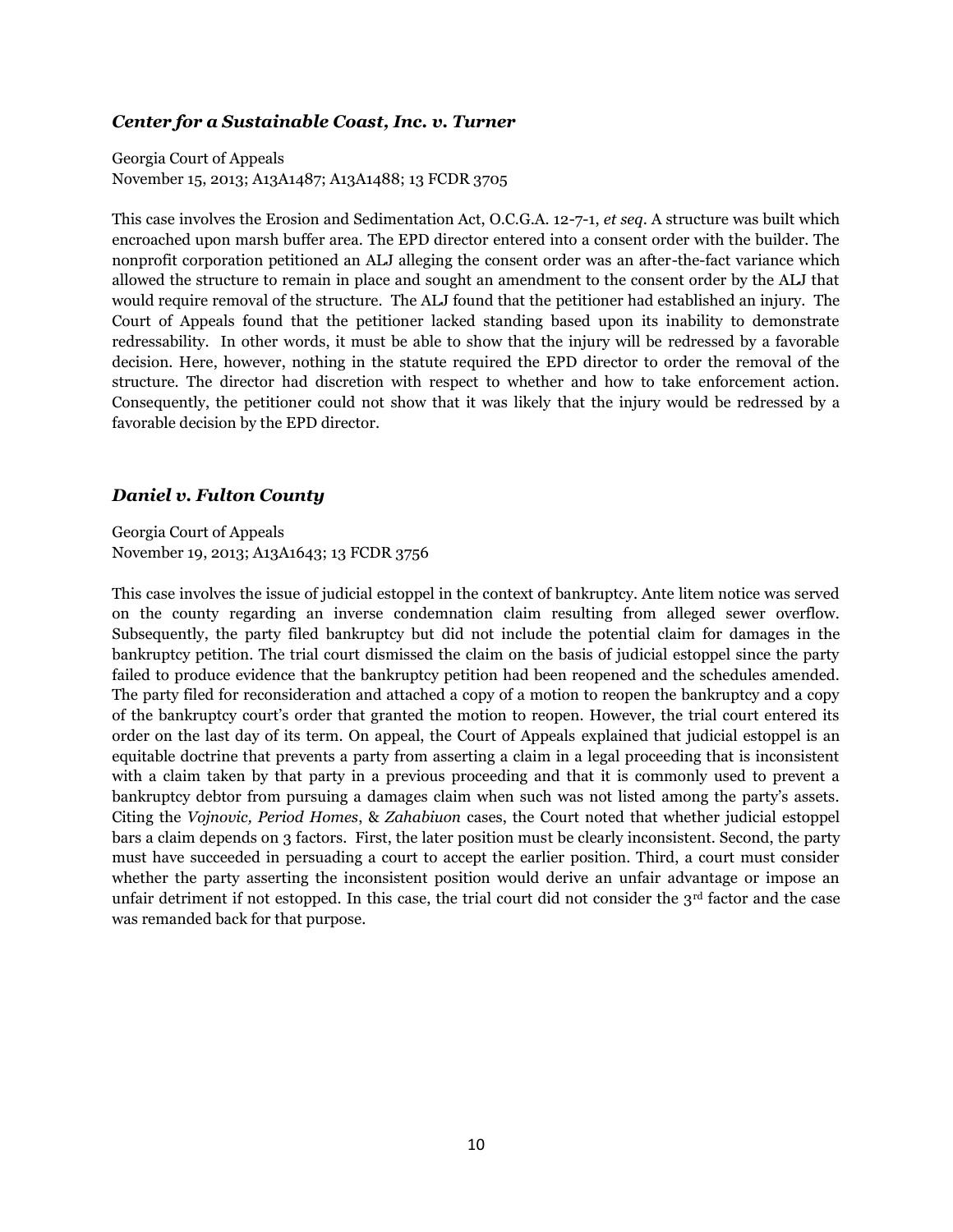# **CONDEMNATION**

#### *Georgia Department of Transportation v. Bae*

Georgia Court of Appeals February 21, 2013; A12A2493; 13 FCDR 351

This case involves an inverse condemnation claim arising from construction of a section of a state highway near the commercial property of the plaintiffs. The allegation was that plaintiffs' business had fallen due to lack of access to the newly constructed portion of the highway. The trial court denied DOT's motion to dismiss. On appeal, the Court of Appeals reversed. The Court restated the rule from the *Tift County* case that inverse condemnation claims fall into 2 distinct categories: first, general rights which are in common with the public; and second, special rights which are held by virtue of ownership of the property. A taking or damaging of property can occur only if special rights have been violated. Citing the *Tift County* and *Fountain* cases, the Court noted that here, the DOT did nothing to the roads abutting the property and did not terminate or obstruct access to those roads. Consequently, the harm resulted from a re-routing of traffic, not a diminishment of access, and thus, the injury falls under the general rights category and not the special rights category and is not compensable.

#### *Barngrover v. City of Columbus*

Supreme Court of Georgia March 4, 2013; S12A1492; 13 FCDR 402

This case involves an inverse condemnation claim arising from sinkholes and fecal coliform bacteria on the residential property of the plaintiff. The allegation was that plaintiff's property was damaged by continuous leakage from the network of city sewer and drain pipes under the property. A jury verdict awarded monetary and equitable relief for the inverse condemnation. In addition to the monetary damages, the city was ordered to abate the drainage system away from the house and repair the house to its condition prior to the occurrence of the damage. The trial court retained jurisdiction and the city filed a plan to implement relief. The court rejected the plan and after many years of various motions appointed a special master to enforce its judgment. The special master found repair impossible and ordered the house to be razed and rebuilt as well as recommending an alternative pipe routing that would be less disruptive to the entire neighborhood where plaintiff lived. Plaintiff objected to the special master report. After a hearing the trial court adopted the report and plaintiff appealed. On appeal, the Supreme Court of Georgia upheld the decision. The Court noted that the trial court had expressly retained jurisdiction to ensure completion of the equitable remedies. Citing the *Essex Group* case, the Court held that such remedies are a matter within the sound discretion of the trial court and will be sustained by appellate courts where discretion has not been abused. No showing was made that such discretion had been abused. The Court rejected the plaintiff's contention that the special master was unqualified noting that plaintiff never questioned the qualifications during the 51 months of special master oversight but only raised the matter due to unhappiness with the findings in the report.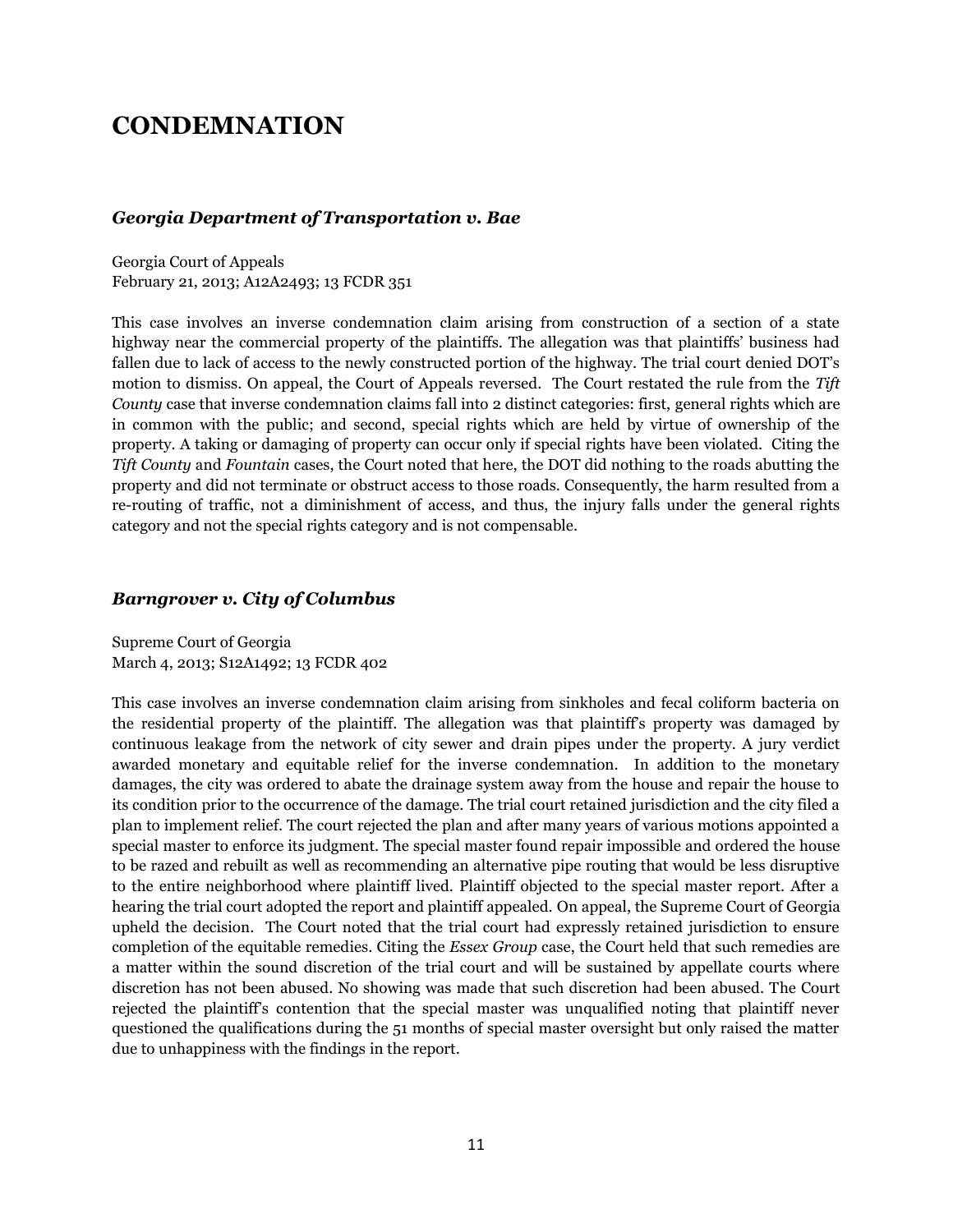#### *Georgia Department of Transportation v. Jackson*

Georgia Court of Appeals June 12, 2013; A13A0419; 13 FCDR 1897

This case involves an inverse condemnation claim for compensation when DOT closed a driveway as part of roadwork. The driveway led from the highway, across another tract of land, and over a railroad crossing before reaching plaintiff's property. Plaintiff claimed that he had acquired a prescriptive easement to the driveway as well as the railroad crossing. The trial court agreed and awarded compensatory damages. On appeal, the Court of Appeals agreed and upheld the trial court. The Court cited *DeCastro* and multiple other cases and held that the evidence here showed that the plaintiff had established a prescriptive easement. The Court cited the *Trammel* and *Yawn* cases and held that the plaintiff had shown that the railroad was in fact on notice of the adverse use. At one point the railroad had even asked the plaintiff for permission to upgrade and repair the crossing. Having established the prescriptive easement, the plaintiff was entitled to compensation.

#### *Fulton County v. Dillard Land Investment LLC*

Georgia Court of Appeals June 19, 2013; A13A0562; 13 FCDR 1963

This case involves a special master condemnation proceeding when the county sought to condemn, for library expansion, land owned by the LLC. The special master determined the valuation and filed the award with the trial court. The trial court adopted the award. However, following the award adoption, but prior to the award amount being paid into the court registry or to the LLC, the county filed a voluntary dismissal of the condemnation petition. The trial court granted the LLC's motion to set aside the dismissal. On appeal, the Court of Appeals disagreed and reversed the trial court. The Court cited the 2006 amendment to O.C.G.A. Section 22-1-12 which authorizes a condemnation proceeding to be abandoned by the condemning authority. The Court distinguished the *Gramm* case noting that the county never paid the award amount to the condemnee or into the court registry and never took title to the land for any period of time. While the purpose of the amendment was to grant expenses to property owners in abandonment cases, the statute nonetheless allows the condemning authority to voluntarily dismiss its condemnation petition.

#### *Walleye LLC v. City of Forest Park*

Georgia Court of Appeals July 1, 2013; A13A0447; 13 FCDR 2246

This case involves an inverse condemnation claim. The LLC was running a nude dancing business with private rooms and on-site alcohol service. The city enacted a new ordinance governing sexually-related business which banned the sale of alcohol and the use or private rooms at nude dancing establishments. When the LLC sought to renew its application for adult entertainment licenses, the application was denied. A suit was filed alleging an inverse condemnation claim on the basis that there was no viable other use of the property and that the city had deprived the LLC of all viable economic use of the property. The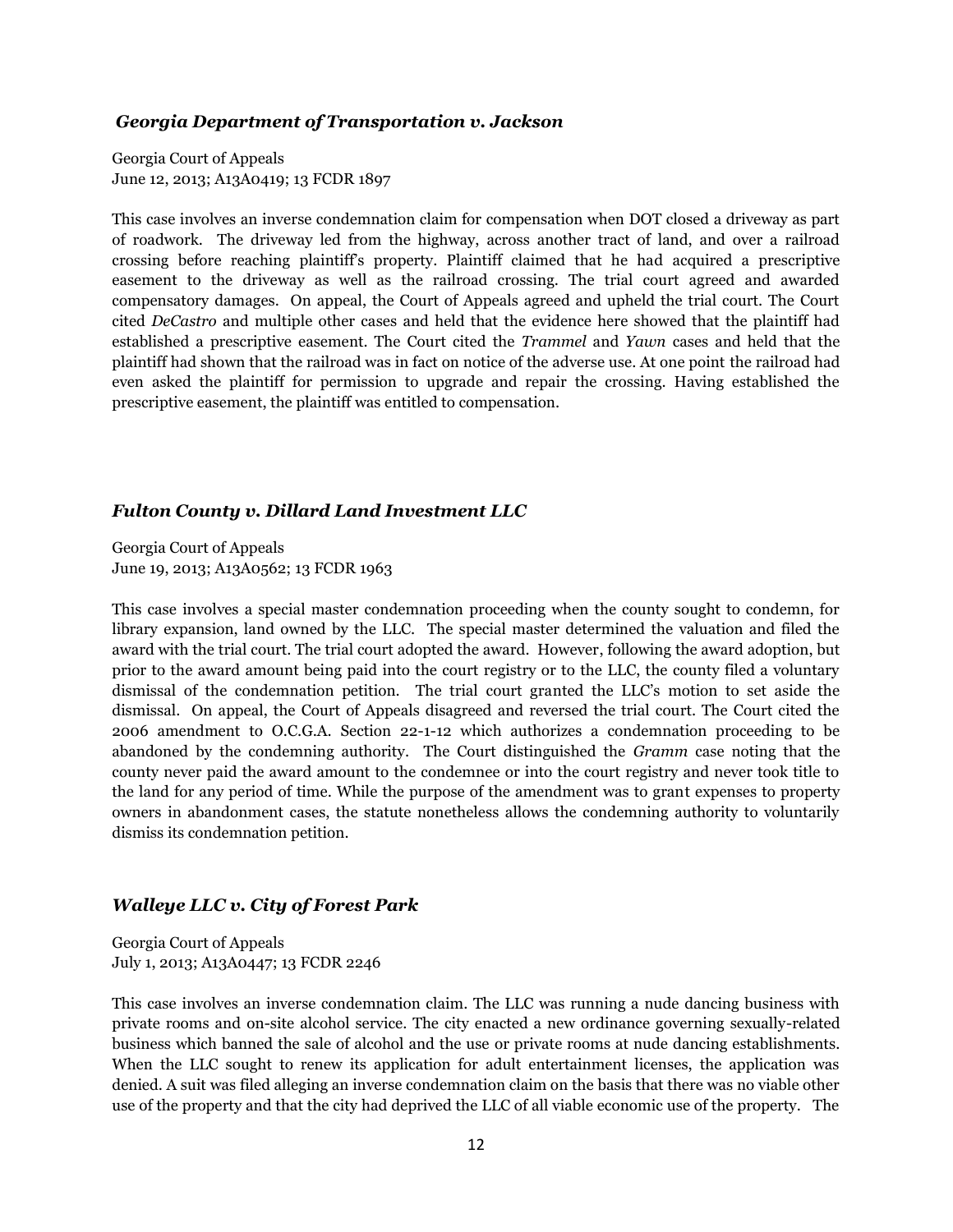City sought and was granted summary judgment since the LLC did not have vested property rights in renewed adult business or alcohol licenses and therefore had not established a regulatory taking. On appeal, the Court of Appeals agreed and upheld the trial court. The Court noted that the LLC argued it was unnecessary to establish a vested property right because the license requirement applied only to its tenants and that the vested property right requirements did not apply to this case. The Court held that this very argument establishes that the LLC failed to state a claim for which relief for which they could recover. First, they have failed to present any evidence that their property could not be converted to a use other than an adult business. Second, since the zoning allowed for adult businesses, the LLC failed to show that they could not continue leasing their buildings to other businesses in the same category that would not have violated the licensing rules. Consequently, there was a failure to demonstrate any compensable taking.

#### *Department of Transportation v. Revco Discount Drug Centers, Inc.*

Georgia Court of Appeals July 15, 2013; A13A0040; 13 FCDR 2420

This case involves an inverse condemnation claim decided upon some unforgiving procedural grounds. DOT sought to condemn a tract of land. Revco was not named as a condemnee; however, it filed a separate action against DOT for inverse condemnation. Acting upon an agreement of the parties and an order of the trial court, Revco intervened in the direct condemnation action and also dismissed its inverse condemnation action with prejudice. DOT moved for summary judgment on the basis the dismissal of the inverse condemnation action with prejudice constituted adjudication on the merits which therefore barred Revco's claim for the same damages in the direct condemnation action. The trail court denied Revco's motion to set aside the dismissal with prejudice and also denied DOT's motion for summary judgment. A jury trial ensued with a verdict for Revco. DOT filed for judgment notwithstanding the verdict which the trial court denied. On appeal, the Court of Appeals noted that it was "unfortunately, constrained to agree" with DOT. Revco did not appeal the trial court's denial of the petition to set aside the dismissal with prejudice. Hence, under O.C.G.A. 9-12-40, the Court of Appeal's analysis shifted solely to the applicability of res judicata to Revco's claim for damages. The trial court was a court of competent jurisdiction. A voluntary dismissal with prejudice constitutes a judgment on the merits for purposes of res judicata with regard to the same parties and the same cause of action. Revco's dismissal was voluntary because: it was not required to intervene in the direct action; it was not required by the parties' agreement; and it was not required by the trial court to dismiss with prejudice. Citing *Kent*, a mistake by a party as to the legal result of an act, is no ground for either defensive or affirmative relief. The inverse condemnation and the direct condemnation had an 'identity of parties' and it involved 'the same subject matter'. Finally, Revco had a full and fair opportunity to litigate the issue. Had Revco declined to intervene or had it dismissed without prejudice, it could have litigated its damages claim. Consequently, res judicata applies and the Court held that the judgment in favor of Revco be vacated and that the trial court was reversed on its denial of judgment NOV in favor of DOT.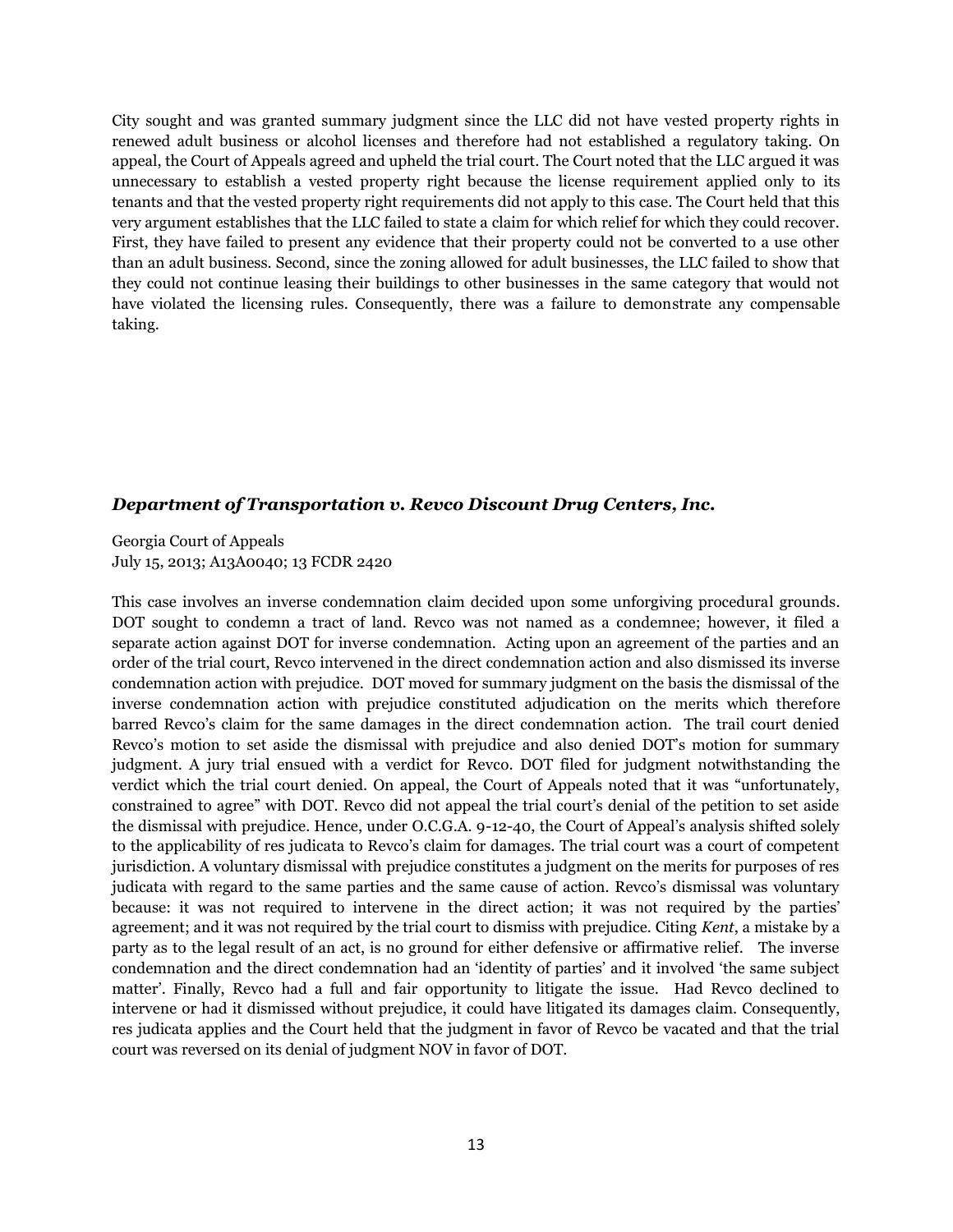#### *Bray v. Department of Transportation*

Georgia Court of Appeals October 23, 2013; A13A1454; 13 FCDR 3291

This case involves a dispute between a property owner and GDOT following a condemnation. The county condemned land for a GDOT road improvement project. The owner was duly compensated. Subsequently, the owner filed an inverse condemnation action against GDOT seeking additional compensation due to damage to the remaining property allegedly caused by negligent construction and negligent professional engineering. The trial court granted GDOT's motion to dismiss on the basis of failure to comply with ante litem notice under O.C.G.A. 51-21-26 and failure to comply with the expert affidavit requirement of O.C.G.A. 9-11-9.1. The Court of Appeals affirmed in part and reversed in part. First, the Court noted that the original condemnation award was conclusive as to all damages to the remaining property resulting from proper construction regardless of whether foreseen or not. The inverse condemnation action for compensation for property taken by negligent or improper construction is not barred by the prior award. Second, the trial court erred by dismissing for failure to comply with ante litem notice. Under the tort claims Act, Sovereign immunity does not exist when a cause of action for inverse condemnation lies because the Constitution itself affords the right of action. Third, the trial court correctly dismissed the damage claim on the allegation that professional engineering negligence caused the damage and no expert affidavit was filed. Finally, however, the Court noted that the allegations of the complaint were so general that the damage claim could be liberally construed to claim damages on the basis of ordinary or other negligence not controlled by O.C.G.A. 9-11-9.1. Citing the *Hardwick*, *Williams*, and *Bazemore* cases, the Court held that the plaintiff should have been allowed to produce evidence in support of an ordinary negligence claim.

#### *City of Tybee Island v. Live Oak Group LLC*

Georgia Court of Appeals November 5, 2013; A13A1570; A13A1617; 13 FCDR 3432

This case involves a dispute over zoning. The LLC received written confirmation from the city administrator that a parcel was zoned R-1. The LLC purchased the parcel and then was made aware the zoning was in fact PUD, and a single family residence could not be built. The LLC applied for a zoning amendment which was denied. The LLC brought suit alleging multiple claims including inverse condemnation and due process violations. The trial court granted summary judgment to the LLC on inverse condemnation and summary judgment to the city on the remaining claims. On appeal, the Court of Appeals reversed summary judgment to the LLC. Here, there was simply no affirmative act by the city for a public purpose causing a nuisance or trespass on the LLC's property which resulted in diminished utility and functionality of the property. {The case contains a lengthy analysis of inverse condemnation in a zoning context and readers interested in this should consult the text of the case.} The case was remanded back to the trial court to consider the federal takings claim.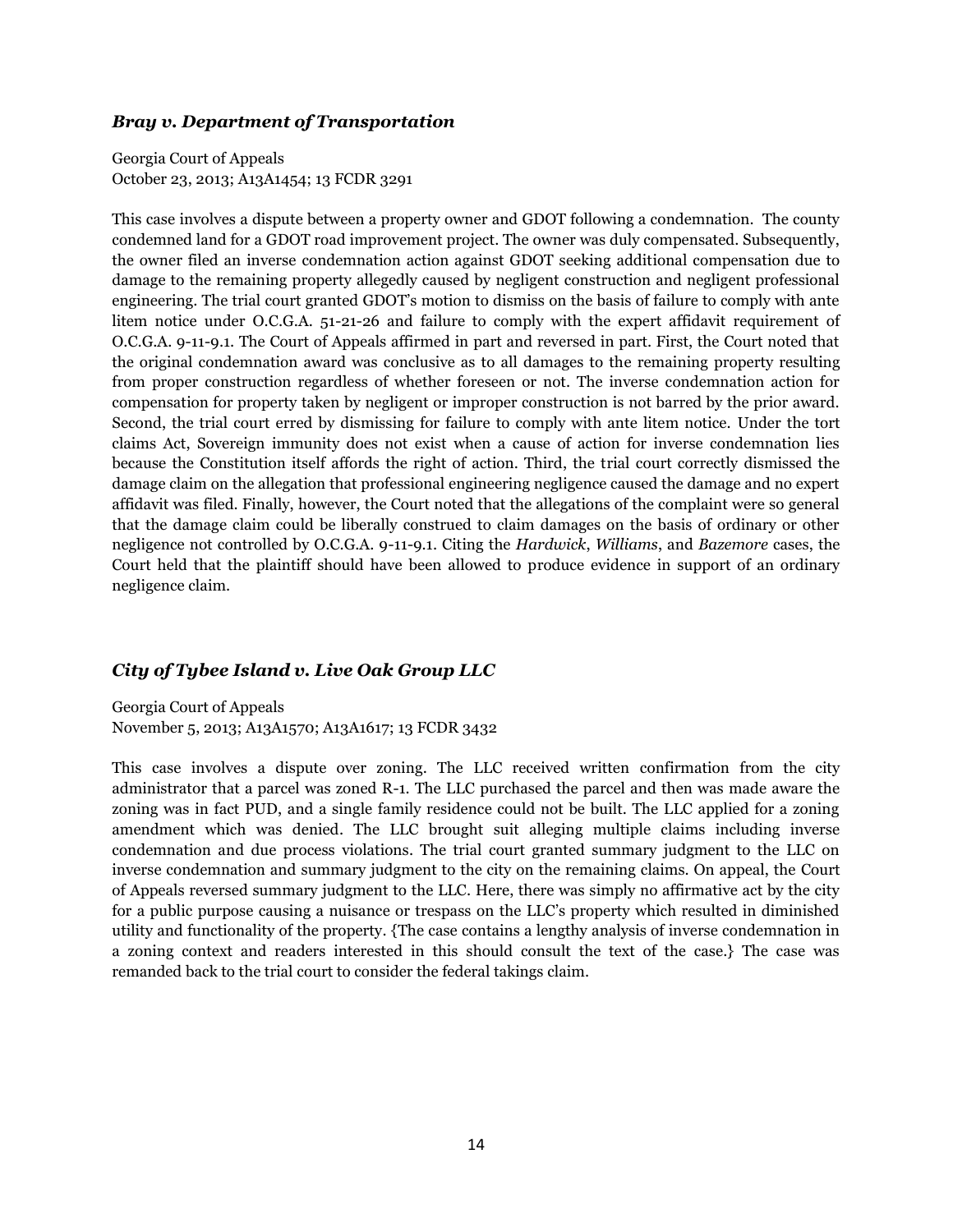# **CONSTITUTION**

#### *DeKalb County School District v. Georgia State Board of Education*

Supreme Court of Georgia November 25, 2013; S13Q0981; 13 FCDR 3656

This case involves multiple constitutional questions regarding whether O.C.G.A 20-2-73 can provide circumstances under which elected school board members may be suspended and then removed from office. The statute was challenged in federal court as prohibited by the constitutional provisions regarding school boards; improper delegation; violation of the 'control and management authority' of school boards; and due process violations. The federal court certified these issues to the Supreme Court which concluded that the statute was constitutional. {This is an extremely lengthy opinion with a plethora of analysis and case citations and the interested reader is urged to consult the case for an in depth examination of these issues.}

# **CONTRACTS**

#### *Greene County School District v. Circle Y Construction, Inc.*

Georgia Court of Appeals March 13, 2013; A12A1850; 13 FCDR 662

This case involves a construction of O.C.G.A. 20-2-506. A prior decision of the Georgia Court of Appeals in this case, 308 Ga. App. 837 (2011), was vacated by the Supreme Court of Georgia in 291 Ga. 111 (2012). The Court here adopts that opinion and vacates its own earlier opinion.

#### *Goody Products, Inc. v. Development Authority of the City of Manchester*

Georgia Court of Appeals March 20, 2013; A12A1724; A12A1725; 13 FCDR 903

This case involves a contract dispute with multiple issues regarding breach, ambiguity, jury charges, diminished value, costs, & interest. {This is a lengthy case and the interested reader should consult the complete text as this summary will focus merely on the contract.} The company was found liable for \$6 million to the development authority for breach of contract when (without the knowledge of the development authority) it spent weeks removing the entire electrical system from an eight acre facility and left it powerless but for a single light bulb run from an extension cord. The contract was ambiguous as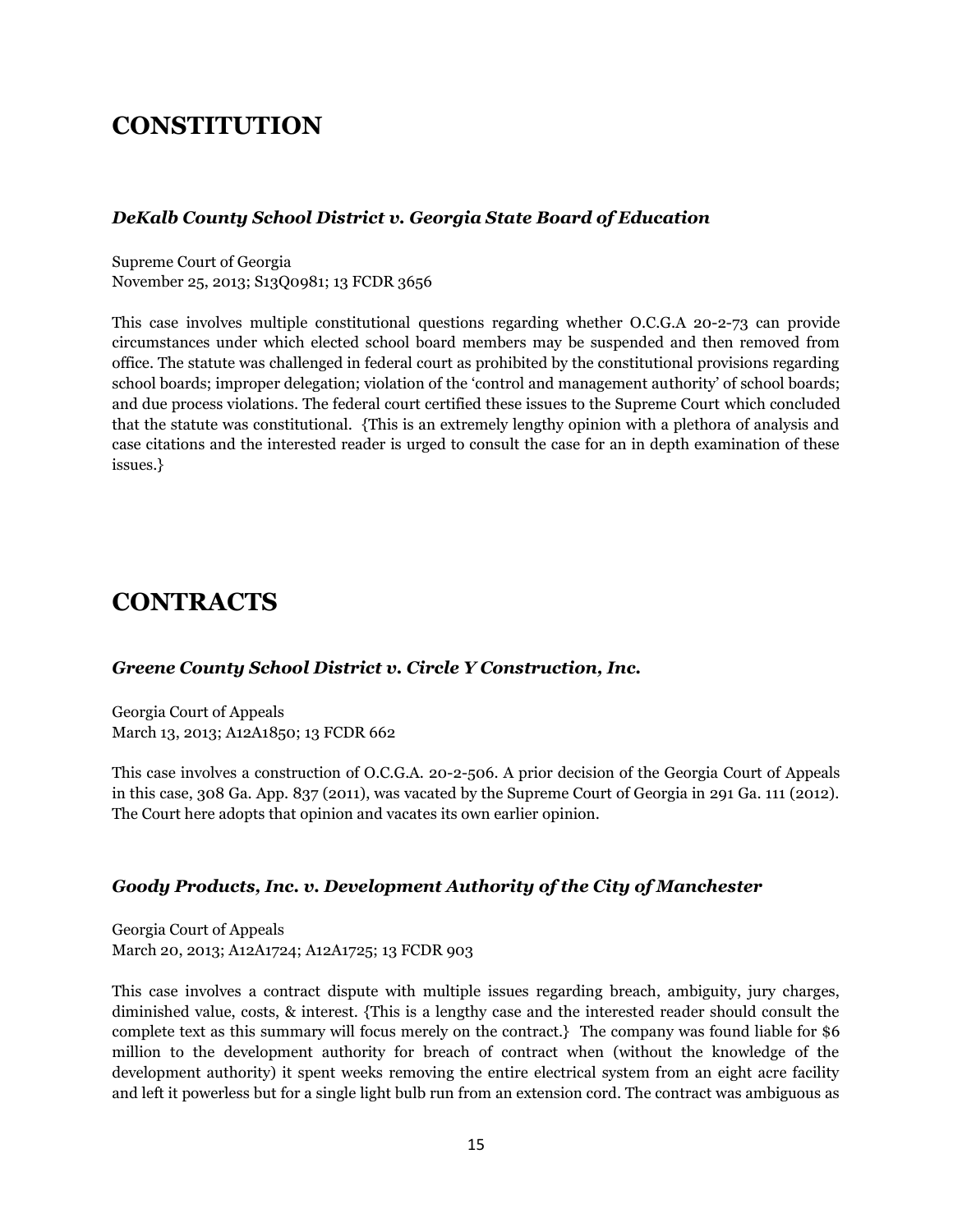to whether the electrical system constituted a 'trade fixture' which could be removed, or a 'permanent improvement', which could not be removed. Consequently, it was proper to submit it to the jury rather than its construction being a question of law.

#### *City of Baldwin v. Woodard & Curran, Inc.*

Supreme Court of Georgia May 20, 2013; S12G1317; 13 FCDR 1557

This case involves a contract dispute and issues of ultra vires actions and quantum meruit. A city allegedly entered into 2 different agreements with a consultant regarding wastewater treatment. The city argued that the second agreement was ultra vires and not binding because it had been signed by the mayor but had not been approved by a quorum of the city council. The trail court awarded the consultant the amount it had claimed under the agreements and the Court of Appeals affirmed (see 12 FCDR 2363). The Court held that where an agreement existed for a city that was not otherwise enforceable as a contract, quantum meruit would allow recovery to the extent of the value of the benefit received. Unlike with counties, there are no statutory requirements for establishing a contract with a city. The Supreme Court reversed. Citing the *City of Calhoun* & *Brown* cases (as well as Professor R. Perry Sentell, Jr.), the Court stated that quantum meruit is a quasi-contractual remedy and that an ultra vires agreement can be given no legal effect whatsoever, even quasi-contractually. To do otherwise would permit a city to expand its own powers beyond that set by the General Assembly and to accomplish indirectly that which it could not achieve directly. The Court went on to say that where a city charter specifically provided how a municipal contract shall be made and entered, that method becomes "absolute and exclusive". The Court continued by holding that if a city charter sets forth the method of entering contracts, and thereby commits the city and taxpayers to pay the contract, then that is how the contract must be approved if it is to be enforceable directly or through equitable remedies. To the extent that the *Walston*, *City of Dallas*, and *Stottler* cases allow quantum meruit under such circumstances, they are overruled. As to the first agreement, the claim for quantum meruit also fails as a matter of law. It was a valid contract for \$5000.00 for supporting engineering documents for a funding application and nothing more. It does not support a claim that the city requested or knowingly accepted any additional engineering services.

#### *City of Baldwin v. Woodard & Curran, Inc.*

Georgia Court of Appeals August 30, 2013; A12A0620; 13 FCDR 2850

This case involves a contract dispute and issues of ultra vires actions and quantum meruit. Here, the Court of Appeals has vacated its previous opinion (see 12 FCDR 2363), which was reversed by the Supreme Court (see immediately above, 13 FCDR 1557). The Court of Appeals makes its judgment that of the Supreme Court.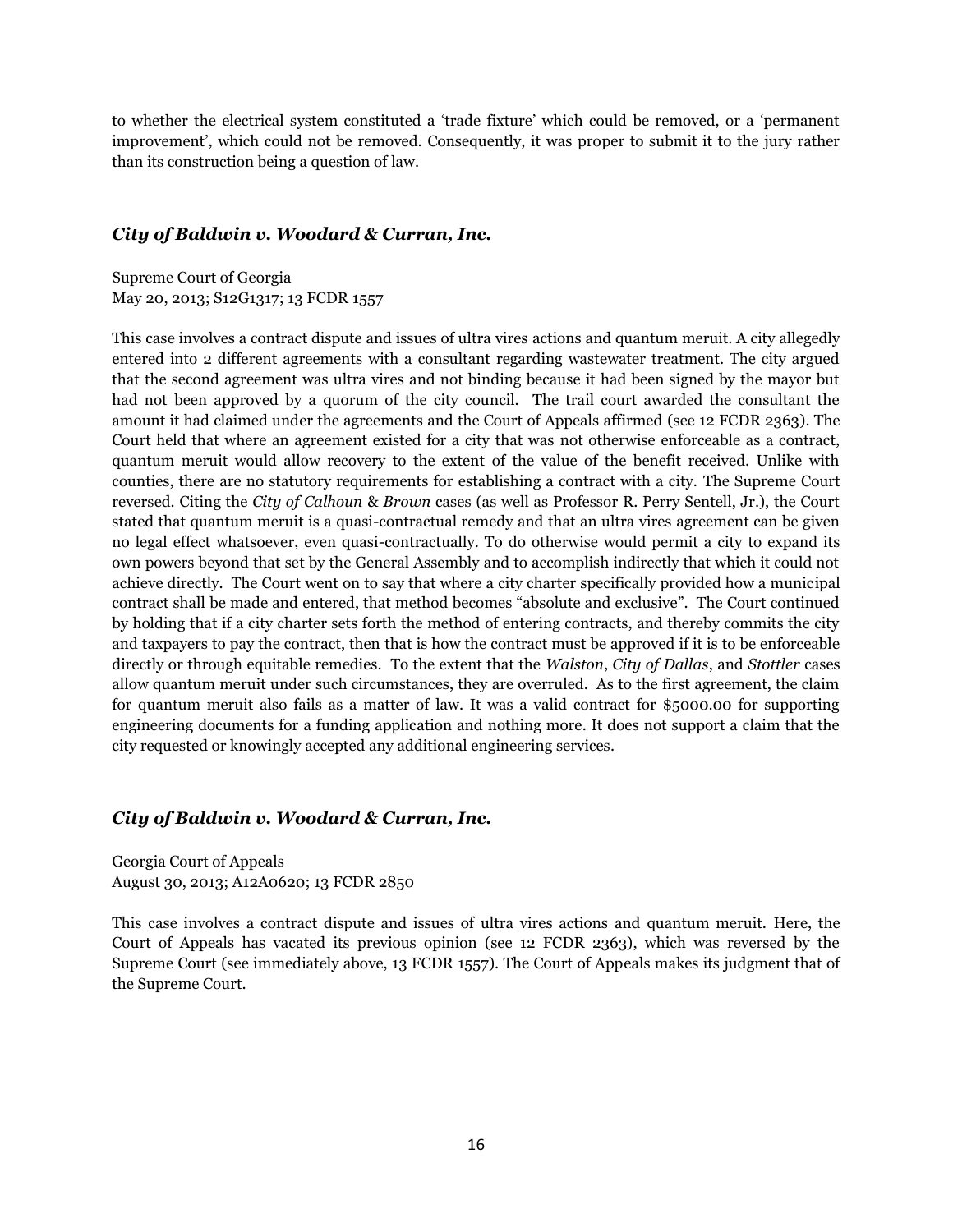#### *Estate of Mack Pitts v. City of Atlanta*

Georgia Court of Appeals July 16, 2013; A11A1487; 13 FCDR 2553

{There is an extremely long fact situation and the majority of this case deals with claims against a general contractor and subcontractors. The interested reader is encouraged to read the case itself for those aspects. This summary will deal solely with the portion of the case as it affects the city.}

This case is the third installment of protracted litigation involving contractual and workers' compensation claims which ensued in 2011 following the death of a person working on construction of the international terminal at the Atlanta airport. The posture of the case at this point with respect to the city is that the Supreme Court of Georgia reversed the Court of Appeals and found no evidence of a breach of any contractual duty by the city to the deceased. First, the Court of Appeals reaffirmed summary judgment to the city on the claim that it owed a private duty to the deceased independent of the contract. The Supreme Court did consider this part of the opinion and the Court of Appeals simply reaffirmed its prior ruling. Second, the Court of Appeals adopted the ruling of the Supreme Court as its own on the issue of whether the city breached a contractual duty and held that there was no contractual duty on the part of the city to ensure that the trucking company (one of the subcontractors) carried the amount of automobile insurance coverage required under the contact between the city and the general contractor.

# **ELECTIONS**

#### *Cook v. Board of Registrars of Randolph County*

Georgia Court of Appeals March 18, 2013; A12A1946; 13 FCDR 787

This case involves a dispute over the qualifications to vote on the basis of residency. {The reader is directed to the case itself for the lengthy, underlying fact situation}. The focus of the appellate court review here is the question of intent. The Court of Appeals found 'plain and palpable' evidence of intent to remain a Randolph County resident even though the individual's home had been destroyed and he had bought a home in another state since his employment, business ownership, driver's license, vehicle registration, mail service, voting records, tax records, etc. all support this stated intent to continue his lifelong domicile in Randolph County. Mere ownership of a residence outside the county coupled with periodic stays outside the county did not support a contrary finding due to the evidence of intent.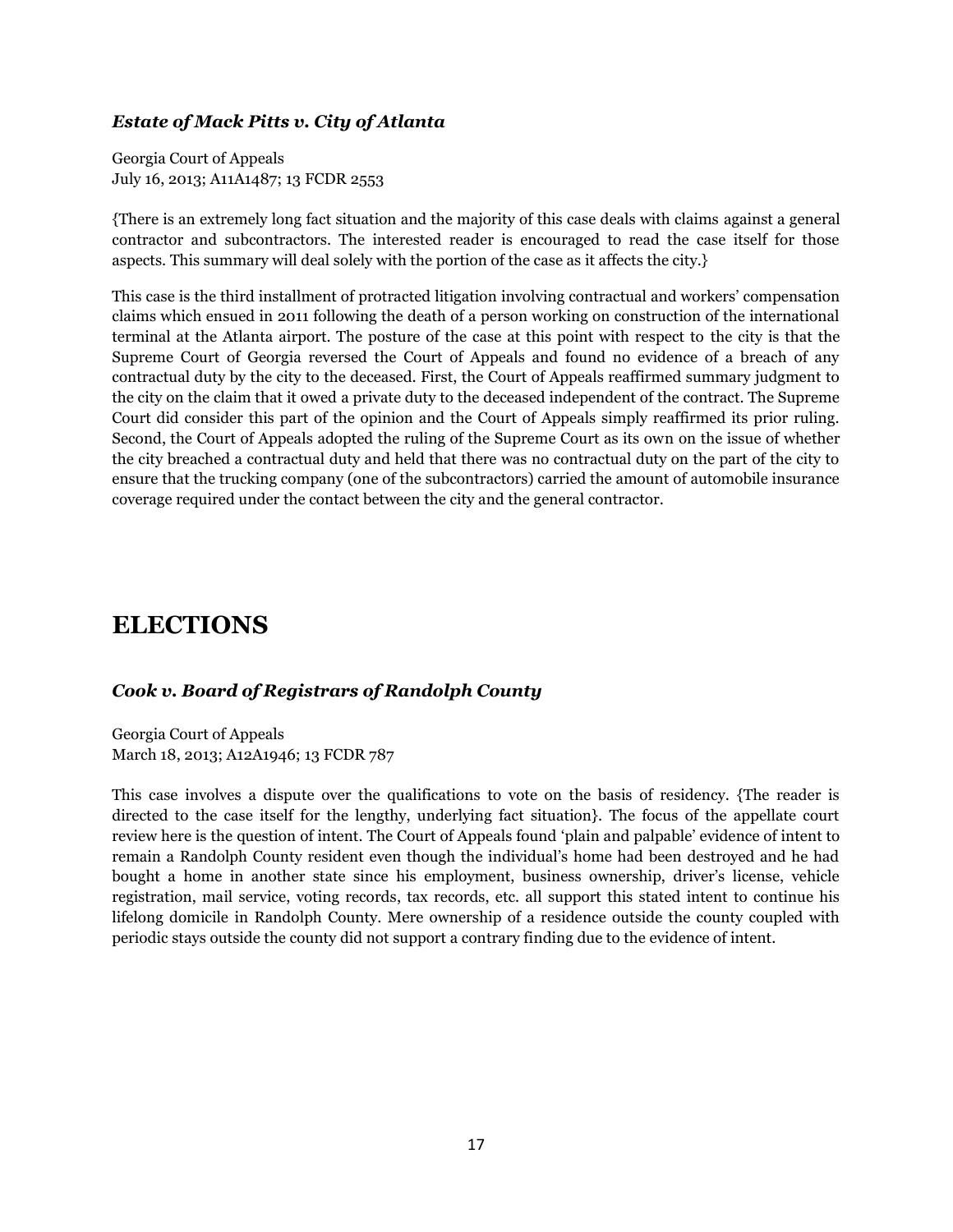#### *Meade v. Williamson*

Supreme Court of Georgia June 3, 2013; S13A0517; 13 FCDR 1678

This case involves a contested election for the office of sheriff. The contest was filed after a candidate lost by a mere 39 votes. The trial court concluded that sufficient irregularities had occurred both in voting as well as in the election process to cast doubt upon the result and declared the result void and ordered a new election. The Supreme Court disagreed and reversed the trial court and upheld the election. The Court noted two standards by which elections may be set aside. First, if evidence shows that a sufficient number of electors voted illegally or were irregularly recorded to change or cast doubt upon the election and second, where systemic irregularities occurring in the election are egregious enough to cast doubt on the result. The Court held that the evidence presented at trial failed to meet either of these standards. Consequently, the election results are upheld. (The Court engaged in a lengthy analysis of the evidence under each of the standards and interested readers should consult the case text for those details.)

### **EMPLOYMENT**

#### *City of St. Marys v. Brinko*

Georgia Court of Appeals October 30, 2013; A13A1456; A13A1457; 13 FCDR 3360

This case involves a dispute over employment status. A former city employee brought suit against mayor and council, the city manager, and others alleging wrongful termination, interference with employment contract, and a due process violation for not getting a post-termination hearing. The trial court granted summary judgment to the defendants on all claims except the post-termination hearing. On appeal, the Court of Appeals affirmed summary judgment to the defendants and reversed the trial court's denial of summary judgment of the hearing issue. The plaintiff was, without equivocation, an at-will employee who could be terminated at will. Consequently she had no protected property interest that was subject to procedural due process. {Interested readers may want to know that the alleged contract in the case was in fact an alleged oral agreement with duration of 50 years.}

#### *Freeman v. Smith*

Georgia Court of Appeals October 31, 2013; A13A1289; A13A1290; A13A1291; 13 FCDR 3378

This case involves a dispute over employment status. A former university system employee brought suit against a university president and vice president and the Board of Regents alleging wrongful termination in retaliation for her role as a whistleblower, breach of employment contract, and a due process violation.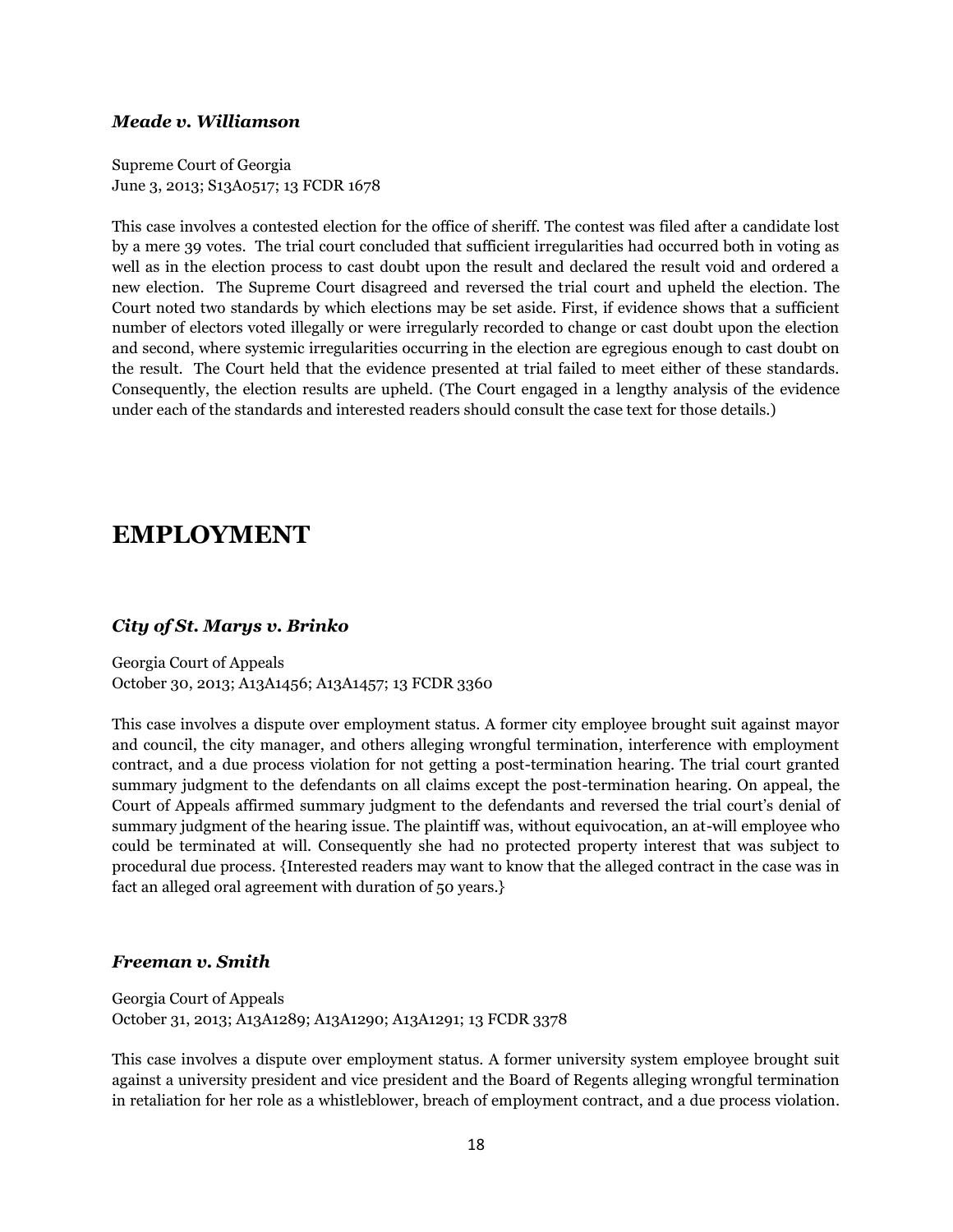{This is a lengthy case and interested readers should read it in full for its analysis of whistleblower implications.} On appeal, the Court of Appeals held that no evidence had been presented which showed a causal connection between the disclosures and the adverse employment action. Further, the plaintiff was an employee at will so the termination did not breach any contract. Consequently she had no protected property interest that was subject to procedural due process.

# **GRATUITIES**

#### *City of Columbus v. Georgia Department of Transportation*

Supreme Court of Georgia May6, 2013; S13A0079; S13X0080; S13X0081; 13 FCDR 1452; 13 FCDR 1603

*This is a revision of a case reported previously. See 13 FCDR 1452. The revision merely notes that all Justices concurred.*

This case involves yet another dispute over the constitutionality of the O.C.G.A. Section 32-6-75.3 which allows trees and vegetation to be removed if they block billboards. The Supreme Court followed *Garden Club II* and again concluded the statute did not violate the gratuities clause. The Court noted the statute specified the benefit to the state, evidence showed benefit to the public, & payment is required in order for removal to occur. Consequently, there was no illegal gift to the state. The Court held that the trustee clause of the Constitution was not violated by DOT allegedly undervaluing the trees since this was not a case of a public officer reaping personal financial gain at the expense of the public. The Court also held that "permitted beautification project" was not unconstitutionally vague because the term, while not explicitly defined in the statute, was clearly provided for in DOT regulations. The Court finally held that the gratuities clause was not violated by a provision of the statute which allowed take down credits for removal of old billboards since the statute explicitly found such removal provides a significant benefit and the removal saved the state from having to expend its funds to do the work.

### **IMMUNITY**

#### *Gentry v. Hutchins*

Georgia Court of Appeals February 1, 2013; A12A2280; 13 FCDR 198

This case involves a tort action for damages for physical injury caused by stepping into a hole in a curb. A superintendent in the public works department was sued. The official was denied summary judgment on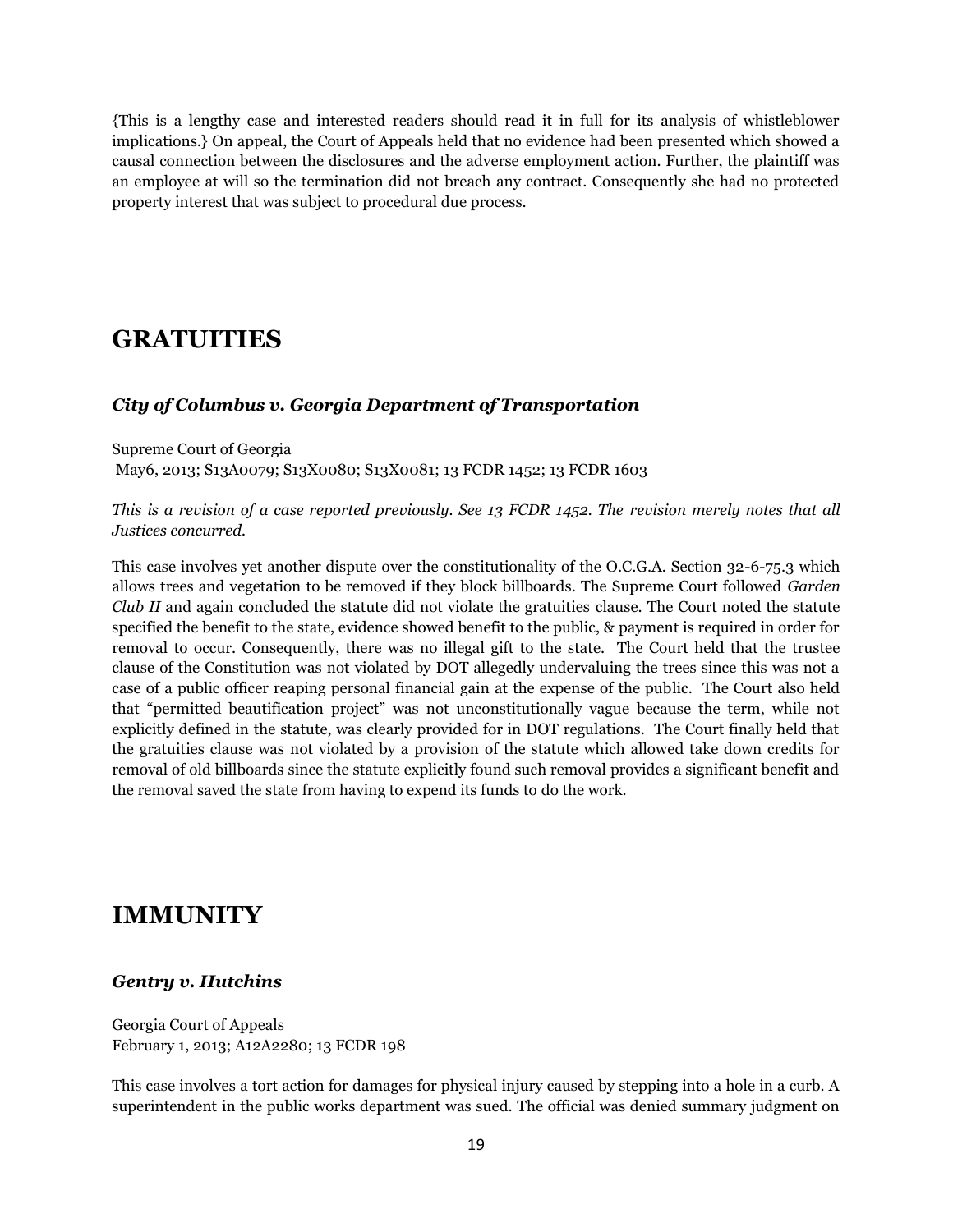the basis of official immunity. On appeal, the Court of Appeals reversed and ruled that due to official immunity, the superintendent was entitled to summary judgment. *The case is important as it contains a clear delineation of official immunity, qualified immunity, and the difference between ministerial and discretionary acts.* The evidence in the case showed clearly that the official's decisions were made in the personal judgment afforded a government official, and hence, were discretionary. Thus summary judgment should have been granted.

#### *Amica Mutual Insurance Company v. Gwinnett County Police Department*

Georgia Court of Appeals February 19, 2013; A12A1068; 13 FCDR 340

This case involves an interpretation of different provisions of the state constitution. Damage to a home occurred during a police standoff to arrest a suspect. After paying the homeowner's claim, the insurance company brought a subrogation action the police department and the county asserting inverse condemnation. The trial court granted a motion to dismiss to both the police department and the county. The insurance company appealed the decision as to the county. The Court of Appeals upheld the dismissal. The insurance company claimed that the damage to the house was for the public purpose of exercising its police power and that this amounted to taking of private property without compensation under eminent domain {Art. I, Sec. III, Para. I of the constitution} and that this provision served as a waiver of the county's sovereign immunity {state sovereign immunity under Art. I, Sec. II, Para IX(e) extends to counties}. Citing the *Bray* case, the Court held the county was entitled to sovereign immunity as a matter of law against a damage claim caused by the exercise if its inherent police powers. The exercise of those powers is 'distinct' from the exercise of eminent domain and thus does not waive sovereign immunity.

#### *Douglas Asphalt Company v. Linnenkohl*

Georgia Court of Appeals March 15, 2013; A12A1933; 13 FCDR 790

This case involves a dispute over sovereign immunity under OCGA 50-21-25(a). The paving company was hired by GDOT to do interstate paving work. Certain engineering tests were conducted and used as the basis for declaring project default due to deficiencies. The GDOT commissioner sought and was granted summary judgment on the basis of sovereign immunity under the statute. On appeal, the Court of Appeals upheld. The trial court's decision to not allow discovery will not be reversed without a showing that discretion was abused. The company never indicated what the further questioning would have revealed that was not already stated in the discovery it had conducted and never provided a reason for its untimely notice of deposition beyond the limit set by the trial court. Even though the commissioner has subsequently retired, he was entitled to immunity since the prior discovery and the actions which were the basis for his immunity occurred while he was a state officer.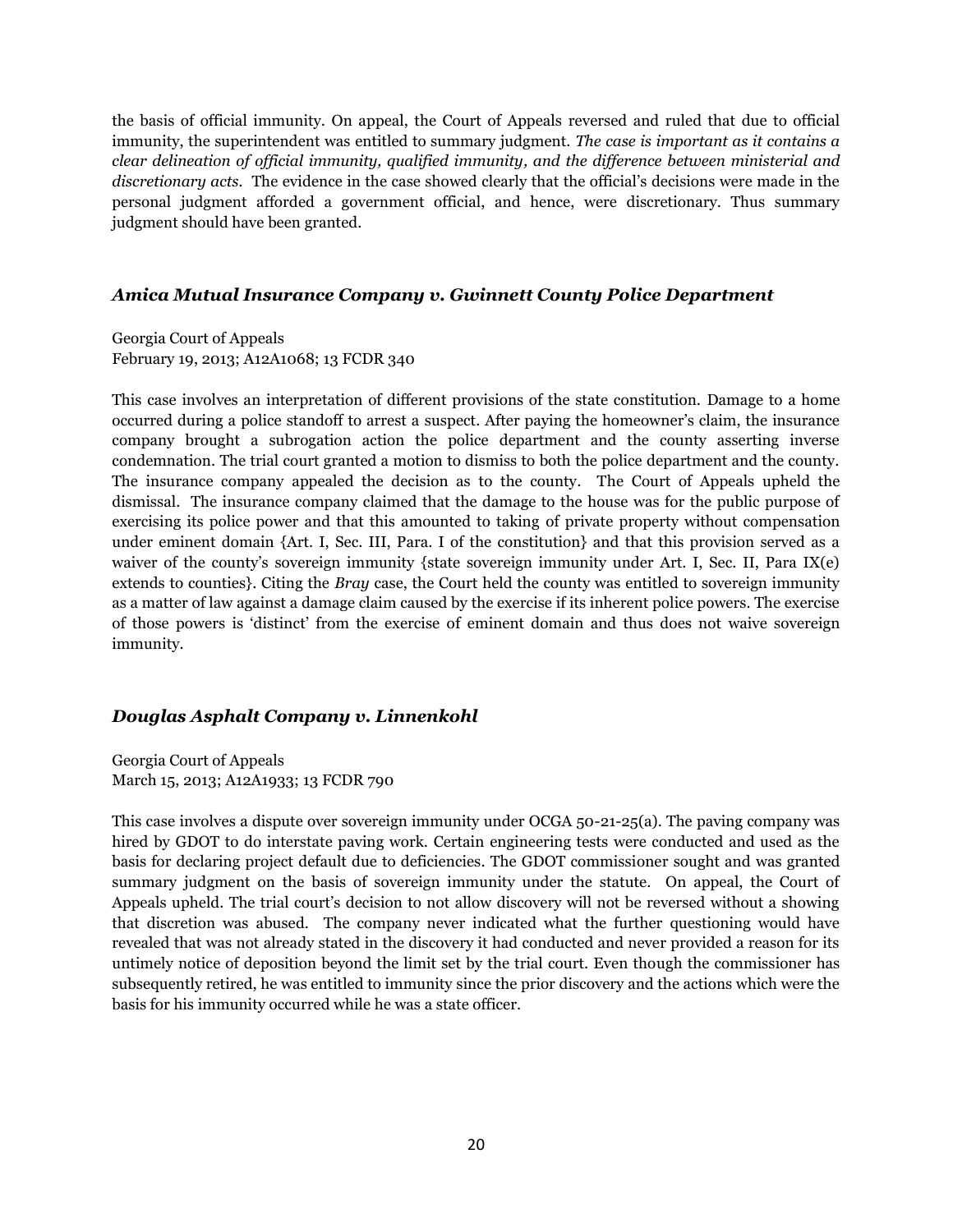#### *Bomia v. Ben Hill County School District*

Georgia Court of Appeals March 15, 2013; A12A1852; 13 FCDR 791

This case involves a dispute over sovereign immunity. A school bus driver was involved in a traffic accident and failed to report it. The school district transportation director did report the accident. Multiple criminal charges against the driver were dismissed in magistrate court; however, the driver was terminated for violating district policy. The driver sued the director and the district. They sought and were granted summary judgment on the basis of sovereign immunity. On appeal, the Court of Appeals upheld. The driver failed to show that sovereign immunity had been waived by insurance coverage and failed to show that any such waiver would have applied to her claims of wrongful termination since the district's liability for those claims was not predicated on use of an automobile. Further, the record shows that the district handbook which sets out the director's discretionary actions in the event of an accident was followed. No ministerial duty was shown. Nothing showed that the director acted or failed to act with deliberate intent to harm the driver. She followed her duty to report the accident, nothing more. The director did not decide to terminate and the director did not pursue a criminal warrant. Consequently, the director was entitled to official immunity because her discretionary action did not involve actual malice or intent to injure.

#### *Hagan v. Georgia Department of Transportation*

Georgia Court of Appeals March 20, 2013; A12A2409-2412; 13 FCDR 945

This case involves a dispute over governmental immunity. Hagan suffered serious and permanent injuries from a fall on a downtown sidewalk located on a state highway right of way. GDOT sought and was granted summary judgment on the basis of sovereign immunity. The city sought and was not granted summary judgment on the basis that it had no duty to repair the state highway system that it did not construct or agree to maintain. On appeal, the Court of Appeals upheld as to GDOT. Foregoing routine inspections or repairs as a result of 'prioritizing maintenance activities based upon budgetary constraints' falls within the discretionary function exception and thus is the type of governmental decision protected from tort liability. The Court reversed as to the city. OCGA 32-4-93 applies here and since the city did not own the sidewalk and never repaired or agreed to repair it, it is not liable and should have been granted summary judgment.

#### *Clayton County v. Austin-Powell*

Georgia Court of Appeals March 28, 2013; A12A2217; A13A0034; 13 FCDR 1133

This case involves a wrongful death claim arising from a high speed police pursuit. An innocent passenger seeking a ride to a movie found himself in a car involved in a high speed pursuit. The passenger pleaded for the driver to stop. A wreck ensued and that passenger was killed. The Court of Appeals held that the trail court should not have granted summary judgment to the county. The trial court should not have found the passenger to be a 'fleeing suspect' within the meaning of OCGA 40-6-6. The evidence showed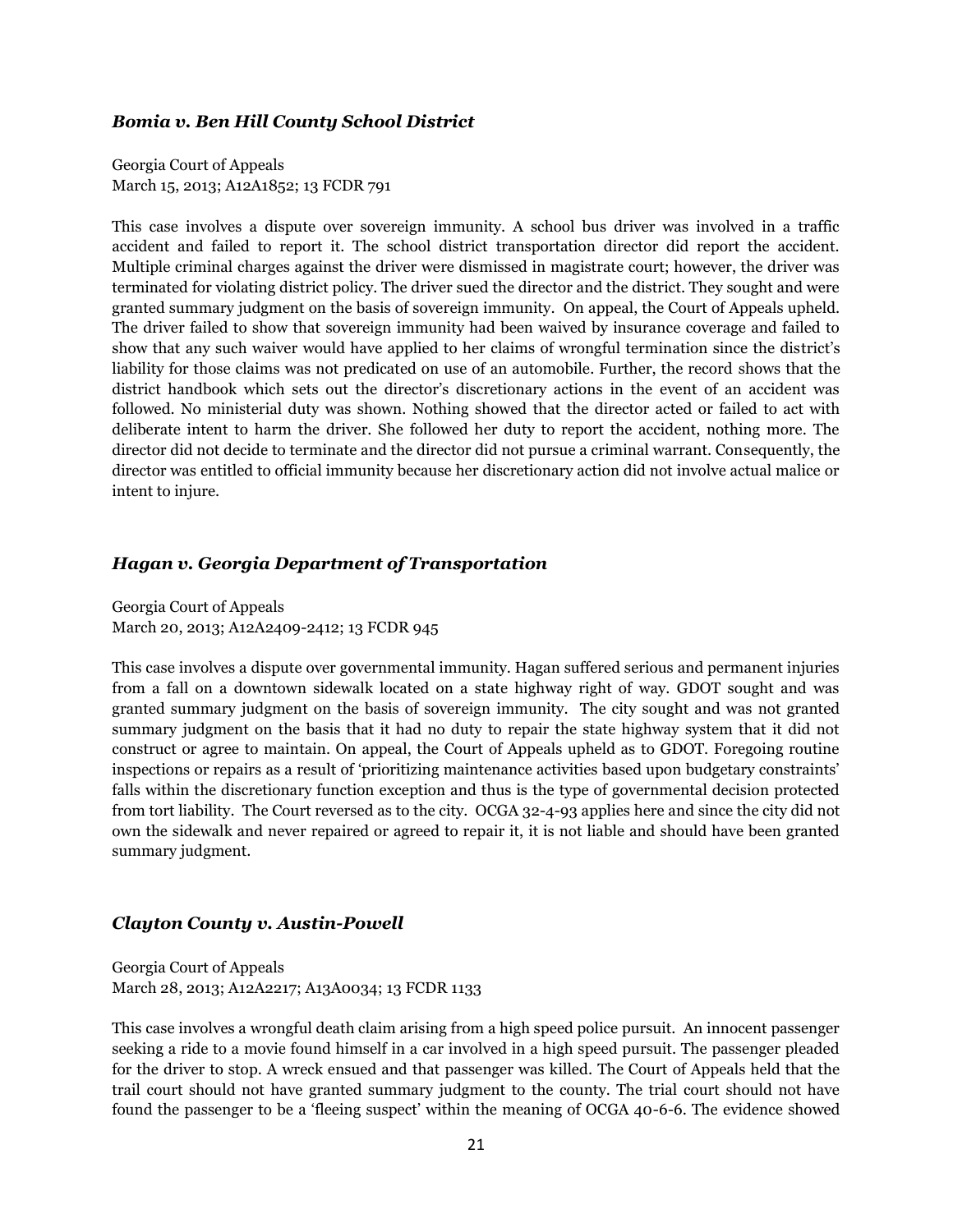clearly that this individual did not know the driver, got in the car to join his friends going to a movie, did not know the driver would flee the police, and pleaded with the driver to stop. The Court did uphold the trial court in finding that no spoliation of evidence occurred. There was no proof that a tape of the chase existed and had been destroyed by the officer. Further, the mere fact of injury in an accident, without more, is not notice that the injured party is contemplating litigation sufficient to trigger the rules of spoliation. Finally, the trial court correctly denied summary judgment. The plaintiff did not actually move for summary judgment on the merits, but rather filed a motion for sanctions based on the allegation of spoliation of evidence and in that motion requested summary judgment as to spoliation. This does not constitute a proper motion as to the merits.

#### *Watkins v. Latif*

Georgia Court of Appeals June 19, 2013; A13A0060; 13 FCDR 1974

This case involves an immunity defense to a false imprisonment claim. {There is a fairly lengthy factual setup and the interested reader is urged to consult the case text.} In the course of a traffic stop, the officer told the driver that signing the ticket was not an admission of guilt but only acknowledgement of ticket receipt. The driver continued to refuse and was arrested. The driver's contended that the officer could not arrest him under O.C.G.A 40-13-2.1 but only bring him before a judicial officer to post bond. The trial court granted summary judgment to the officer. On appeal, the Court of Appeals agreed and upheld the trial court. The Court noted that the *Torres* case does not hold that an officer may never arrest for failing to sign a ticket, but holds that once an officer decides to issue a citation rather than arrest for traffic violations, the officer must explain that signing the ticket does not acknowledge guilt and the failure to sign will result in having to post a cash bond. Neither *Torres* nor the statute quite address the facts here where the officer initially decided to issue a ticket instead of custodial arrest and complied with the notice requirements. Under Art. I, Sec. II, Para. IX of the Constitution, the act of arrest was discretionary and the immunity defense could only be overcome by showing malice or intent to injure. A mere inference of malice is insufficient.

#### *Peach County School District v. Austin*

Georgia Court of Appeals June 20, 2013; A13A0517; A13A0625; 13 FCDR 1978

This case involves a sovereign immunity defense and an official immunity defense to a personal injury claim. The plaintiff fell off a sidewalk on the premises of a high school upon leaving a graduation ceremony. An action was brought against the school district and also against multiple named individuals of the school district. The trial court denied summary judgment to the school district on the basis of sovereign immunity but granted summary judgment to the individuals on the basis of official immunity. On appeal, the Court of Appeals reversed the trial court as to the school district and upheld the trial court as to the individuals. The Court noted that school districts are political subdivisions and hence entitled to sovereign immunity under Art. I, Sec. II, Para. IX(e). Although the school district had purchased liability insurance, there has been no waiver of immunity by legislative act as required under the GA Tort Claims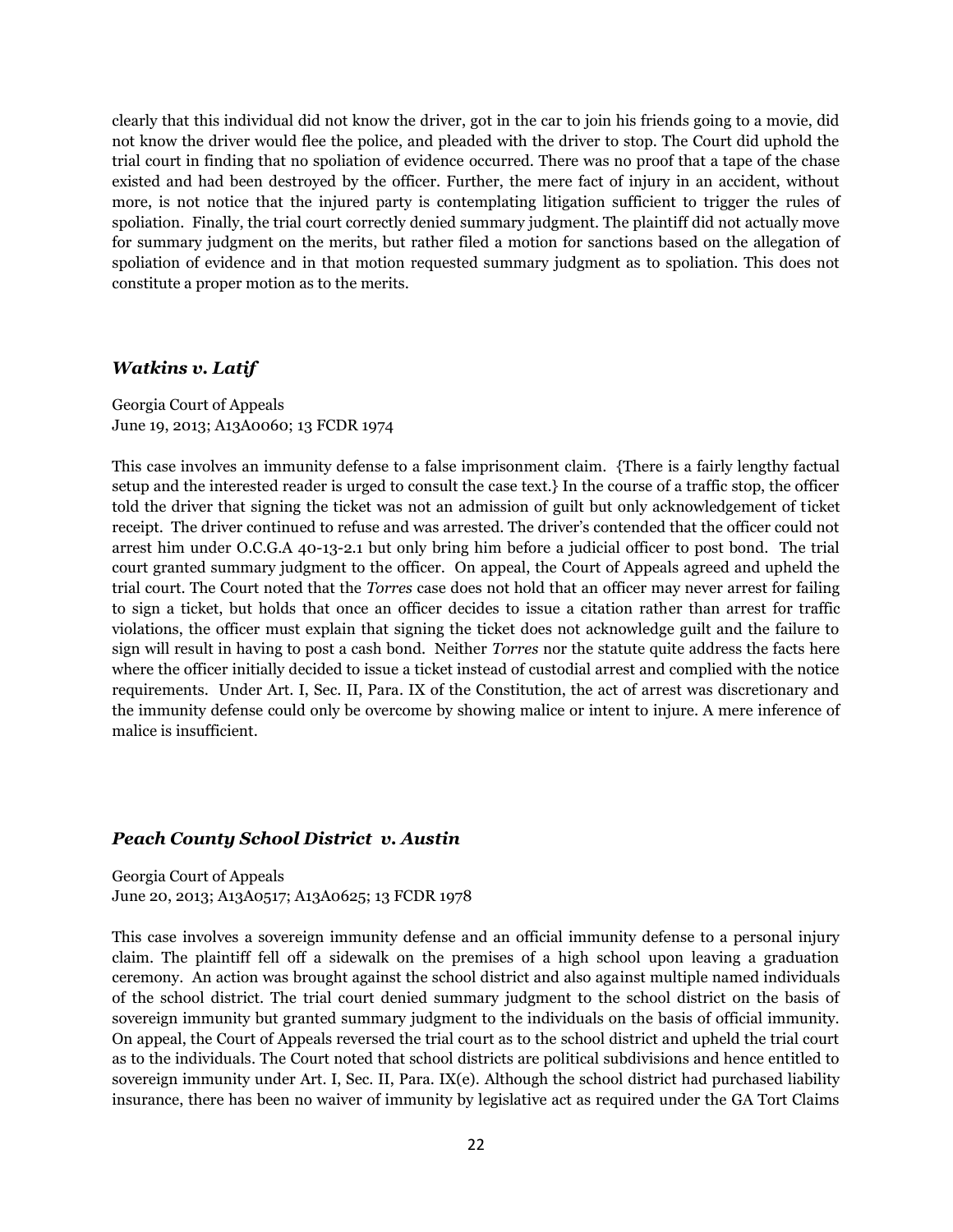Act. Next, the Court under the *Cameron* and *Cosby* cases, official immunity applies to school district employees. Thus the question becomes whether the alleged duty to inspect and repair was ministerial or discretionary. Citing the *Golden* and *Hemak* cases, there were no specific and clear procedures for dealing with the hazard. Thus, the duties were discretionary and protected by official immunity.

#### *Georgia Department of Corrections v. Couch*

Georgia Court of Appeals June 13, 2013; A13A0223; 13 FCDR 1974

This case involves the question of whether the GA Tort Claims Act expressly waives sovereign immunity when a settlement offer is rejected. A prisoner was injured while on a work detail at the warden's house. After filing suit, his settlement offer was rejected and he then prevailed at trial. The trial court found that the state had waived sovereign immunity with respect to the claim for attorneys' fees under O.C.G.A. 9-11- 68. On appeal, the Court of Appeals agreed and upheld the trial court. The Court noted that the statute does not provide an independent cause of action, but, merely establishes circumstances in the event of the rejection of an offer of settlement under which attorney fees are to be paid. Thus the claim that the fees are barred by sovereign immunity is rejected.

#### *Dudney v. State of Georgia Department of Defense*

Georgia Court of Appeals June 27, 2013; A13A0197; 13 FCDR 2123

This case involves a dispute under the whistleblower statute, O.C.G.A. 45-1-4. A former GA Army National Guard general and director filed a complaint under the whistleblower statute alleging he was terminated in retaliation for a critical report he had filed. The GA DOD sought and was granted a motion to dismiss first on the basis the claim was barred under the intra-military affairs doctrine and second because Dudney was not a public employee under the statute. The trial court granted summary judgment to the DO on both points. On appeal, the Court of Appeals agreed and upheld the trial court. The Court noted that there was no doubt that the injuries alleged arose out of activities "incident to military service". Consequently, a motion to dismiss on that basis was proper and rendered all else moot.

#### *J. N. Legacy Group, Inc. v. City of Dallas, Georgia*

Georgia Court of Appeals June 27, 2013; A13A0729; 13 FCDR 2133

This case involves a sovereign immunity defense to a property damage claim resulting from sewer overflow. {There is a lengthy set of facts and the interested reader is urged to consult the case itself for those details.} The plaintiff framed the claimed of violation of a ministerial duty as a breach of duty to maintain an easement through which the sewer line ran. The trial court granted the city's motion to dismiss since no waiver of sovereign immunity had occurred. The Court of Appeals agreed. The plaintiff also alleged the city was maintaining a nuisance. The trial court granted the city's motion to dismiss. The Court of Appeals disagreed. There was evidence that the city had maintained the sewer line for a period of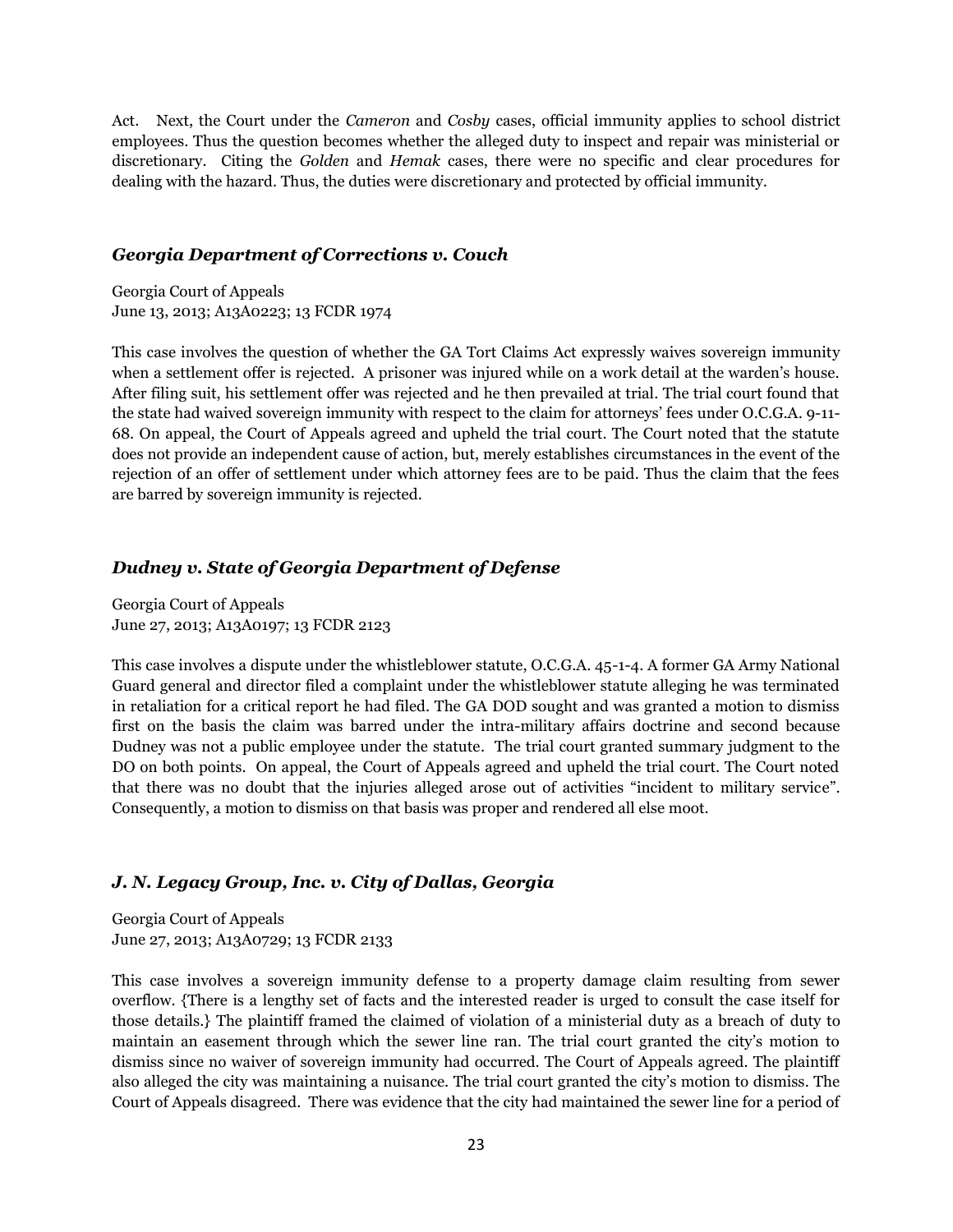time without a backflow preventer and there was a question of fact whether a second preventer was needed. A final claim sought the recovery for the cost of remediation of contamination. The city failed to contest the admissibility of expert testimony but instead argued that the testimony did not connect the claim for damages for mold remediation to the alleged nuisance and thus did not establish causation. Since the issue of admissibility was never raised, the trial court's summary judgment order cannot be construed as a ruling on the admissibility of such evidence and there is nothing for the Court to review in that regard. Thus, the Court affirmed partial summary judgment as it related to any claim for potential contamination, but, reversed the trial court to the extent the order reached any claim for remediation of actual contamination.

#### *Fulton County v. Lord*

Georgia Court of Appeals July 8, 2013; A13A0694; A13A0695; 13 FCDR 2288

{This case review is longer than usual due to the complex nature of this case.}

This case involves a grievance filed against the county under its civil service policy by county law clerks claiming they were unfairly paid less than staff attorneys in the county attorney's office, despite performing similar work. The county board of commissioners had adopted a job pay and classification system. The system rated judicial law clerks & county attorney staff attorneys at identical classification and pay grades. During various periods of time staff attorneys received higher pay via additional 'premium pay' and through an additional pay schedule. The pay differential between the two groups was approximately 36%. The law clerks filed a group pay grievance claiming they were not receiving equal pay for equal work. The grievance claim was denied and that denial upheld by the county manager. The dispute was then submitted to arbitration. The arbitrator ruled in favor of the law clerks awarding back pay and also interest from the date of the award to the entry of judgment. The law clerks filed in superior court to confirm the award. The county moved to dismiss and alternatively argued the claim was barred by sovereign immunity. The superior court confirmed the arbitration award. Following confirmation, the law clerks sought back pay which had accrued between the initial entry of the award and the court's confirmation thereof. The county opposed the motion and raised for the first time a claim that the back pay calculations to which they had previously agreed were 'grossly inflated'. The superior court again confirmed the award but did not include the accrued post-award back pay. The law clerks then sought and were granted attorney fees. On appeal, the Court of Appeals partially upheld and partially overruled the trial court. The Court noted that the purpose of the arbitration statute is to allow dispute resolution without having to incur the time and expense of civil litigation. The county contended that sovereign immunity barred the claim. And that the failure of the arbitrator to dismiss it constituted manifest disregard of the law. The Court disagreed on the basis that the clerks' claim was 'in contract' and therefore not barred by sovereign immunity. Moreover, to not allow a contract claim would itself violate the constitutional prohibition against impairing the obligation of contracts. The Court refused to address the county's claim of a gratuities violation since it had not been raised before the arbitrator or the superior court. The law clerks contended that the superior court should have confirmed the arbitration award as of the date of the award and not as of the date of the superior court ruling. The Court agreed that this was required under O.C.G.A. 9-9-15. The County contended that the superior court should not have awarded attorney fees. The Court disagreed and noted that the superior court correctly awarded them under O.C.G.A. 9-15-14 (a) and (b).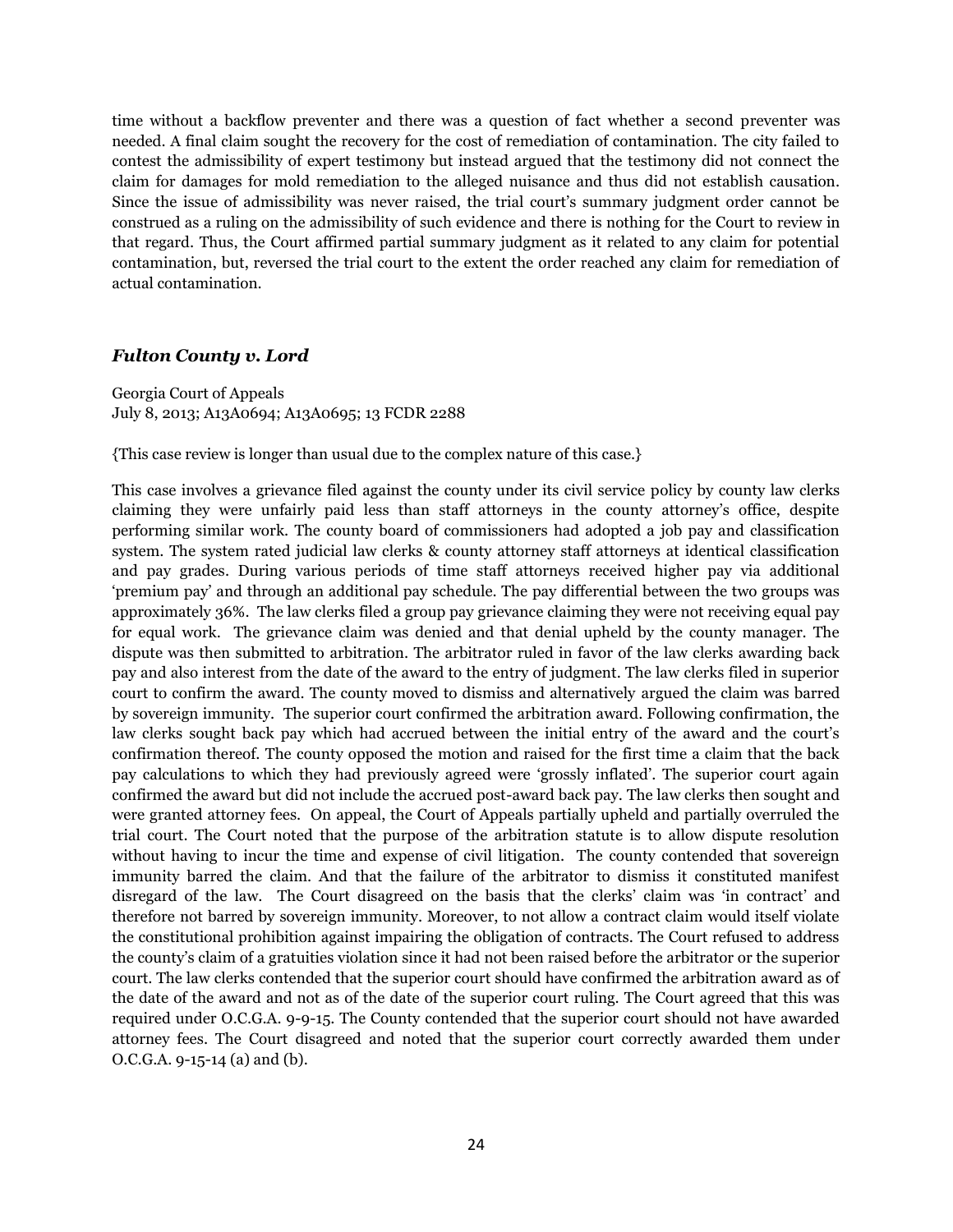#### *Board of Regents of the University System of Georgia v. Brooks*

Georgia Court of Appeals September 25, 2013, September 30, 2013; A13A1328; 13 FCDR \*\*\*\*

This case involves sovereign immunity in the context of the failure of the board to confirm validity of a payment bond under a services contract. The trial court denied the board's motion to dismiss on the basis of sovereign immunity. On appeal, the Court of Appeals reversed. Citing the *Hall County School District* case, there was no duty on the part of the board to confirm the validity of the bond. The harm in this case, unpaid wages, was not the fault of the board but the fault of the contractor for whom the employees worked. Sovereign immunity has not been waived hence the motion to dismiss should have been granted.

#### *Georgia Department of Corrections v. Developers Surety & Indemnity Co.*

Georgia Court of Appeals October 28, 2013; A13A0969; 13 FCDR 3366

This case involves a dispute over a construction contract between GDOC and a roofing company. The contract was for reroofing certain prison buildings. After a 2 year delay in completion, GDOC declared the contract in default and sought payment under the performance bonds. The bond company brought suit alleging breach of contract by GDOC. GDOC argued that the waiver of sovereign immunity for breach of contract did not apply since the bonding company was not a party to the contract. The trial court granted summary judgment to the bond company. On appeal, the Court of Appeals affirmed. Under the doctrine of equitable subrogation, the surety here is able to step into the shoes of the contracting party. The Court goes through a lengthy analysis which ends with an examination of Art. I, Sec. II, Para. IX(c) of the Constitution. The defense of sovereign immunity is waived as to any action ex contractu. This plain language does not limit the waiver to particular claimants.

#### *City of Atlanta v. Durham*

Georgia Court of Appeals November 7, 2013; A13A1344; 13 FCDR 3444

This case involves multiple negligence claims against the city when a person was killed during the demolition of a house owned by the city. The city claimed sovereign immunity but the trial court denied summary judgment on that claim. On appeal, the Court of Appeals reversed. The Court concluded that the city was exercising a governmental function when it demolished the abandoned house and consequently it was entitled to sovereign immunity of the negligence claims.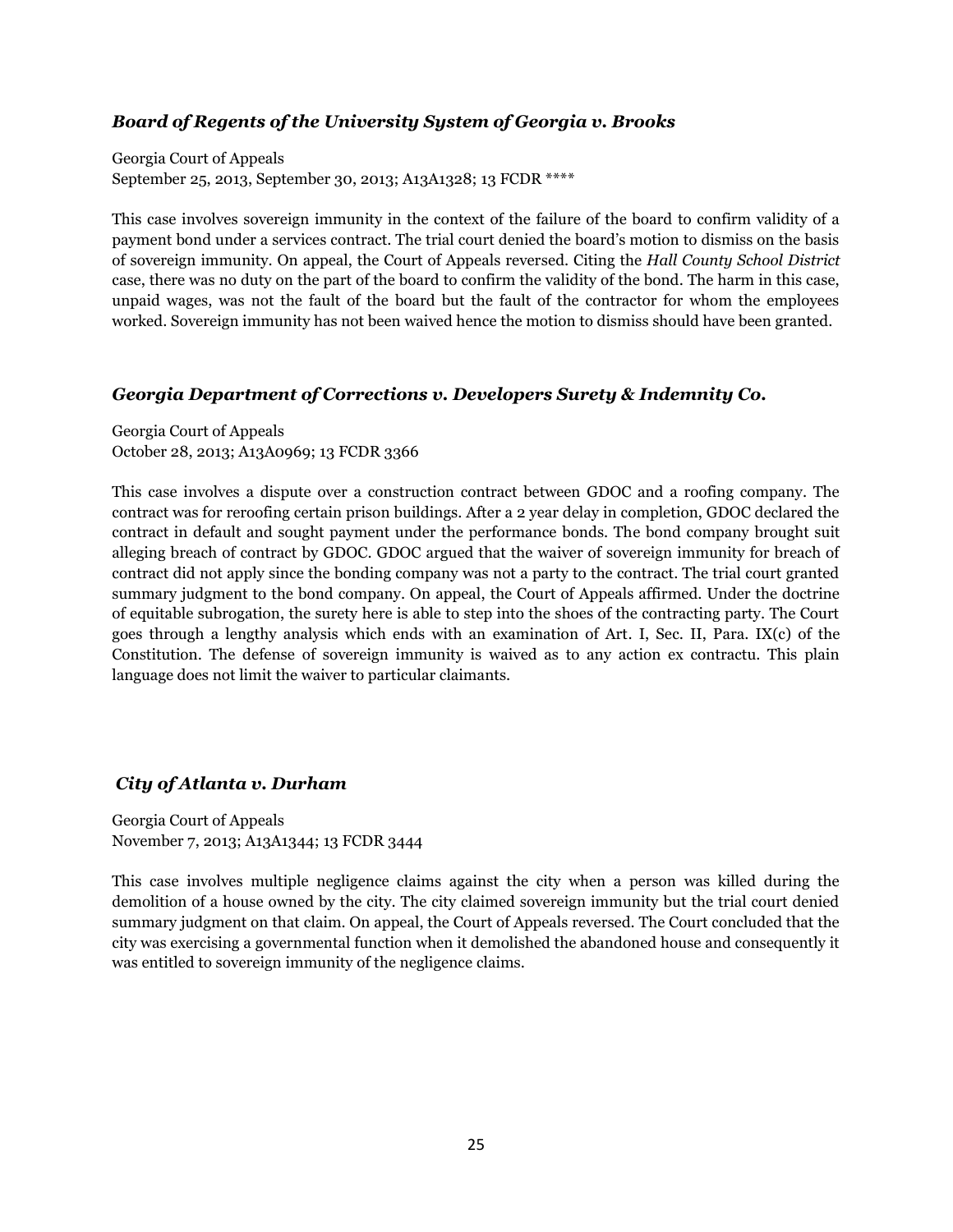#### *Roper v. Greenway*

Supreme Court of Georgia November 18, 2013; S12G2030; 13 FCDR 3501

This case involves the question of official immunity. A dog owner was taken to the hospital by ambulance for health issues. His 2 dogs remained at home. The owner alleges that while in the emergency department, and uncertain if he would live, he was pressured by a deputy sheriff to sign a release form allowing for the euthanization of his dogs. He could not read the form without his glasses and his understanding was that the dogs would go to the Humane Society. The dogs were euthanized before he recovered. The Court of Appeals found that official immunity insulated the deputy from liability from the decision to ask the owner to sign the form, but not from the actual execution of that decision. On certiorari, the Supreme Court reversed. The Court concluded the step of actually providing the form cannot be separated from the decision to take that step when analyzing whether the relevant act is discretionary or ministerial. Because the distinction between discretionary and ministerial does not foreclose potential liability if the discretionary act was malicious, the case was remanded back to the Court of Appeals for further proceedings.

#### *Colon v. Fulton County*

Supreme Court of Georgia November 18, 2013; S12G1905; S12G1911; S12G1912; 13 FCDR 3503

This case involves the issues of sovereign immunity and the interpretation of the whistleblower statute (WBS), O.C.G.A. 45-1-4. Some county employees alleged they suffered retaliation for disclosing waste and abuse under the WBS. The county's defense was sovereign immunity and that the WBS did not apply since the claim did not involve any state programs or operations. On certiorari, the Supreme Court concluded that the WBS set forth a specific waiver of sovereign immunity and the extent of the waiver. No specific 'magic words' are necessary such as 'sovereign immunity is hereby waived'. The WBS creates a specific right of action against the government that would otherwise be barred by sovereign immunity and expressly allows for money damages. There can be no doubt that the legislature intended sovereign immunity be waived. In regard to interpreting the WBS, while the definitions of 'public employee' and 'public employer' make reference to local governments receiving funds from the state or a state agency, the operational provisions of the WBS, subsections (b) and (d), are not subject to any 'state programs or operations' limitation. The Court of Appeals erred by attempting to rewrite this into the WBS. The case was remanded back to the Court of Appeals for further proceedings.

#### *City of Atlanta v. Mitcham*

Georgia Court of Appeals November 20, 2013; A12A0912; 13 FCDR 3774

This case involves the question of sovereign immunity in the context of failure to provide medical care to an inmate. The city failed to monitor and regulate an inmate's diabetic condition and the inmate suffered permanent injuries. The city moved to dismiss under O.C.G.A. 36-33-1 stating it was engaged in a governmental function and thus immune. The trial court denied the motion and the Court of Appeals affirmed. The provision of medical care to inmates is a ministerial act; the duty is imposed by statute; and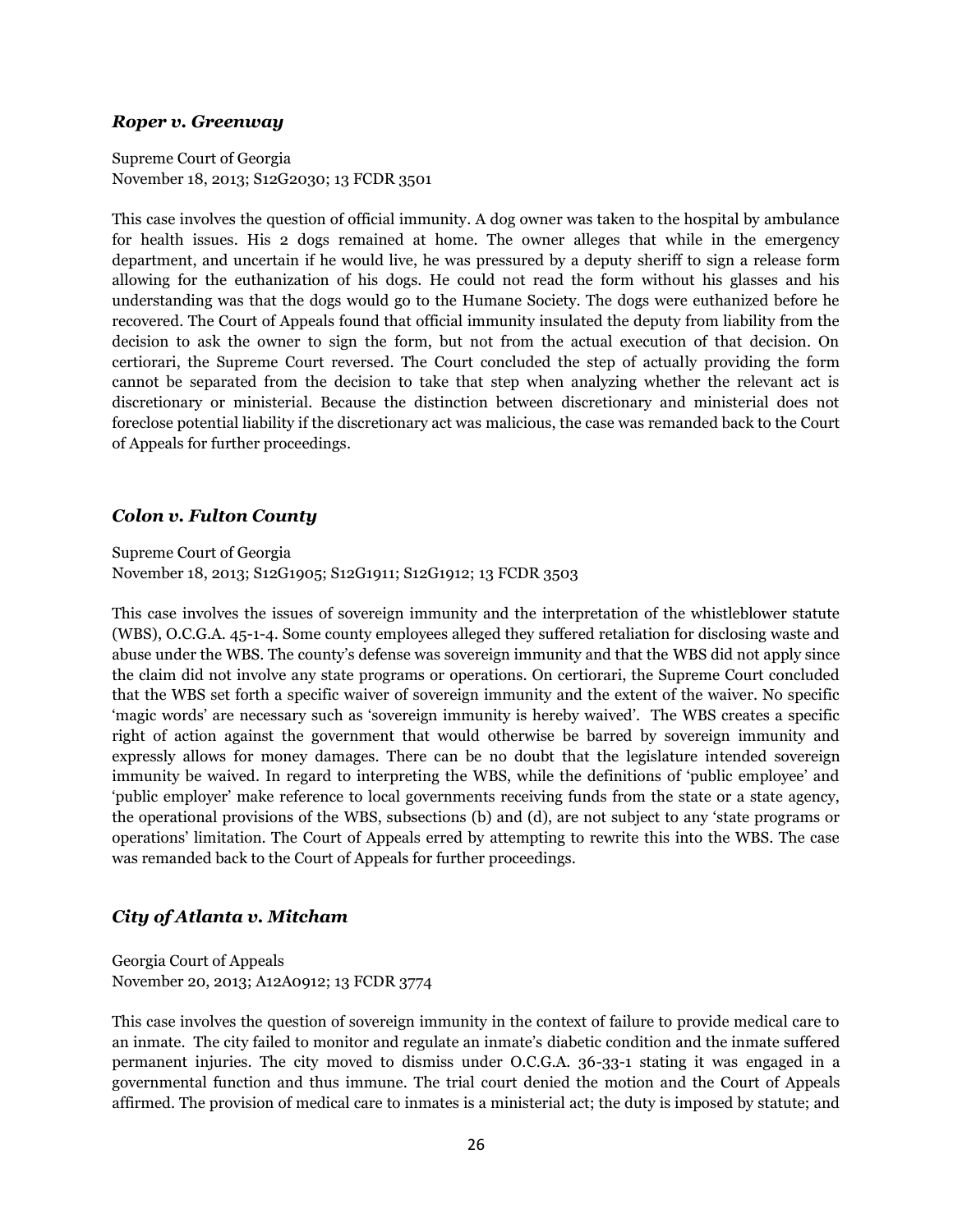medical care is a fundamental right of inmates in custody. Consequently, sovereign or governmental immunity is not applicable to this case.

#### *Atkinson v. City of Atlanta*

Georgia Court of Appeals November 21, 2013; A13A1040; 13 FCDR 3863

This case involves the question of governmental immunity in the context of maintaining a nuisance. A city water main broke and caused substantial damage to plaintiff's property. Plaintiff was not satisfied with the speed of the city's repairs and filed a nuisance claim. The city moved for, and the trial court granted, summary judgment. The Court of Appeals affirmed. First, the plaintiff presented no evidence to show how long it took the city to begin repair work or how long it took to stop to stop the water flow. Thus no issue of fact was created regarding whether the city acted within a reasonable time. Second, plaintiff failed to show the city operated or maintained a nuisance on his property. The water main broke once and caused only a single incident of flooding. Even though the water 'ponded' on plaintiff's property, the plaintiff presented no evidence that a repetitious or regular condition had been created. Finally, the plaintiff did not show that the city had a proactive duty to repair all the damage rather than compensate the plaintiff for damages. Plaintiff fixed some of the damage himself. His failure to fix all of it cannot be converted into a nuisance claim against the city for delay in effecting repairs. Consequently, the nuisance exception to sovereign or governmental immunity is not applicable to this case.

# **IMPACT FEES**

#### *Greater Atlanta Homebuilders Association Inc. v. City of McDonough*

Georgia Court of Appeals July3, 2013; A13A0225; 13 FCDR 2235

This case involves a class action dispute to recover impact fees assessed by the city against developers and attorney fees. The trial court granted summary judgment to the developers on the impact fees but denied it as to the attorney fees for failure to provide ante litem notice to the city under O.C.G.A. 36-33-5. On appeal, the Court of Appeals reversed the trial court regarding the attorney fees. O.C.G.A. 36-33-5 requires ante litem notice for personal injuries or injuries to property. The question of refunding impact fees is neither of those types of claims hence that notice statute does not apply. The Court specifically overruled part of the 2000 *Dover* case.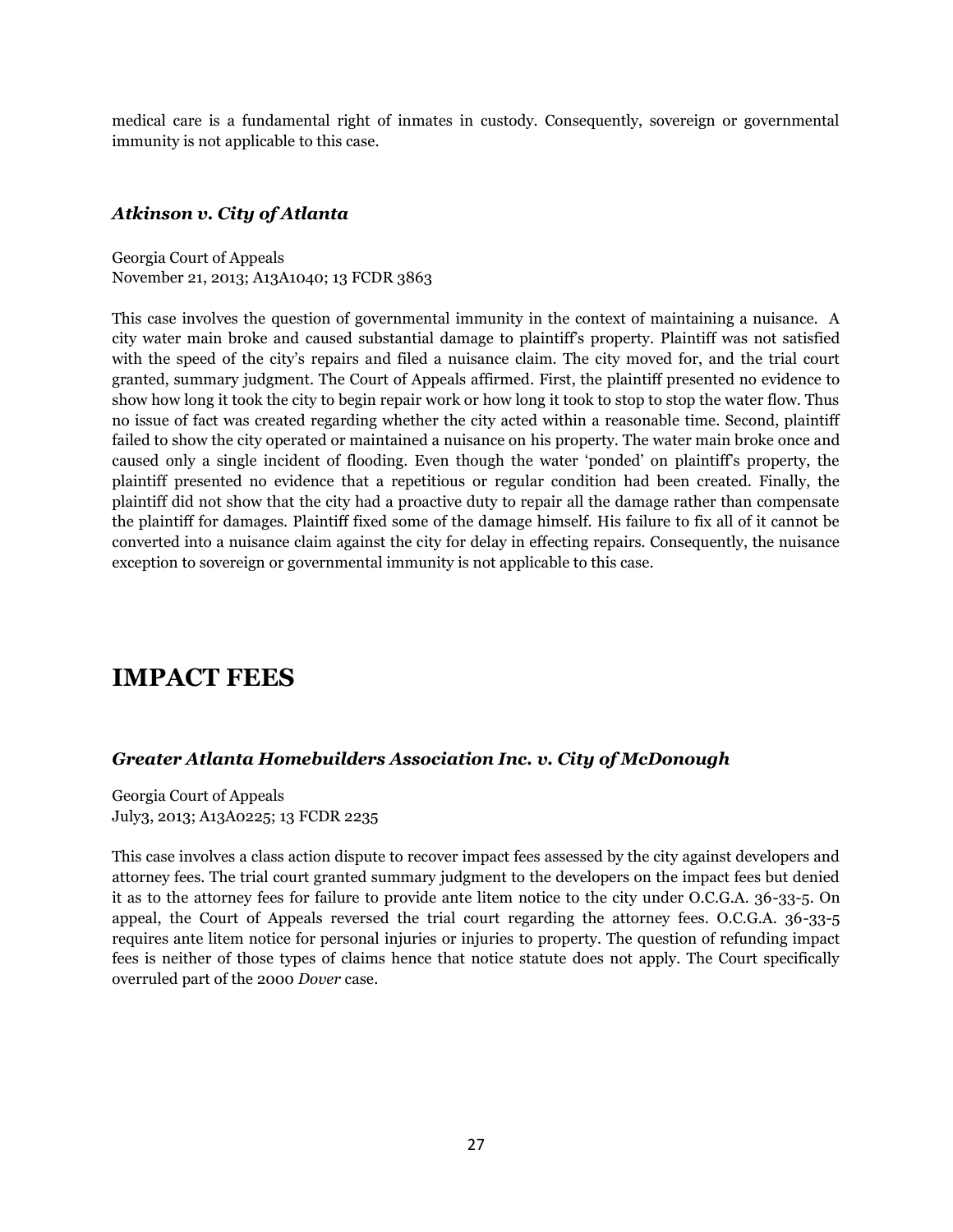# **JUDICIAL SALARIES**

#### *Pike County v. Callaway-Ingram*

Supreme Court of Georgia April 29, 2013; S12A0137; 13 FCDR 1387

This case involves a dispute between the county and the chief magistrate over salary and funding of court operations. (There is a lengthy and complicated fact situation and the interested reader is directed to the case itself for those details.) In a nutshell, the former chief magistrate resigned in the middle of an elected term of office and a successor was appointed for the reminder of the unexpired term. Over the successor's objections, the county reduced the salary of that position. Regarding the fulltime associate magistrate, who was paid more than the chief magistrate; the county changed the position to part time and reduced that salary, without any operational analysis of court staffing needs and also over the objection of the chief magistrate. Finally, the county refused to provide staff and funds for court operations (even withholding applications for positions the chief magistrate was trying to fill). The trial court granted summary judgment to the chief magistrate. On appeal the Supreme Court affirmed. The Court noted the county had violated both Art. VI, Sec. VII, Para. V of the Constitution, as well as O.C.G.A. Section 15-10-23, by reducing the salary of the chief magistrate during a term of office. Citing the *Lee v. Peach County* case, an incumbent is the individual in possession of the office who is qualified to perform the duties thereof and incumbent status is not affected by the method by which an individual attains the office. In addition, the term of office is the statutorily set, definite extent of time an elective office may be held. The county had asserted that the salary was guaranteed only for the particular judge and that a midterm replacement judge does not inherit that salary. The Court, however, declared that argument to be 'unavailing'. The trial court properly held that the county should not be permitted to continue with the salary and position reduction and that it not be allowed to interfere with the chief magistrate's ability to interview and hire personnel.

### **MANDAMUS**

#### *Scarborough v. Hunter*

Supreme Court of Georgia July 11, 2013; S13A0060; 13 FCDR 2180

This case involves a dispute regarding county road abandonment under O.C.G.A. 32-7-2. A dead end road serving no existing homes but which abutted several undeveloped lots was abandoned by the county after becoming severely damaged and unstable. The lot owners sued and the trial court concluded the county was arbitrary and capricious and had abused its discretion and entered a mandamus order for the board of commissioners to repair and maintain the road. On appeal, the Supreme Court disagreed and reversed the trial court. The Court noted that it was the statutory function of the board of commissioners to make the abandonment determination and cited cases going back to *Marietta Chair Co.* in1904 for the principal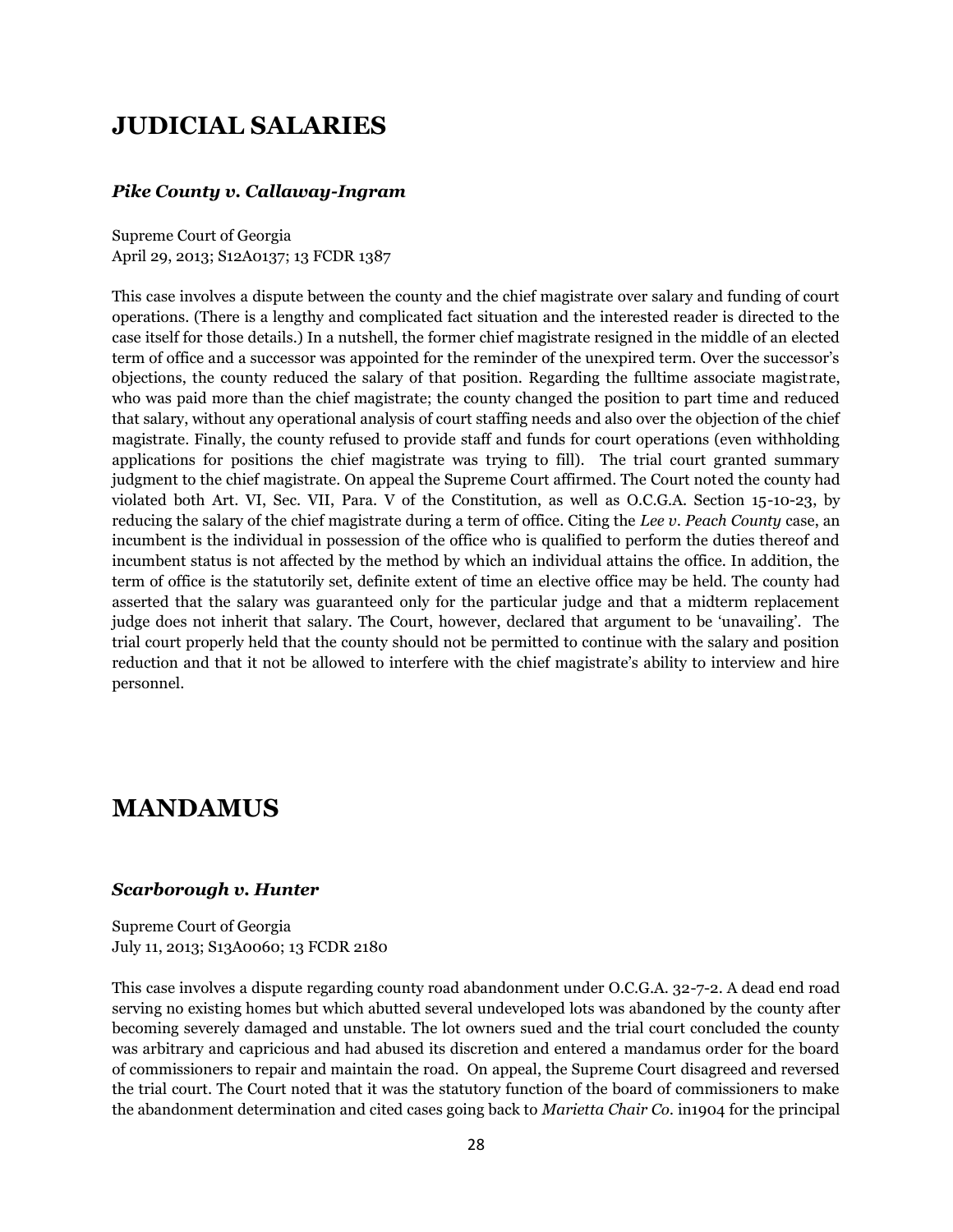that the abandonment determination is within the discretion of the lawmaking body. The only question for the trial court was *not* whether in the court's judgment the road the road should be abandoned, but whether *the board's judgment* on the matter was so arbitrary and capricious that it amounted to an abuse of discretion. Consequently, the review standard for the appellate court is *not* whether there was evidence to support the superior court decision, but whether there was evidence to support the decision of the board of commissioners. The Court held that the trial court had inappropriately substituted the court's view of the evidence and the public interest standard under the statute for that of the board of commissioners. Reversal on the abandonment issue required reversal of the mandamus order which the trial court had specifically predicated on the setting aside of the board's decision.

# **NEGLIGENCE**

#### *Clark v. City of Atlanta*

Georgia Court of Appeals June 7, 2013; A13A0230; 13 FCDR 1781

This case involves personal injuries suffered when a person slipped and fell on uneven sidewalk pavers. The city was granted summary judgment after the trial court concluded that no evidence had been presented which showed that the defect had existed for a sufficient length of time to create a jury issue as to whether the city had constructive notice. The Court of Appeals disagreed and reversed the trial court. The plaintiff had submitted Google Street View photographs which showed the pavers had been in an uneven and defective condition for at least 7 months. The Court noted that even though some of the photos were not entirely clear, that even slight evidence will be sufficient to satisfy plaintiff's burden of production of some evidence on a motion for summary judgment. This gives rise to a triable issue of material fact.

#### *Georgia Department of Transportation v. Griggs*

Georgia Court of Appeals June 28, 2013; A13A0606; 13 FCDR 1963

This case involves ante litem notice under the GA Tort Claims Act. An individual stopped in the emergency lane of an interstate highway and stepped onto a plywood board covering a manhole. The grate had been removed by thieves. The individual was injured and sued GDOT. The ante litem notice under O.C.G.A. 50-21-26 identified the portion of the highway where the injury occurred. GDOT sought a motion to dismiss on the basis that plaintiff's notice did not strictly comply with the statute because it did not sufficiently describe the place the incident occurred. The trial court denied the motion. On appeal, the Court of Appeals agreed and upheld the trial court. The Court noted that GDOT acknowledged it could identify the area as well as the locations of all manhole and storm drains. In addition, GDOT made an offer of settlement which the plaintiff rejected. Citing the *Cummings* case, the Court held it was reasonable to conclude that notice was sufficient in this case since the state had attempted to settle the case.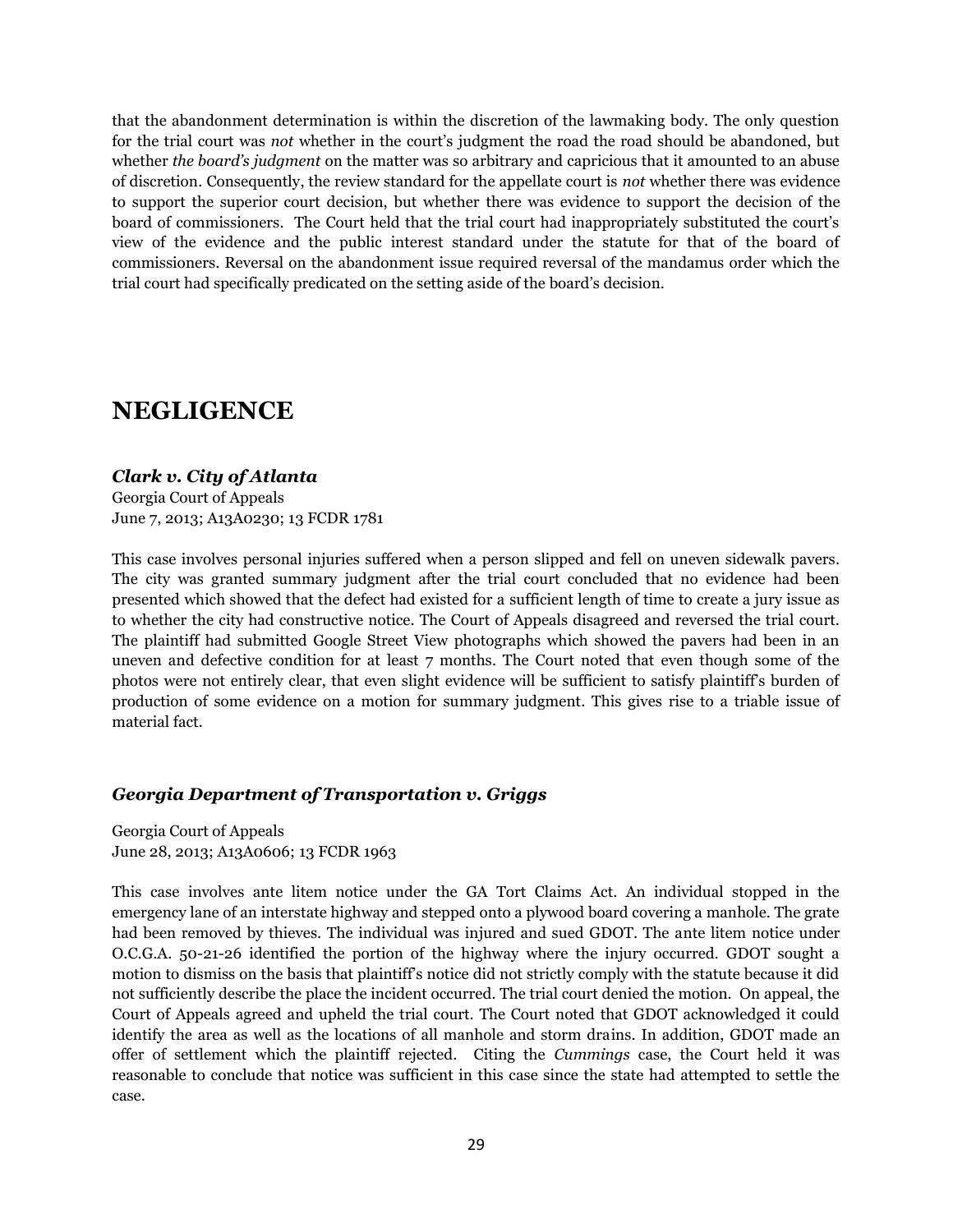### **NUISANCE**

#### *Floyd County v. Scott*

Georgia Court of Appeals March 20, 2013; A12A2168; 13 FCDR 931

This case involves a nuisance causing flooding damage. The county installed drain pipes and a drainage tie-in on property adjacent to that owned by the Scotts which resulted in repeated flooding of their property. The trial court granted summary judgment to the county on all claims except for the nuisance claim. On appeal, the Court of Appeals reversed and held the nuisance claim was barred by the statute of limitations. The drainage work was done in 2003 but the lawsuit was not filed until 2011. The flooding has been continuous and progressive. A change in the degree of harm does restart the statute of limitations. Consequently, the action is barred under OCGA 9-3-30(a) since over four years have elapsed from the initial damage to the property.

### **OPEN MEETINGS/OPEN RECORDS**

#### *Deal v. Coleman*

Supreme Court of Georgia November 18, 2013; S13A1084; S13A1085; 13 FCDR 3507

This case involves a question of whether an amendment to the Open Records Act (ORA) applies to litigation ongoing at the time of the amendment. An automaker located a facility in in Georgia. A state technical college provided training as part of a Quick Start program. Plaintiffs filed an ORA request to the technical college system for records regarding the hiring practices of the automaker. The request was refused. Litigation ensued. While the suit was pending, the ORA was specifically amended by adding paragraph (47) in subsection (a) of O.C.G.A 50-18-72 to provide a specific exemption for certain Quick Start records. The trial court did not decide the extent to which the new exemption applied to the requested records and concluded that it would be unconstitutional to apply the new exemption in a pending lawsuit. On appeal, the Supreme Court concluded that the new exemption applies by its own terms and that application in the pending case is constitutional. The Court noted that retroactive application is disfavored unless there is some clear indication that the statute is intended to be applied retroactively. In the amendment at issue here, the text clearly states that it is to apply to requests made prior to the effective date of the amendment. Thus, the question becomes whether the constitution would permit such application. The Court concludes that it is permissible since no vested 'private' rights are injuriously affected. The rights in this case are 'public' rights which can be modified by the legislature prospectively or retroactively as it sees fit. The Court indicates that the ORA confers a public right to the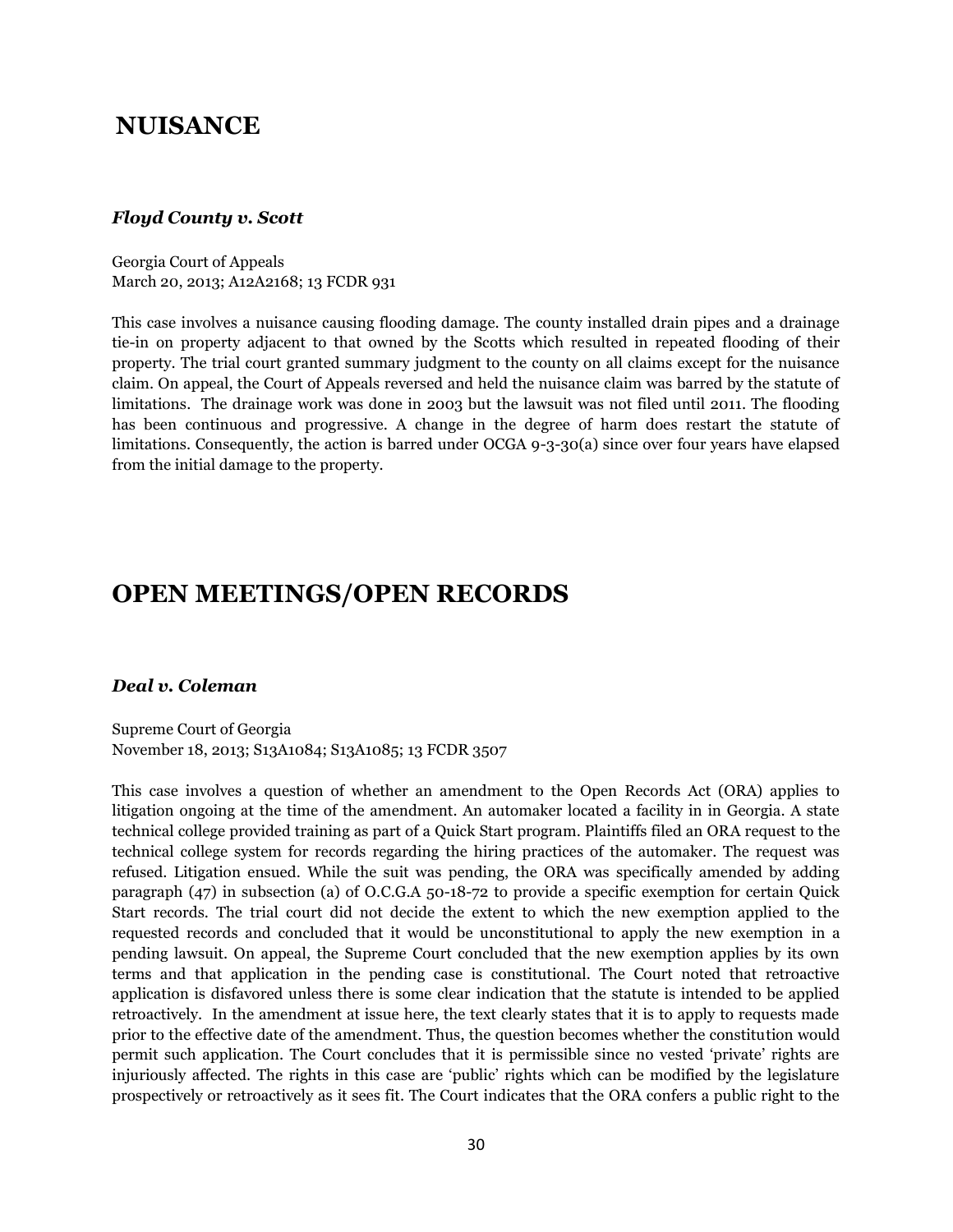people as a whole and as such, it could not vest in any particular persons. {This is a lengthy opinion with a plethora of case citations and the interested reader is urged to consult the case for an in depth examination of these issues.} The Court remanded the case back to the trial court to determine the specific applicability of the exemption to the requested records.

# **TAXATION**

#### *Homewood Village LLC v. Unified Gov't of Athens-Clarke County*

Supreme Court of Georgia March 4, 2013; S12A1836; S12X1837; 13 FCDR 405

*NOTE: This case is important for stating, once again, the difference between a fee and a tax.* This case involves a dispute over stormwater utility fees. The Unified Government (UG) adopted a stormwater runoff ordinance which required payment of fees based upon the amount of level, impervious surface. The LLC refused to pay the fees. The UG sued to recover unpaid fees and the LLC counterclaimed for a declaratory judgment that the ordinance imposed an unconstitutional tax. The trial court granted summary judgment to the UG finding the ordinance imposed a fee and not an unconstitutional tax and summary judgment to the LLC on its contentions that the UG cannot collect unpaid fees under a theory of unpaid accounts and that it has not established any of the elements necessary to establish a claim for quantum meruit. The Supreme Court of Georgia held the issue was controlled by its decision in the *McLeod* case and restated the difference between a fee and a tax. A tax is a means of government raising general revenue and is usually based upon ability to pay (such as property or income) without regard to direct benefits which may inure to the property or the payor who is taxed. A fee is composed of three elements: it is intended to be and should be clearly described as a charge for a particular service provided; it should apply based upon the contribution to the problem; and the payor should receive some benefit from the service for which they are paying (although benefits may be indirect or immeasurable). The ordinance here clearly imposed a permissible fee and summary judgment was properly granted to the UG on its claim to collect the unpaid fees. That decision being correct, the claims regarding open account and quantum meruit were rendered moot.

#### *DeKalb County Board of Tax Assessors v. Presbytery of Greater Atlanta, Inc.*

Georgia Court of Appeals March 12, 2013; A12A2321; 13 FCDR 673

This case involves a question of whether property qualifies for a tax exemption as a place for religious worship under O.C.G.A. 48-5-41 (a)(2.1)(A). The Presbytery is a bona fide tax exempt religious non-profit organization under the IRS. It took over property of one its churches which became defunct. Unable to sell the property, it leased it to another church organization which was also a bona fide tax exempt religious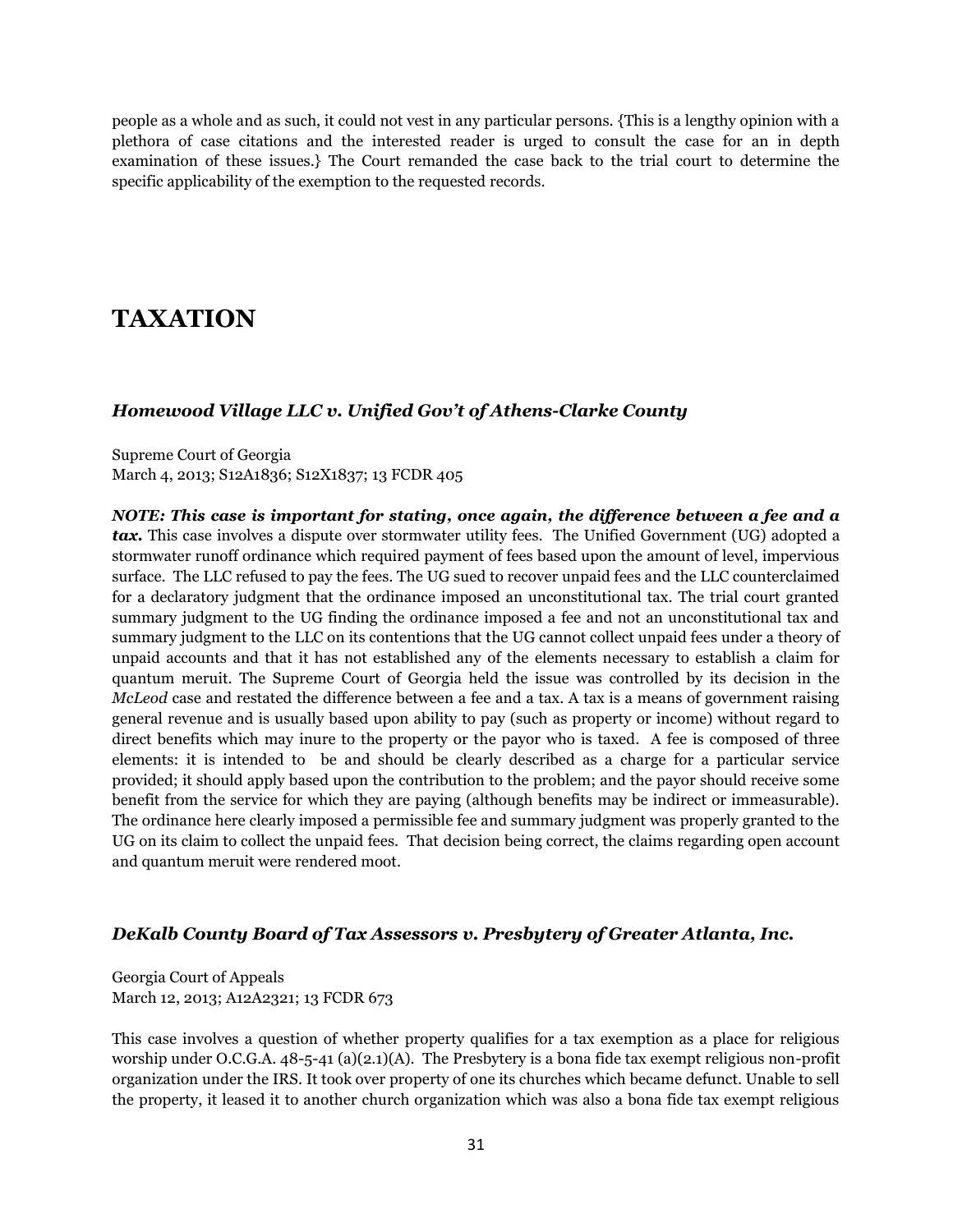non-profit under the IRS. The monthly lease payment was \$4,000.00 less than the actual rental market rate. The assessors withdrew the ad valorem tax exemption since the owner of the property was not using it as a place of religious worship. The trial court granted summary judgment to the church. On appeal, the Georgia Court of Appeals adopted the trial court's order as its own. Citing the *Pickens County* case, it is the use of the property that governs the religious worship exemption, not the ownership. Further, the property was not used for the primary purpose of securing an income. The record reflects clearly that no profit was realized under the lease.

#### *Mesteller v. Gwinnett County*

Supreme Court of Georgia March 25, 2013; S12A1920; 13 FCDR 748; 13FCDR 1035

This case involves a dispute over billing trash collection fees on the ad valorem tax bill. The county adopted a home rule solid waste ordinance under which it divided the county into 5 zones and contracted with one waste collection company for each zone for trash pickup. Fees for collection were placed on the annual ad valorem tax bill. A disgruntled resident challenged the fee as beyond the scope of the home rule provision and OCGA 12-8-39.3 since a private company, and not the county itself, was actually providing the service. The trial court granted summary judgment to the county. On appeal, the Supreme Court upheld the trial court. Citing the *Smith* and *Stryker* cases, the county had the duty and discretion to decide the method of implementing trash collection and the fact the service was not performed by county employees was 'of no moment' to the constitutional challenge. Citing the *Stryker* & *Guthrie* cases, the county's method of providing, paying for, and collecting charges for the service was not unreasonable. Finally, under the *Levetan* case, this collection charge was not an unlawful tax but a proper charge for services rendered. {A revised opinion corrected Constitution citations from Article XI to Article IX.}

#### *City of Atlanta v. City of College Park*

Supreme Court of Georgia March 28, 2013; S12G1839; 13 FCDR 874; 13 FCDR 1338

*Revision of a case previously reported in 13 FCDR 874. The revisions are consolidated into this new summary.*

This case involves a dispute over the occupation tax. In 1969, as part of the airport expansion, Atlanta and College Park entered into an agreement, a portion of which granted Atlanta the exclusive right to levy and collect occupation taxes from businesses located at the airport that were inside the corporate limits of College Park. In 2007, College Park informed Atlanta that it would no longer honor the agreement and that it would collect occupation taxes from airport businesses located within its corporate limits, including proprietary business operations by Atlanta. The trial court found the 1969 agreement unenforceable and ruled that Atlanta was exempt from occupation tax under OCGA 48-13-13(5) which excluded the levy of that tax on any 'local authority'. On appeal the Court of Appeals affirmed that the agreement was unenforceable but reversed the finding that Atlanta was exempt as a local authority. The Supreme Court agreed. First, citing the *Clayton County* case, Atlanta was not a carrying out a government function but was acting in a proprietary business capacity outside of its corporate limits. Second, the Court noted that the occupation tax statute did not define 'local authority' and, after examining numerous other provisions of general law, held that nothing showed that the legislature intended a city to be a local authority for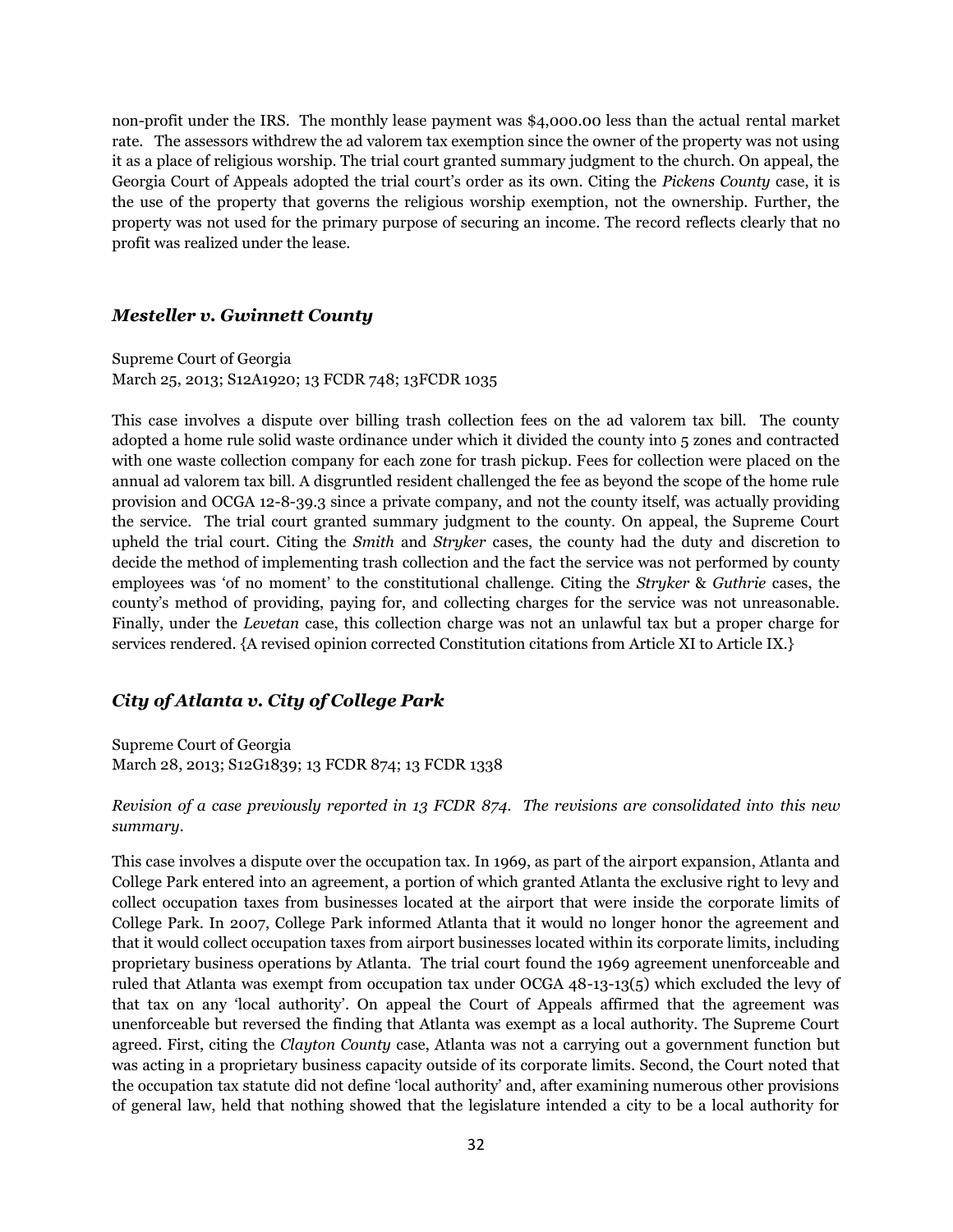purposes of the exemption. Justice Benham wrote a dissenting opinion concluding that a city could be a local authority for purposes of that statute.

#### *First Congregational Church v. Fulton County Board of Tax Assessors*

Georgia Court of Appeals March 27, 2013; A12A2535; 13 FCDR 1107

This case involves a question of whether church property qualifies for an ad valorem tax exemption. The church is a bona fide tax exempt religious non-profit organization under the IRS. In order to provide additional parking, it purchased land across the street to create parking. The only building on that parcel was removed so that the lot consists of parking spaces only. The church leased the property to a private company to operate as a parking lot and received monthly income which it used for its services and operations. Except for a limited number of spaces, and except for certain days and times, the private company lessee operated the lot as a paid parking facility for its own profit and benefit. The church sought and was denied an ad valorem tax exemption by the board of assessors. The trial court granted summary judgment to the board assessors. The Court of Appeals affirmed. First, the property was not exempt as a place of religious worship under OCGA 48-5-41(a)(2.1). The lot was leased to a commercial entity for the purpose of securing income. Analyzing under the *Nuci* case, under the lease agreement, the majority of activity on this property was not church parking but commercial, paid parking. Second, the exception under OCGA 48-5-41(d)(4) does not apply since there is no building on the lot.

#### *Georgia Power Company v. Cazier*

Georgia Court of Appeals March 29, 2013; A12A2440; 13 FCDR 1295; 13 FCDR 1354

*Revision of a case previously reported in 13 FCDR 1295. The revisions are consolidated into this new summary.*

This case involves a putative class action lawsuit against Georgia Power Company (GPC) alleging that it had improperly collected certain sales taxes and fees. The trial court has not yet certified the class, but issued a certificate of immediate review. GPC monthly bills for electricity include a construction cost recovery fee (for a new nuclear generating facility) and a municipal franchise fee (for municipalities granting access to GPC to roads and rights of way). GPC has assessed and is collecting sales tax on both of the fees. Plaintiffs allege theses fees are not subject to sales tax and brought an action against GPC for a refund. The Court of Appeals agreed that the trial court incorrectly allowed the direct cause of action for the refund. In harmonizing together O.C.G.A. Sections 48-2-35 & 35.1, a purchaser can bypass the filing of a formal refund claim with DOR by first simply requesting the dealer to provide a refund. If the dealer fails to do so, the right to pursue an administrative remedy with DOR is preserved. If DOR denies the refund, the purchaser may bring a direct action against DOR. Nothing in the statute allows a direct action against the dealer for a refund. The plaintiffs also alleged an alternative basis for the action under O.C.G.A. Section 48-8-72, part of the Streamlined Sales & Use Tax Agreement provisions (SST). The Court concluded that in adopting the SST provisions, the General Assembly merely adopted the seller protection provisions of SST, however, that adoption did not itself create a new cause of action against a seller. In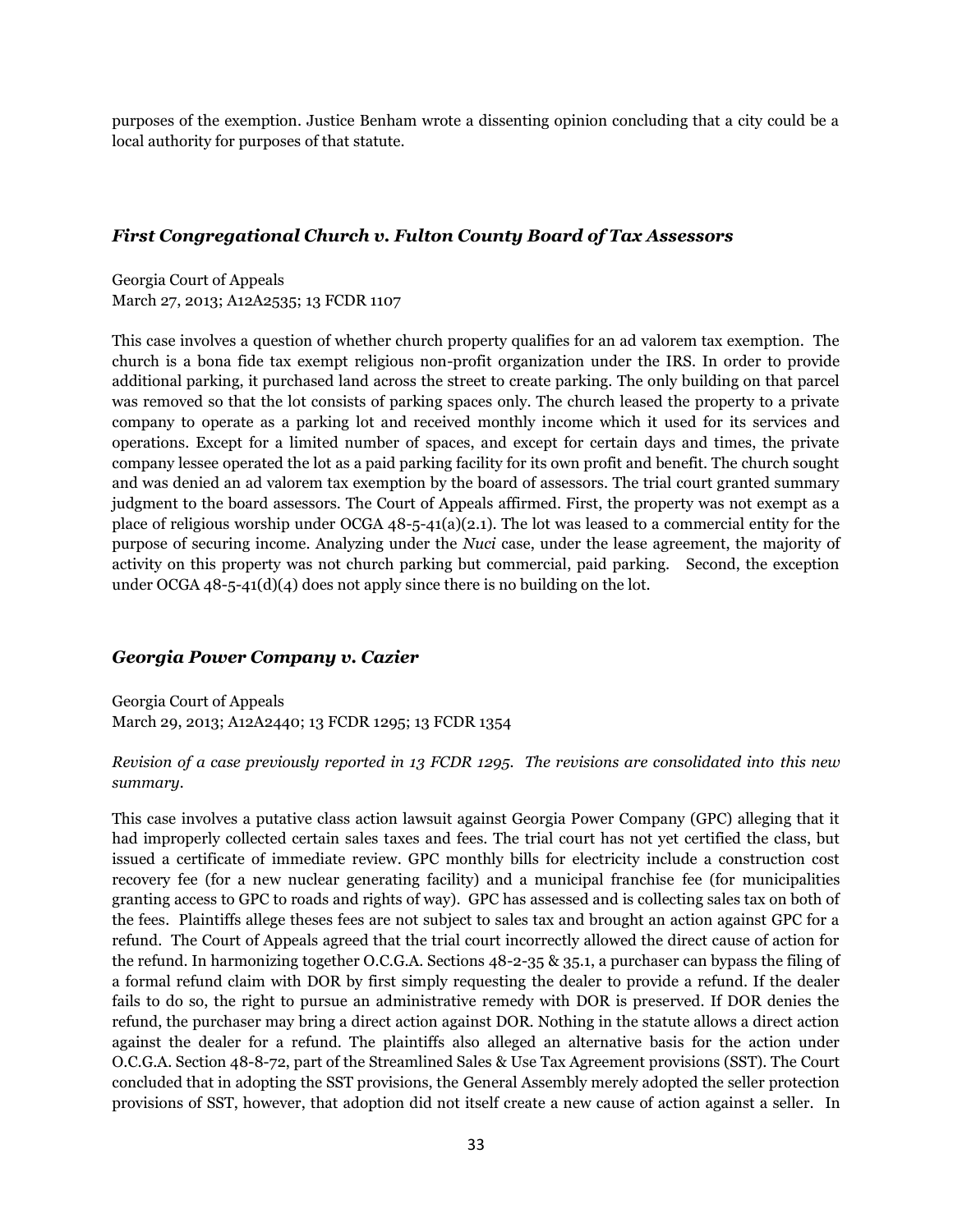the appellate brief, but not in the initial complaint, an allegation was made, under O.C.G.A. 46-2-90, that a direct action could be made against a company subject to PSC jurisdiction. The Court held that issue had been waived for purposes of the appeal and it expressed no opinion as to whether the complaint could be amended to assert such a claim or as what the merits of such a claim might be. Finally, the Court noted that of the initial complaint by plaintiffs the only remaining pending claim is the allegation that the municipal franchise fee was calculated improperly. The Court affirmed the trial court holding of improper calculation. *{The opinion is noteworthy both for what it says as well as what it does not say. First, it addresses only the procedural matter of the party against whom the refund was sought. It is silent on the allegations in counts 1 & 2 of the complaint that sales taxes were improperly collected on the cost recovery fee and the franchise fee. These are disposed of with the quote, "Given our rulings above, only count three…remains viable." Likewise, it is silent on count 3 of the complaint in that it does not address any specifics regarding how or why the franchise fees were improperly calculated. It merely affirms that they were miscalculated.}*

#### *Iglesia del Dios Vivo Columna y Apoyo de la Verdad la Luz del Mundo Inc. v. Downing*

Georgia Court of Appeals April 26, 2013; A13A0093; 13 FCDR 1477

This case involves the matter of how excess proceeds from a tax sale may be used. The tax commissioner levied on certain church property for delinquent ad valorem taxes. Excess proceeds of that tax sale were then used to satisfy delinquent taxes owed on that property for other tax years. The trial court upheld this usage. The Court of Appeals reversed. O.C.G.A. Section 48-4-5 allows excess proceeds to be applied to other outstanding ad valorem taxes only if they accrued before the tax sale. In this case the taxes accrued after the tax sale and would be governed by O.C.G.A. Section 48-4-42 which addresses the amount payable for redemption of the property. The trial court had allowed O.C.G.A Section 48-5-9 to be used to charge the church as defendant in fi fa with the taxes that accrued after the tax sale during the redemption period. The Court of Appeals held that to the extent O.C.G.A. 48-5-9 conflicted with O.C.G.A. 48-4-42, the later would control as it the more specific tax statute and the former the more general tax statute.

#### *Columbus Board of Tax Assessors v. Yeoman*

Supreme Court of Georgia June 3, 2013; S13A0203; 13 FCDR 1685

This case involves an ad valorem tax assessment dispute. In Columbus (unlike every other tax jurisdiction) a local constitutional amendment (LCA) freezes the ad valorem tax value of a homestead at the fair market value when the exemption is first allowed or when the property is sold. The LCA does not itself define fair market value. In this case, after a home was sold, the board of assessors assessed the fair market value at a rate higher than was specified in O.C.G.A. 48-5-2 (3). Under that statute, the rate for the first year, and consequently, the rate for purposes of the LCA freeze, should have been the purchase price. The trial court held that general law controlled the determination of fair market value under the LCA. On appeal, the Supreme Court affirmed. Since there was no conflict between the LCA and the statute, the statute would control as to the fair market value determination. {Interestingly, the Court's determination in this case rested exclusively on the issue of conflict between the LCA and the statute. It does not appear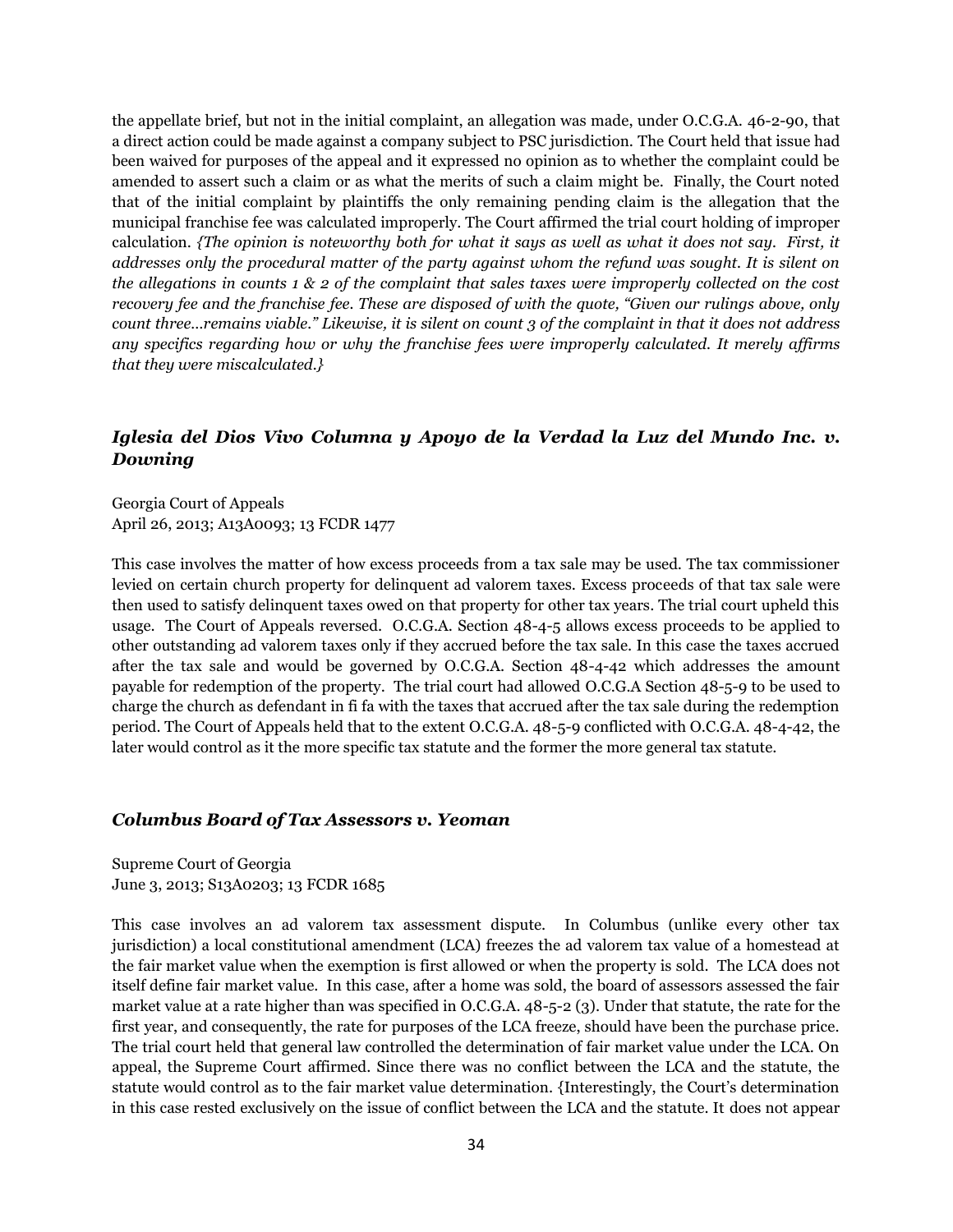that the assessors raised the issue of whether of the law itself posed a uniformity violation by arbitrarily setting a fair market in the year following a sale that ignores all other standards for determining fair market value.}

#### *Sherman v. Atlanta Independent School System*

Supreme Court of Georgia June 3, 2013; S13A0333; 13 FCDR 1686

This case is the inevitable follow up to the 2008 *Woodham* case in which the Supreme Court held that the inclusion of school taxes in the Beltline TAD tax allocation increments violated Art. VIII, Sec. VI, Para. I (b) of the constitution. Subsequent to that ruling, an amendment to Art. IX, Sec. II, Para. VII (b) {the Redevelopment Powers Clause} was ratified which expressly authorized school taxes to be used for general redevelopment purposes. Additionally, the constitutional amendment authorized the enactment of a new general redevelopment powers law after January 1, 2009 and expressly allowed approval of school taxes for TADs even if the approval occurred before January 1, 2009. As a result, the Supreme Court upheld the use of school taxes for TADs "because the subsequent constitutional amendment and revision of the statute governing TADs *changed* the applicable law, and those changes were expressly made retroactive with respect to county, city, and local board of education approvals needed to use school taxes for redevelopment purposes." {This case is noteworthy for the Court's very clear explanation that the void from inception rule does not apply when the Constitution itself has been amended and that amendment expressly authorizes a retroactive application of a statute. The Constitution expressly prohibits retroactive laws; however, the Constitution may be amended to provide an exception to that rule.}

#### *Morgan County Board of Tax Assessors v. Vantage Products Corporation*

Georgia Court of Appeals September 9, 2013; A13A1470; A13A1471; 13 FCDR 2877

This case involves an ad valorem taxation dispute between the board of tax assessors and the corporation. The corporation makes and sells burial grave liners. The liners are sold to funeral homes who sell them to customers. The liners are stored on property in the county until the customer actually needs the liner. In prior litigation over the taxability of the stored liners, a 2001 consent order was entered that the liners were not taxable property of the corporation. In 2010, the board of assessors again attempted to tax the liners and unsurprisingly this too ended up being litigated. The trial court denied summary judgment to both parties. A certificate of immediate review to the Supreme Court was issued. The Supreme Court held that the matter would be determined under a collateral estoppel analysis rather than a res judicata analysis The prior consent order of the very same trial court contained sufficient detail to identify that the same issues were litigated and decided under the same statute (unamended since the original order). This determination has not in the intervening time become "obsolete or erroneous" due to facts which have "vitally altered". Consequently, the board of assessors is collaterally estopped from relitigating the issue of whether the liners stored in the county are taxable and summary judgment should be awarded to the corporation.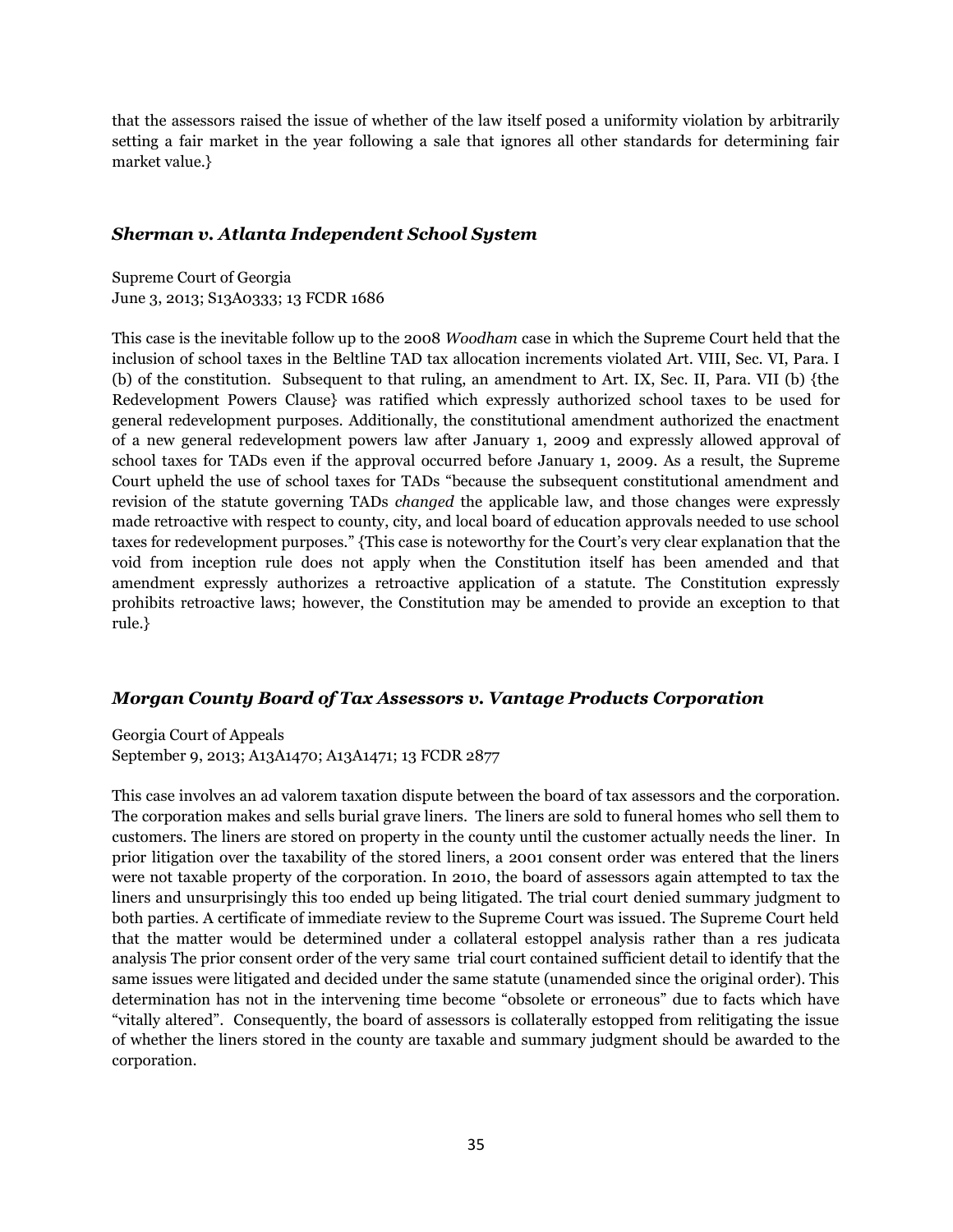#### *Turner County v. City of Ashburn*

Supreme Court of Georgia October 7, 2013; S13A0992; 13 FCDR 3060

This case involves a dispute between local governments in a special district in which a local option sales tax (LOST) is levied. The parties could not agree on distribution percentages and the matter went to so called baseball arbitration under O.C.G.A. 48-8-89(d)(4). The superior court adopted the best and final offer of the municipalities. The Supreme Court granted the county's application for discretionary appeal to challenge the constitutionality of the LOST baseball arbitration process. Although multiple issues were raised by the county, the Court ruled that one issue was dispositive of the case. The Court held, in a unanimous decision, that the procedure for judicial resolution of LOST distribution (baseball arbitration) set forth in (d)(4) violated the separation of powers doctrine under Art. I, Sec. II, Para. III of the Constitution. The Court stated that the trial court had erred when it had denied the county's motion to dismiss and had sustained the constitutionality of (d)(4). In supplemental briefs, the parties had urged the Court to fashion an equitable remedy to allow additional time to renegotiate a new tax certificate. The Court declined stating it is not the role of the courts to legislate alternative procedures to replace unconstitutional enactments of the legislature. {None of the parties filed a motion to reconsider by the deadline on October 17, 2013.}

#### *Moss v. City of Dunwoody*

Supreme Court of Georgia October 21, 2013; S13A1105; 13 FCDR 3197

This case involves a dispute between the city and attorneys. The city imposed an occupation tax, pursuant to O.C.G.A. Section 48-13-5, *et seq.,* on attorneys who maintained an office and practiced law within the city limits. Some attorneys subject to the tax brought suit alleging the tax ordinance was an unconstitutional precondition on the practice of law; an improper attempt to regulate the practice of law; and an equal protection violation. The superior court upheld the constitutionality of the tax ordinance. The Supreme Court upheld the trial court. First, the Court cited the *Sexton, Brown, Barnes*, and other cases and reiterated that local governments can impose and enforce occupational taxes on lawyers as long as the tax is merely for generating revenue and does not act as a precondition or license in the practice of law. To determine the constitutionality, the Court look's beyond the ordinance's stated purpose and inquires instead as to its operative effect. Elements which would render it invalid include whether payment was required prior to transacting business, whether a tax certificate was required to be obtained and displayed, and whether non-payment could result in criminal prosecution. The challenged ordinance contained none of those elements. Second, it did not regulate the practice of law since it did not in any manner seek to suspend or revoke a law license. Finally, it applied equally to all lawyers in the city limits who were the class who were receiving municipal services.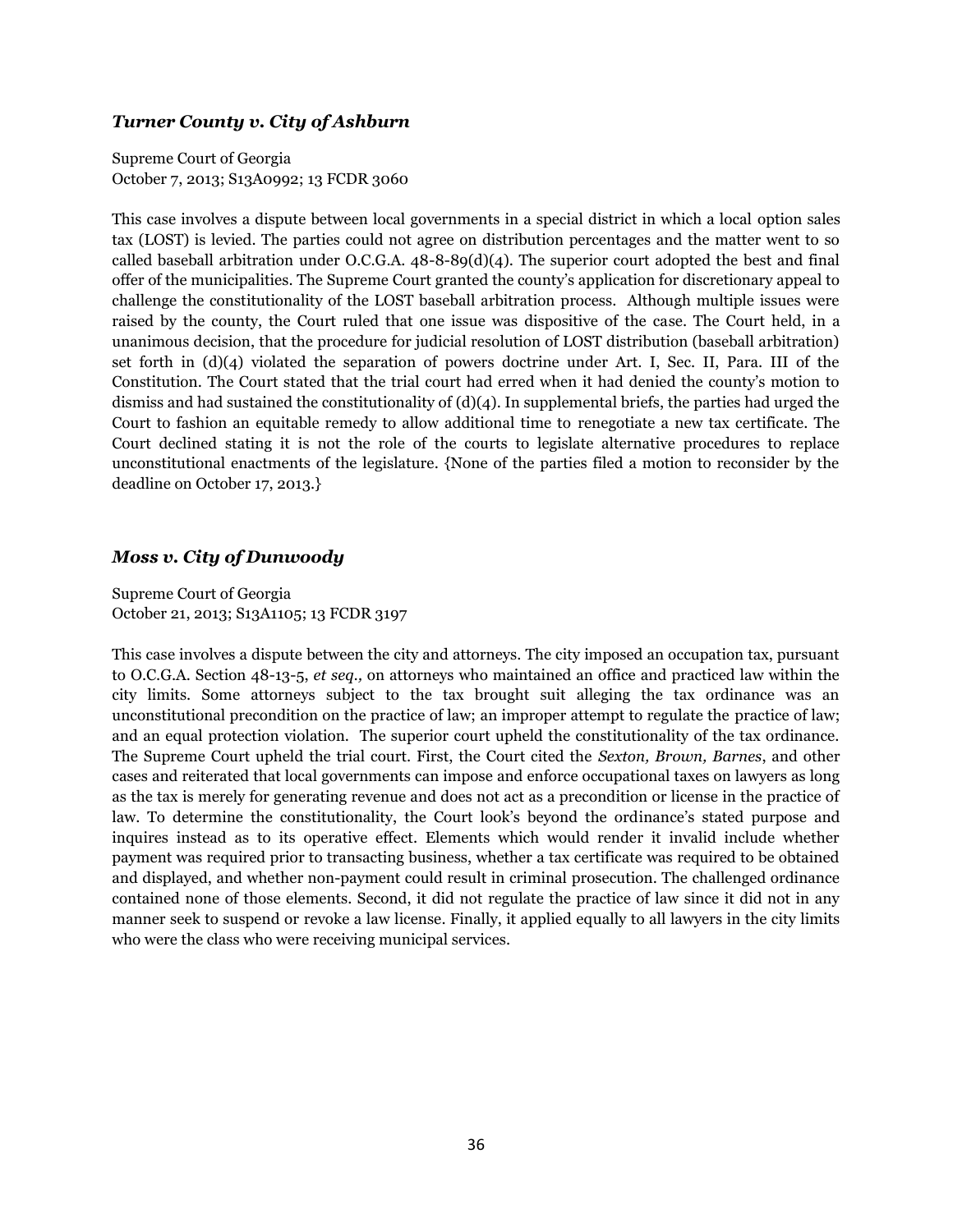#### *Georgia Department of Revenue v. Moore*

Supreme Court of Georgia November 4, 2013; S12G1931; 13 FCDR 3342

This case involves a question of whether the voluntary payment doctrine precludes collection of disputed sales tax amounts. {The fact setup is somewhat convoluted and the interested reader is directed to the case for those matters.} Unpaid sales taxes were owed. DOR sought payment from joint obligors. The trial court reversed the decision of DOR and an administrative law judge and held that under the voluntary payment doctrine of O.C.G.A. 13-1-13, after settling for the full amount from one obligor it forfeited its right to pursue any potential joint claim. The Court of Appeals affirmed. The Supreme Court granted certiorari. The Supreme Court concluded that the statute applied only to contracts and not to tax indebtedness and hence had no application to this case. Consequently, the case was remanded back to the Court of Appeals to consider whether the second obligor was a necessary party to the action under  $O.C.G.A. 9-11-19(a)(2)$ .

#### *Terrell County Board of Tax Assessors v. Goolsby*

Georgia Court of Appeals November 7, 2013; A13A0981; 13 FCDR 3435

This case involves a question of whether the operation of a grain business breaches a conservation use covenant. The property owners entered a tract into a conservation use covenant under O.C.G.A. 48-5-7.4. Subsequently, they began operating a commercial grain business on a portion of that tract. The board of assessors notified them of breach of covenant. The board of equalization upheld that decision. The trial court reversed the decision and held the covenant had not been breached. The Court of Appeals reversed. The Court construed (b)(1) of the statute and DOR reg. 560-11-6-.02(e) and concluded that if the taxpayer is operating a business, and, the business is separate and apart from the commercial production of agricultural products (the qualifying use in this case), and, the business is not incidental, occasional, intermediate, or temporary, but is detrimental to or in conflict with the property's primary purpose, then the covenant is breached. Consequently, the case was remanded back to the trial court for reconsideration.

# **TORTS**

#### *Miller v. City Views at Rosa Burney Park GP LLC*

Georgia Court of Appeals July 16, 2013; A12A2331; 13 FCDR 2689

This case involves liability claims which ensued following the shooting of a person by an off duty police officer in the course of his employment by an apartment complex to provide security services. {The case involves multiple issues; however, this summary will focus only on the matter of vicarious liability.} The trial court granted summary judgment to the victim on the issue of vicarious liability. On appeal, the Court of Appeals reversed. The Court restated with emphasis that in cases involving off-duty police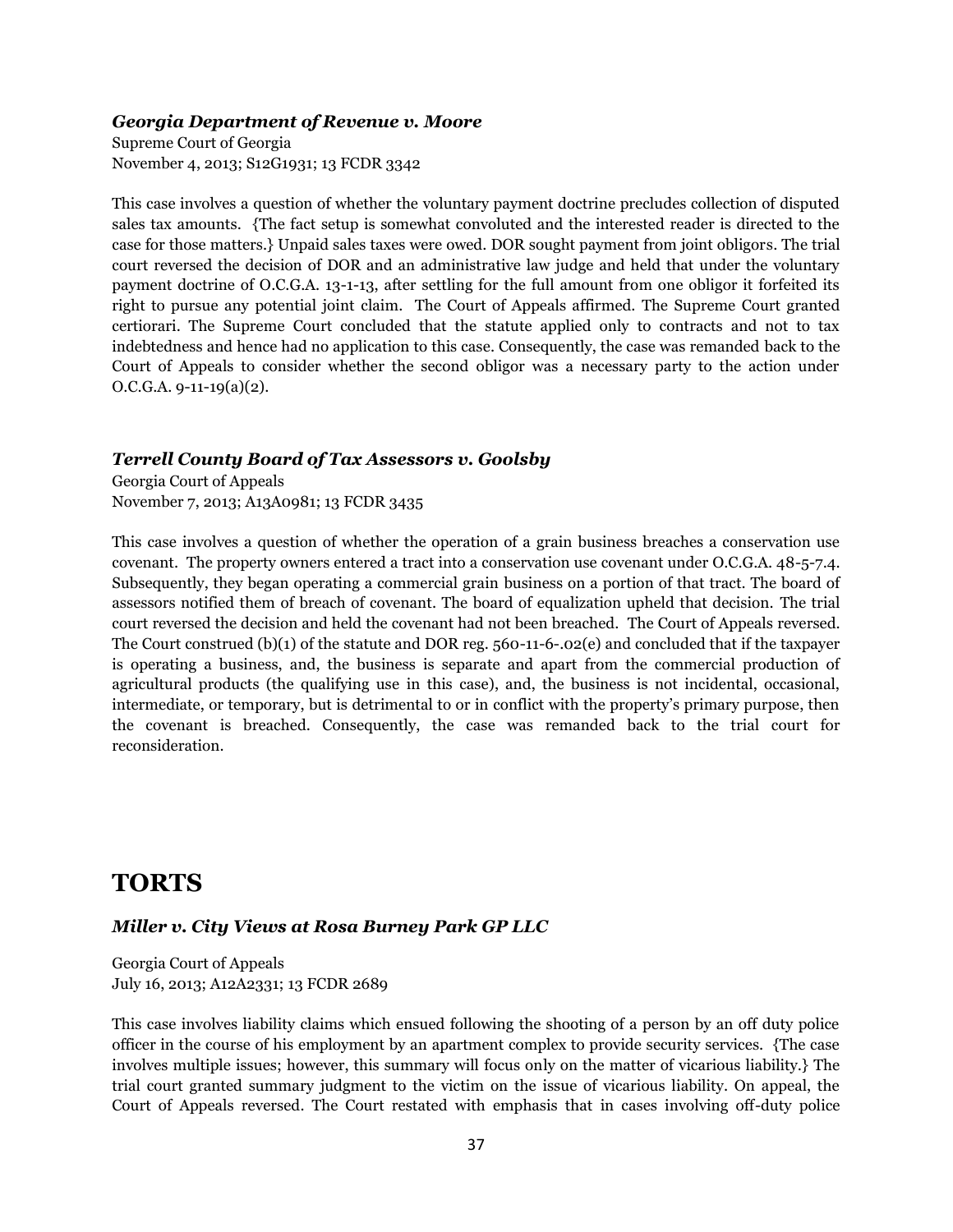officers working for private employers, an employer escapes liability if the officer was performing police duties which the employer did not direct when the cause of action arose. In such cases, liability does not extend to the private employer simply because a tort occurred on the private employer's premises. However, such officer may occupy a dual position of exercising BOTH the functions of the private employer AND of the public. In such a case, when a tort is committed where the duties discharged are that of the private employer, that employer is liable. Here, the evidence showed that the officer was implementing the private employer's policy of regulating access to the apartment complex rather than simply performing a police function. Consequently summary judgment was error.

#### *Stevenson v. City of Doraville*

Supreme Court of Georgia November 25, 2013; S12AG1316; 13 FCDR 3652

This case involves the public duty doctrine. Stevenson's car broke down on the highway in very heavy traffic at night under rainy conditions. A city police officer saw the stalled vehicle and turned on its flashing lights which were not roof mounted. The officer could not safely reach the stalled vehicle and called for additional assistance. Stevenson was struck by another vehicle while attempting to exit her own car. She sued alleging negligence. The city moved for summary judgment on the basis that it was insulated from liability under the public duty doctrine. The trial court granted the motion and the Court of Appeals affirmed. On certiorari, the Supreme Court also affirmed. Under the public duty doctrine, there is no liability for failure to provide police protection unless a special relationship exists. The officer owed a general duty to the public and not to Stevenson in particular. More harm than good would have been caused if the officer had tried to reach her under the existing conditions. To prove a special relationship requires an explicit assurance or promise of action; government knowledge that inaction would lead to harm; and justifiable and detrimental reliance by the injured party on the government's action. The special relationship was not proven in this case. The Court declined to determine whether a special duty existed in the absence of a special relationship stating that it has never utilized such a broad exception to the public duty doctrine even when urged to do so and would not do so in this case.

### **WEAPONS**

#### *Ferguson v. Perry*

Supreme Court of Georgia March 25, 2013; S12A1643; S12X1644; S12A1645; 13 FCDR 743

This case involves a dispute over the issuance of a license to carry a weapon. Following a federal felony conviction, an individual was granted relief from federal firearms disabilities under 18 USC Sec. 925. The individual then sought and was granted a restoration of civil and political rights by the state board of pardons and paroles. The individual sought and was denied by the probate judge a license to carry a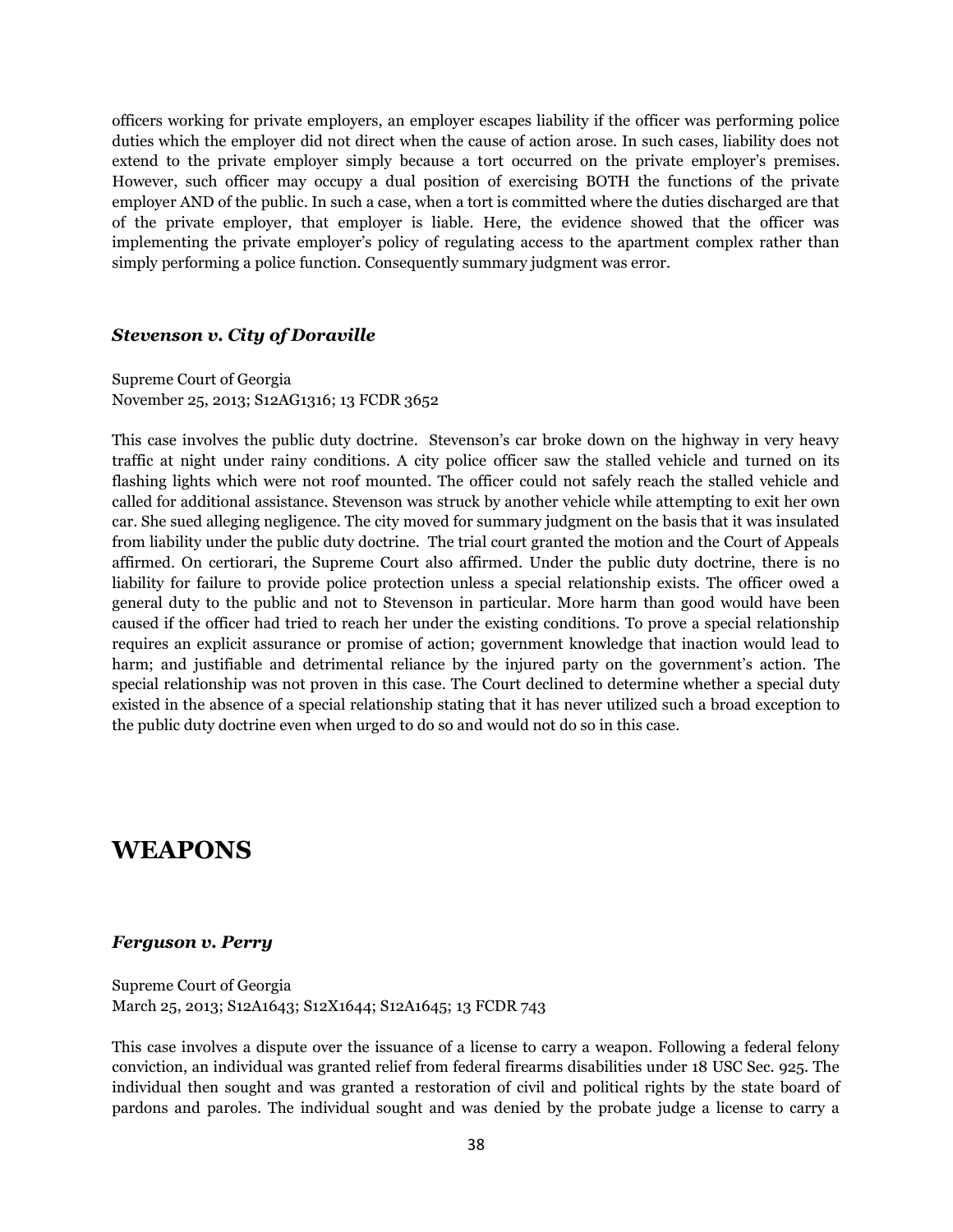weapon. {At that time, such restoration orders did not address specifically the restoration of gun rights, but do so now.} On appeal, the superior court granted summary judgment to the individual since the gun disability had been removed by the restoration order, issued a mandamus order compelling issuance of the license, and denied the claim that federal constitutional rights had been violated. The Supreme Court of Georgia upheld the summary judgment since the restoration of civil and political rights was an 'additional' method by which gun rights could be restored. The lack of specific mention of gun rights restoration was cured by the order which stated 'all' rights were restored. The disability was imposed by law and removed by the order. Consequently, the mandamus order was also upheld. The constitutional claim should not have been addressed since it was rendered moot by prevailing on the license claim.

#### *Hertz v. Bennett*

Supreme Court of Georgia November 4, 2013; S13A1288; 13 FCDR 3330

This case involves a dispute over the denial of a license to carry a weapon. A probate judge denied the license on the basis that the applicant has pled nolo to five felony charges in Florida. The applicant filed for mandamus alleging the denial violated O.C.G.A. 16-11-129 and his constitutional right to keep and bear arms. The superior court upheld the denial finding that the probate court had followed the statute and that the denial did not violate either the state or federal constitutions. The Supreme Court affirmed. {The case contains a lengthy analysis of the matter under 2nd Amendment constitutional law principles and readers interested in this should consult the text of the case.}

### **WORKERS' COMPENSATION**

#### *Reid v. Metropolitan Atlanta Rapid Transit Authority*

Georgia Court of Appeals July 16, 2013; A13A0814; 13 FCDR 2699

This case involves a claim for penalties under OCGA 34-9-104(b) following the untimely payment of temporary total disability benefits. A MARTA employee was injured on the job. A claim was filed with the State Board of Workers' Compensation. Temporary total disability payments were made during a period of from 1999 to 2002. Of 32 payments, 12 were untimely. In 2010, the benefit recipient sought statutory late penalties. MARTA denied the request on the basis the penalties were barred by the statute of limitations. In a series of appeals to the State Board, an administrative law judge, and the superior court, the claim was denied. The reasoning was that the claim for penalties constituted a 'change in conditions' under the statute and was thus barred by the statute's 2 year limitations period. On appeal, the Court of Appeals reversed. The Court held that the violation by an employer of the time in which payments were required to be made and the failure of the employer to pay penalties incurred as a result of that violation does not constitute a change in conditions. Consequently, the unpaid penalties are not subject to the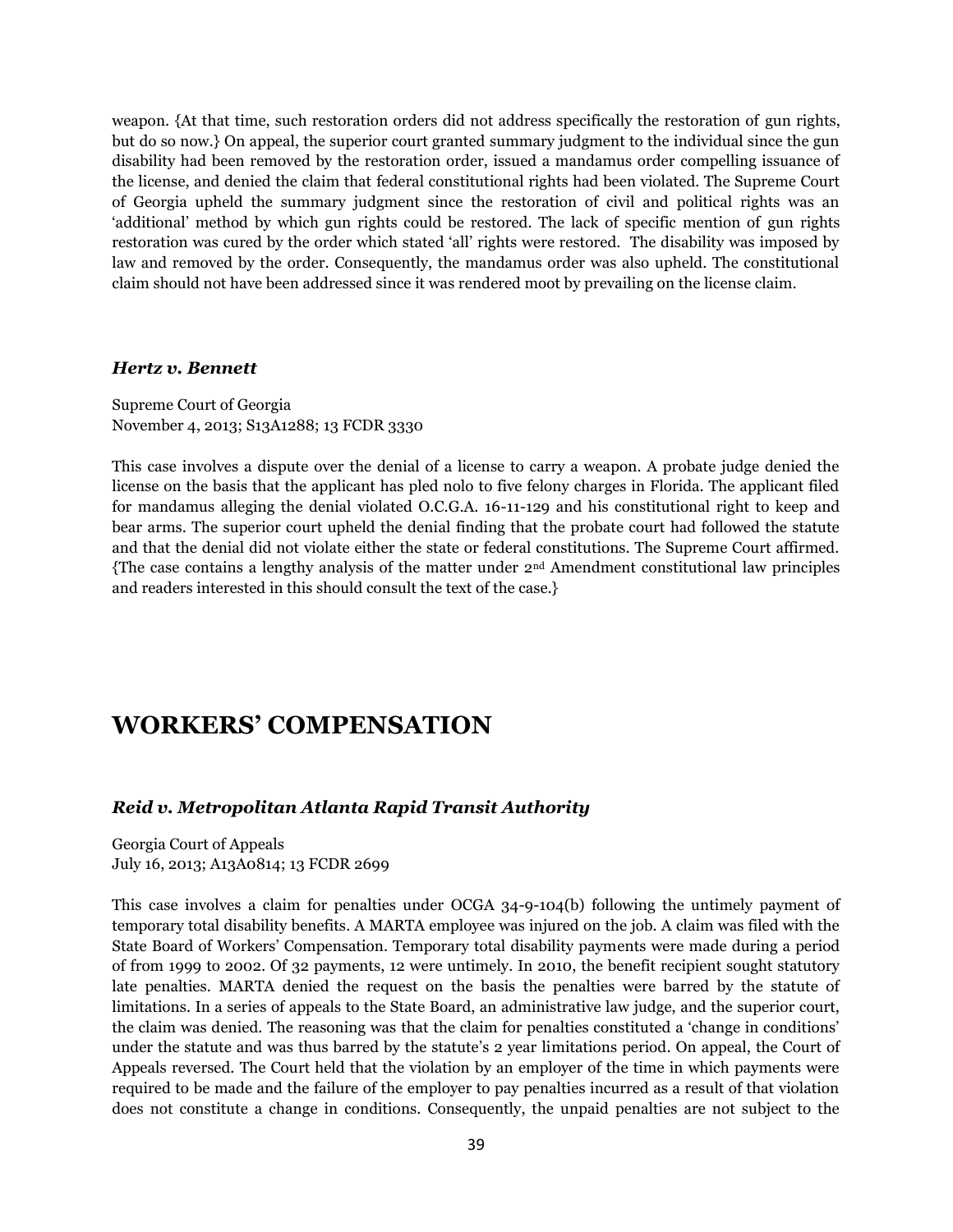limitation period under OCGA 34-9-104. The Court recognized that "applying the statute according to its terms can lead to results that some may view as absurd"; such as here where penalties are allowed more than 10 years after the late payments were made. However, it is up to the legislature, not the Court, to address the absurdity and remedy the deficiency in the statute.

# **ZONING**

#### *Marietta Properties, LLC v. City of Marietta*

Georgia Court of Appeals August 31, 2012; A12A1186; 13 FCDR 65

This case was initially reported in 123 FCDR 4074. A footnote was revised and was reported again. The case involves a dispute under a certificate of approval for construction of a building which would exceed the height limitations under a zoning ordinance adopted after the certificate was granted. The trial court dismissed on the basis that the LLC had not exhausted administrative remedies. On appeal, the Court of Appeals agreed and held that the LLC could not seek a declaratory judgment that it was entitled to a vested right to construct the building. First, the LLC had never submitted an application for a building permit. Second, the zoning and planning director was required to review any proposed land use before such permit was issued and the ordinance established a zoning board of appeals for adverse decisions of the director. Since neither the director nor the appeals board had made a decision regarding the issuance of the building permit, any court determination on the matter would be premature.

#### *City of Suwanee v. Settles Bridge Farm LLC*

Supreme Court of Georgia February 18, 2013; S12A1599; 13 FCDR 273

This case involves a claim of an unconstitutional regulatory taking of a large parcel of property. The LLC assembled a large parcel of property in an area zoned residential in order to develop a subdivision. A purchaser approached the LLC about buying the parcel for use as a private school (a permitted use under the zoning classification). City council, which was in the process of developing a long range comprehensive land use plan, then imposed a moratorium on building permits and imposed a special use permit requirement on large projects. The LLC and the school filed suit against the city claiming an unconstitutional taking. The trial court agreed and awarded substantial damages. The Supreme Court reversed and concluded the case should have been dismissed. First, the Court restated the general rule that a party must exhaust administrative remedies prior to seeking a judicial declaration of unconstitutionality. Second, the Court recognized the exception to that rule in situations where the litigant establishes that submitting to the administrative process would be 'futile'. In this case, the LLC never actually applied for the special use permit. The LLC did appeal informally to the city in opposing the adoption of the special use permit requirement itself and at a public hearing; however neither action